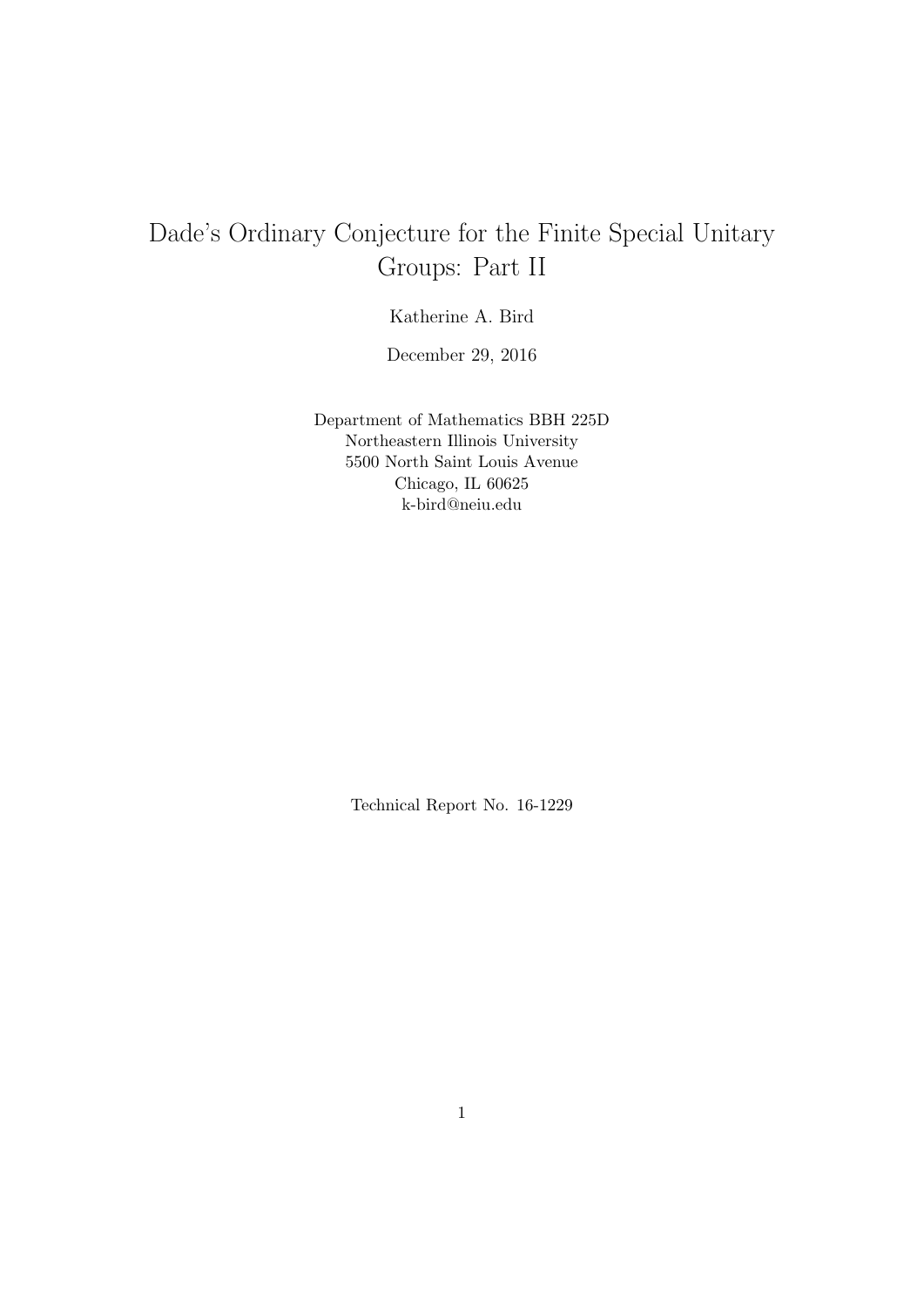#### Abstract

This report is a continuation of the proof of Dade's Ordinary Conjecture (DOC) for the finite special unitary groups. Several reductions of the main alternating sum were completed in Part I [1] resulting in an important reformulation of the main theorem. The alternating sum in this theorem was immediately decomposed into two sub alternating sums. The aim of this paper is to prove the second of these sub alternating sums, completing the proof of DOC for the finite special unitary groups in the defining characteristics.

Let us recall the context from  $[1]$ . Let G be a finite group. An ordinary character of  $G$  is the character of a representation of  $G$  over a field of characteristic 0. In the p-modular representation theory of  $G$ , where p is a prime dividing the order of  $G$ , the ordinary irreducible characters of  $G$  are divided into disjoint sets called  $p$ -blocks which reflect the decomposition of the group algebra of  $G$  over a field of characteristic  $p$  into indecomposable two-sided ideals. An important problem is to classify the  $p$ blocks, and a first step is to count the number of ordinary characters in a block.

The aim of DOC is to prove an alternating sum of the form

$$
\sum_{C/G} (-1)^{|C|} k(N_G(C), B, d) = 0, \qquad \forall d \ge 0
$$

which counts the number of characters in  $B$  in terms of corresponding numbers in subgroups of  $G$  which are normalizers of chains of certain p-subgroups of  $G$ .

This has been shown for p-blocks, p dividing q, for  $GL_n(q)$ ,  $SL_n(q)$  and  $U_n(q)$ . We prove DOC for  $SU_n(q)$ . The main difficulties involved arise because the structure of the unitary groups is more complicated than that of the linear groups. In particular the cancellations in the alternating sum in the unitary case are very different from the cancellations that occur in the general linear case. A key result is that a version of Ku's parametrization of characters for  $U_n(q)$  survives restriction to  $\mathrm{SU}_n(q)$ .

Northeastern Illinois University Department of Mathematics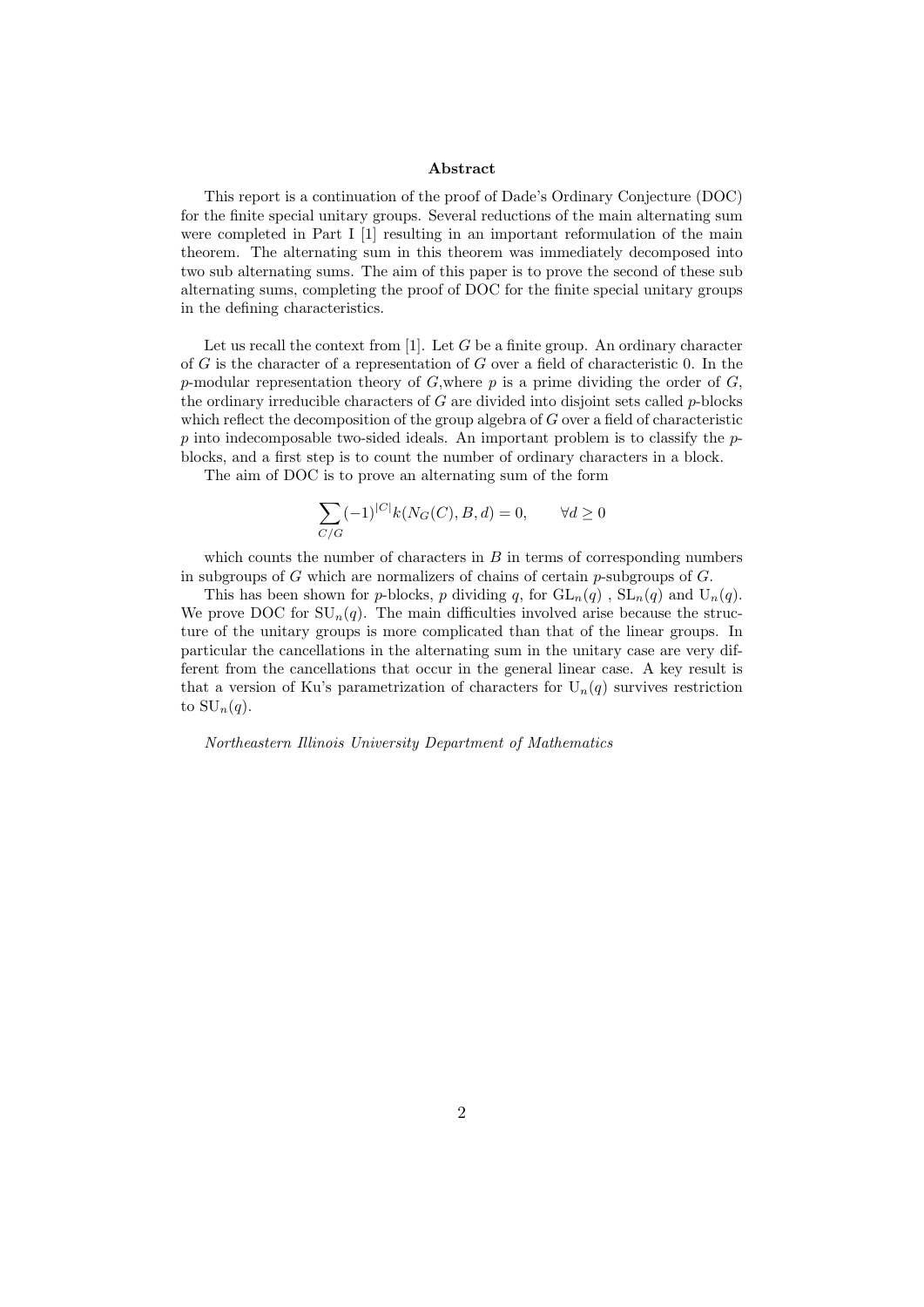# 1 Introduction

We begin by restating the main results from Part I. While some definitions are also restated for clarity, the reader is encouraged to revisit Part I [1].

## 1.1 Statement of Dade's Ordinary Conjecture for  $U_n(q)$

Recall the set up in Section 5 of Part I. Let  $J \subset I = [m]$ , an index set for the distinguished generators of the Weyl group of type  $B_m$ . Let  $P_J$  be the standard parabolic subgroup of  $U_n(q)$  corresponding to J. Then  $P_J = \bigcap_{j \in J} P_j$  where  $P_j$  is the maximal parabolic subgroup corresponding to j. We have the usual Levi decomposition of  $P_J = L_J U_J$ where  $L_J$  is a Levi subgroup and  $U_J$  is the unipotent radical of  $P_J$ .

Recall that  $k_d(P_J, \rho, \det, j)$  denotes the number of irreducible ordinary characters  $\chi$ of the parabolic subgroup  $P_J$  with q-height d and lying over the central character  $\rho$  such that the restriction of  $\chi$  to the kernel of the map  $\phi$  has j' irreducible components, where j divides j'. Moreover the q-height of  $\chi$  is d if  $q^d \|\chi(1)$ .

**Theorem 1.1 (Main)** Let  $Z = Z(U_n(q))$  and  $\{P_J | J \subseteq I\}$  the set of standard parabolic subgroups in  $U_n(q)$ . For any  $\rho \in \text{Irr}(Z)$ , any positive integer j, and all nonnegative integers d we have

$$
\sum_{J \subseteq I} (-1)^{|J|} k_d(P_J, \rho, \det, j) = \begin{cases} \beta((n), a_\rho), & \text{if } d = \binom{n}{2} \text{ and } j = 1; \\ 0, & \text{otherwise.} \end{cases}
$$

In order to prove Theorem 1.1 we first broke the left hand side into two sub-sums. We differentiated between characters  $\chi$  counted by  $k_d(P_J, \rho, \det, j)$  for which ker  $\chi$  contains  $U_J$  or not.

**Definition 1.2** Let  $k_d^0(P_J, U_J, \rho, \det, j)$  be the number of characters counted by  $k_d(P_J, \rho, \det, j)$ which contain  $U_J$  in their kernel and let  $k_d^1(P_J, U_J, \rho, \det, j)$  count those characters which do not contain  $U_J$  in their kernel.

**Proposition 1.3** For any  $\rho \in \text{Irr}(Z)$ , any positive integer j, and all nonnegative integers d

$$
\sum_{J \subseteq I} (-1)^{|J|} k_d^0(P_J, U_J, \rho, \det, j) = \sum_{\substack{\mu \vdash n \\ n'(\mu) = d \\ j \mid \gcd(q+1,\lambda(\mu))}} \beta(\mu, a_\rho)
$$
(1a)  

$$
\sum_{J \subseteq I} (-1)^{|J|} k_d^1(P_J, U_J, \rho, \det, j) = - \sum_{\substack{\mu \vdash n \\ n'(\mu) = d \\ j \mid \gcd(q+1,\lambda(\mu))}} \beta(\mu, a_\rho).
$$
(1b)

In Part I we proved Equation 1a. In the rest of this paper we prove Equation 1b and hence complete the proof of Theorem 1.1.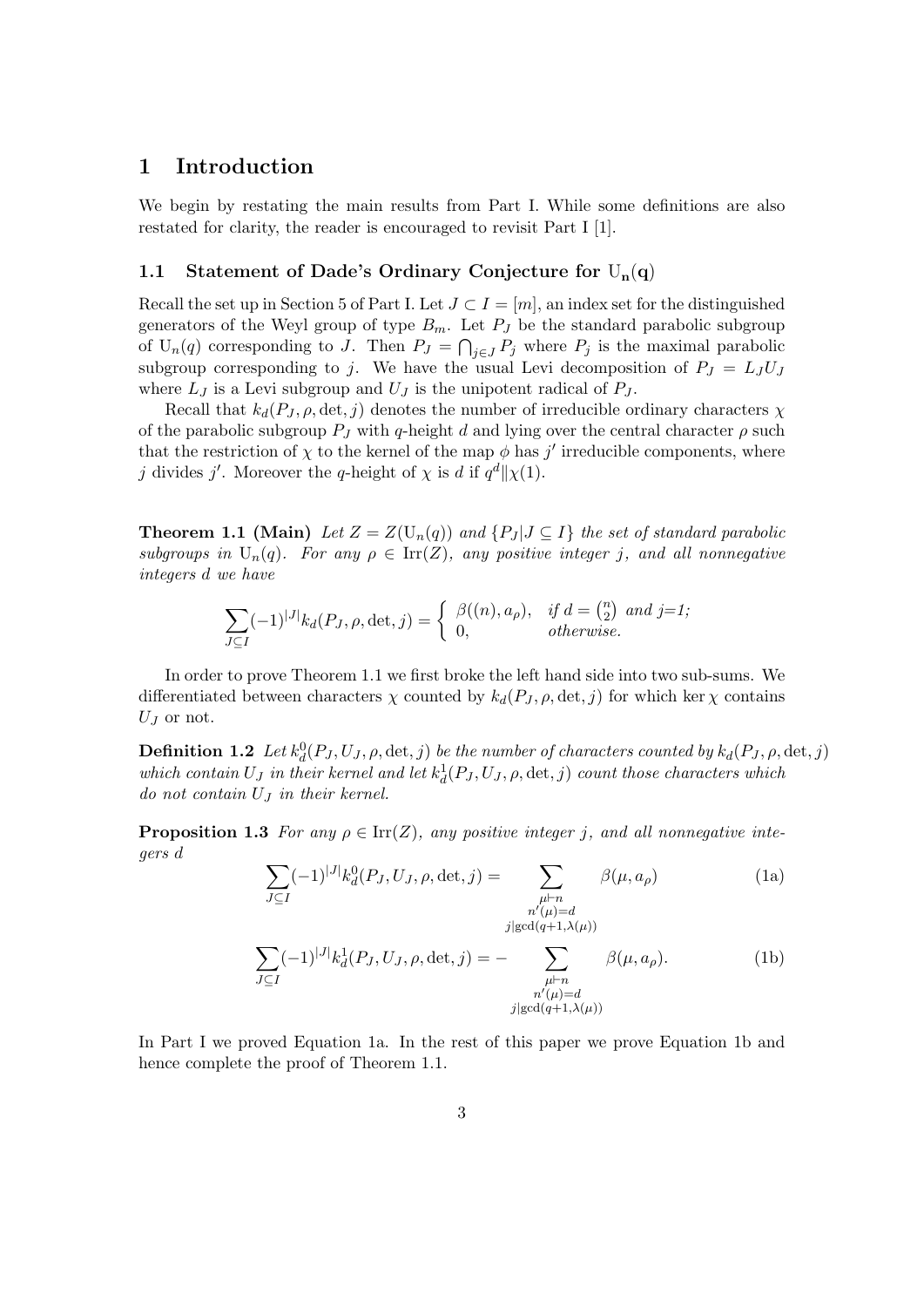# 2 Modules for Parabolic Subgroups

The first step in the process of finding a formula for  $k_d^1(P_J, U_J, \rho, \det, j)$  is to examine orbits in submodules afforded by quotient groups in the normal series for  $U_J$  discussed below. We are faced with the task of describing certain irreducible characters of parabolic subgroups  $P_J$  in  $U_n(q)$  which do not contain  $U_J$  in their kernels. In general this is not an easy task as  $\text{Irr}(P_J)$  is not known. We avoid this difficulty by examining  $P_J$  orbits of irreducible  $U_J$  characters.

In order to distinguish between parabolic subgroups in general linear and in unitary groups of varying dimensions, we make the following definition.

- Definition 2.1  $+n$  $J_J^{+n}$  denote a parabolic subgroup in  $\mathrm{GL}_n(q^2)$ , where  $J\subseteq [n-1]$ 1].
	- 2. Let  $P_J^n$  denote a parabolic subgroup in  $U_n(q)$ , where  $n = 2m$ , or  $2m + 1$  and  $J\subset [m]$ .

Write  $J = \{j_1, j_2, \ldots, j_s\}$  in increasing order.

Definition 2.2 The following subsets of J are defined

- 1.  $J(\geq j_i) = \{j_i, j_{i+1}, \ldots, j_s\}$  and  $J(\geq j_i) = \{j_{i+1}, \ldots, j_s\}$
- 2.  $J(\leq j_i) = \{j_1, j_2, \ldots, j_i\}$  and  $J(\leq j_i) = \{j_1, j_2, \ldots, j_{i-1}\}.$

The unipotent radical  $U_J$  has the following normal series:

$$
U_J = U_{J(\ge j_1)} > U_{J(\ge j_2)} > \dots > U_{J(\ge j_s)} = U_{j_s} \ge Z(U_{j_s}) > 1 \tag{2}
$$

The quotient groups in this series are abelian. The set of all irreducible characters of  $P_J$  divides into subsets of characters in the following way. Let  $\chi$  be an irreducible character of  $P_J$  then there exits a group N in the above series such that the kernel of  $\chi$  contains N but does not contain the previous subgroups in the series. Since  $N \leq P_J$ and  $N \subseteq \text{ker}(\chi)$  for  $\chi \in \text{Irr}(P_J)$ , we may consider  $\chi$  as an irreducible character of the quotient group  $P_J/N$ . There are four types of characters originally found by KU which we now briefly describe. What distinguishes these four types is the action induced by conjugation by  $P_J$  on the abelian quotients in (2).

- 1. Levi Characters: Suppose  $\chi \in \text{Irr}(P_J)$  and  $U_J$  is contained in ker( $\chi$ ). Then we may consider  $\chi$  a character of the quotient group  $P_J/U_J$  which is of course isomorphic to  $L_J$ . Such a character  $\chi$  is trivial on  $U_J$  and has already been accounted for in 1a.
- 2. General Linear Characters: Suppose  $\chi \in \text{Irr}(P_J)$  and for fixed i satisfying  $1 \leq i < s$ we have  $U_{J(\geq j_{i+1})} \subseteq \ker(\chi)$  but  $U_{J(\geq j_i)} \nsubseteq \ker(\chi)$ . We may consider  $\chi$  as a character of  $P_J/U_{J(\geq j_{i+1})}$ . Then

$$
P_J/U_{J(\ge j_{i+1})} \cong P_{J(\le j_i)}^{+j_{i+1}} \times L_{J'} \quad ([15], 7.1.2.2)
$$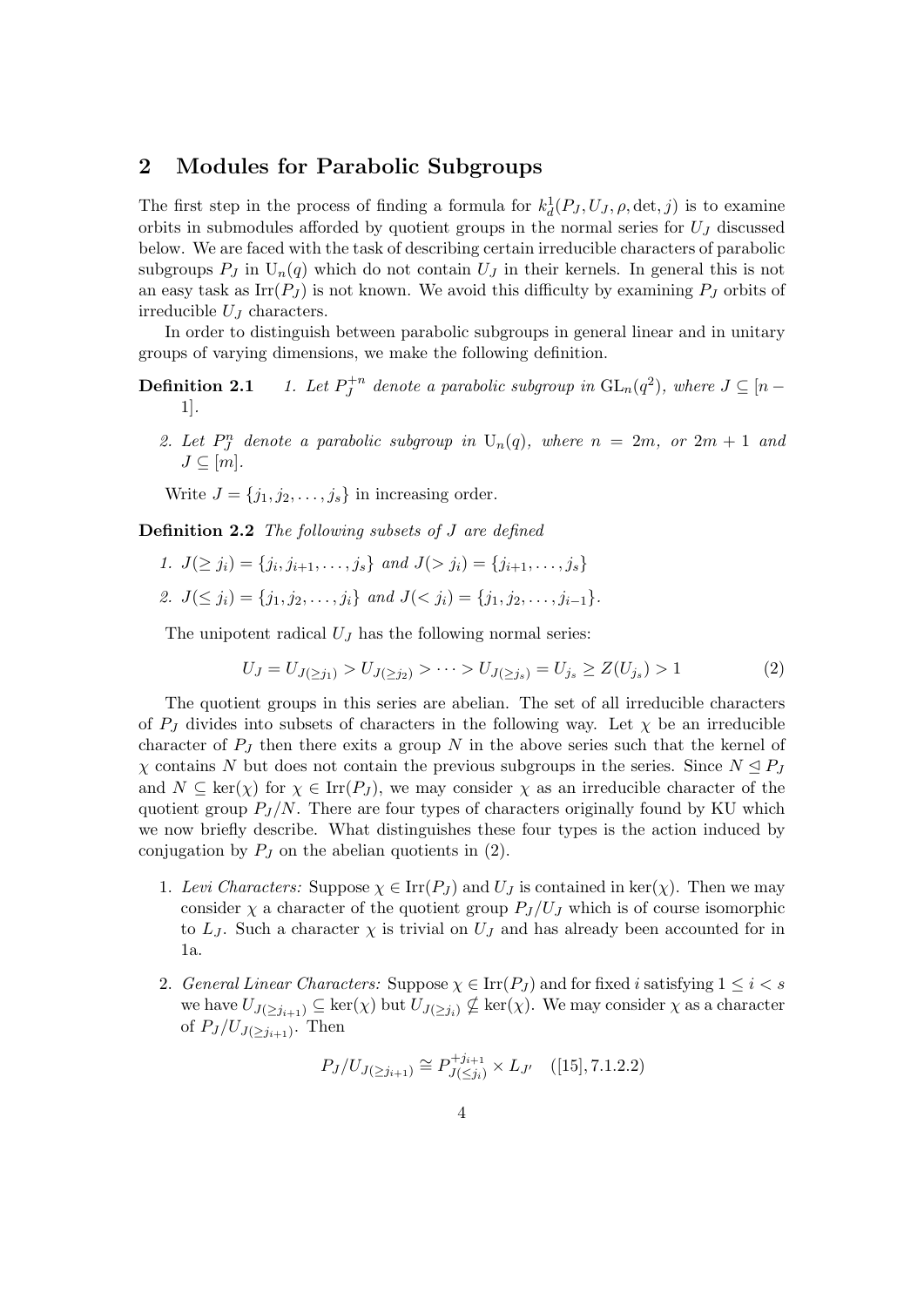where  $J' = \{j - j_{i+1} | j \in J(> j_{i+1})\}$  and  $L_{J'}$  is a levi subgroup in  $U_{n-2j_{i+1}}(q)$ . Let  $V(j_i, j_{i+1})$  denote the quotient group  $U_{J(\geq j_i)}/U_{J(\geq j_{i+1})}$ .

$$
P_{J(\leq j_i)}^{+j_{i+1}} \cong \left( P_{J(
$$

We call  $V(j_i, j_{i+1})$  a general linear module to indicate that a general linear group is acting on the module. The character  $\chi$  restricted to  $V(j_i, j_{i+1})$  is nontrivial. Hence  $\chi = \chi_1 \chi_2$  where  $\chi_1$  corresponds to some irreducible character of  $V(j_i, j_{i+1})$ and  $\chi_2$  is an irreducible character of the factor  $L_{J'}$ .

3. Unitary Linear Characters: Now we suppose that  $\chi \in \text{Irr}(P_J)$  with  $Z(U_{j_s}) \subseteq$  $\ker(\chi)$  but  $U_{j_s} \nsubseteq \ker(\chi)$ . We may consider  $\chi$  as a character of

$$
P_J/Z(U_{j_s}) \cong \left(P_{J(
$$

Then  $\chi$  corresponds to an irreducible character of the quotient  $U_{j_s}/Z(U_{j_s})$ , a unitary linear module to indicate that a unitary group is acting on the module.

4. Central Characters: Finally we make take  $\chi \in \text{Irr}(P_I)$  with only the trivial subgroup contained in  $\ker(\chi)$  so that  $Z(U_{j_s}) \nsubseteq \ker(\chi)$ . In this case  $\chi$  corresponds to a non trivial character of  $Z(U_{j_s})$ .

As mentioned these four types are outlined by Ku in [15]. The main difference in this paper is the introduction of two extra parameters in the manner of Sukizaki's approach [22] to the special linear case. Amazingly, it turns out that parabolic characters as parameterized by Ku are very well behaved with regard to their splitting upon restriction to the kernel of the determinant map. This is very convenient and not an obvious fact. One important result of this fact is that Ku's parametrization of the character  $q$ -heights is sufficient.

Conjugation by  $P_J$  on the abelian quotients in (2) gives rise to the aforementioned internal modules with non-trivial action by a group  $H_J$  in a quotient group  $P_J/N$  of  $P_J$ , where  $N$  appears in the series  $(2)$ . Hence we need to examine what occurs at the level of  $H_J$ .

#### 2.1 Parabolic Actions

In this section we study the modules which arise in the following situation. Fix positive integers  $n_1$  and  $n_2$ . Let  $V_1$  be the natural module for  $GL_{n_1}(q^2)$  and  $V_2$  the dual of the natural module for  $GL_{n_2}(q^2)$ . Fix a basis for  $V_1$ ,  $n_1$ -dimensional column vectors  $\{e_1, e_2, \ldots, e_{n_1}\}\$  where  $e_i$  has a 1 in the *i*-position and zeros elsewhere. Fix a basis for  $V_2$ , n<sub>2</sub>-dimensional row vectors  $\{e^1, e^2, \ldots, e^{n_2}\}$  where  $e^j$  has a 1 in the j-position and zeros elsewhere. Set  $V = V_1 \otimes V_2 \cong M_{n_1,n_2}(q^2)$ . A basis for V is given by  $\{E_{i,j}\}\$ where  $E_{i,j} = e_i \otimes e^j$  the  $n_1 \times n_2$ -matrix with  $(i,j)$ -entry 1 and zeros elsewhere. Then  $GL_{n_1}(q^2) \times GL_{n_2}(q^2)$  acts on V in the natural way via left multiplication by  $GL_{n_1}(q^2)$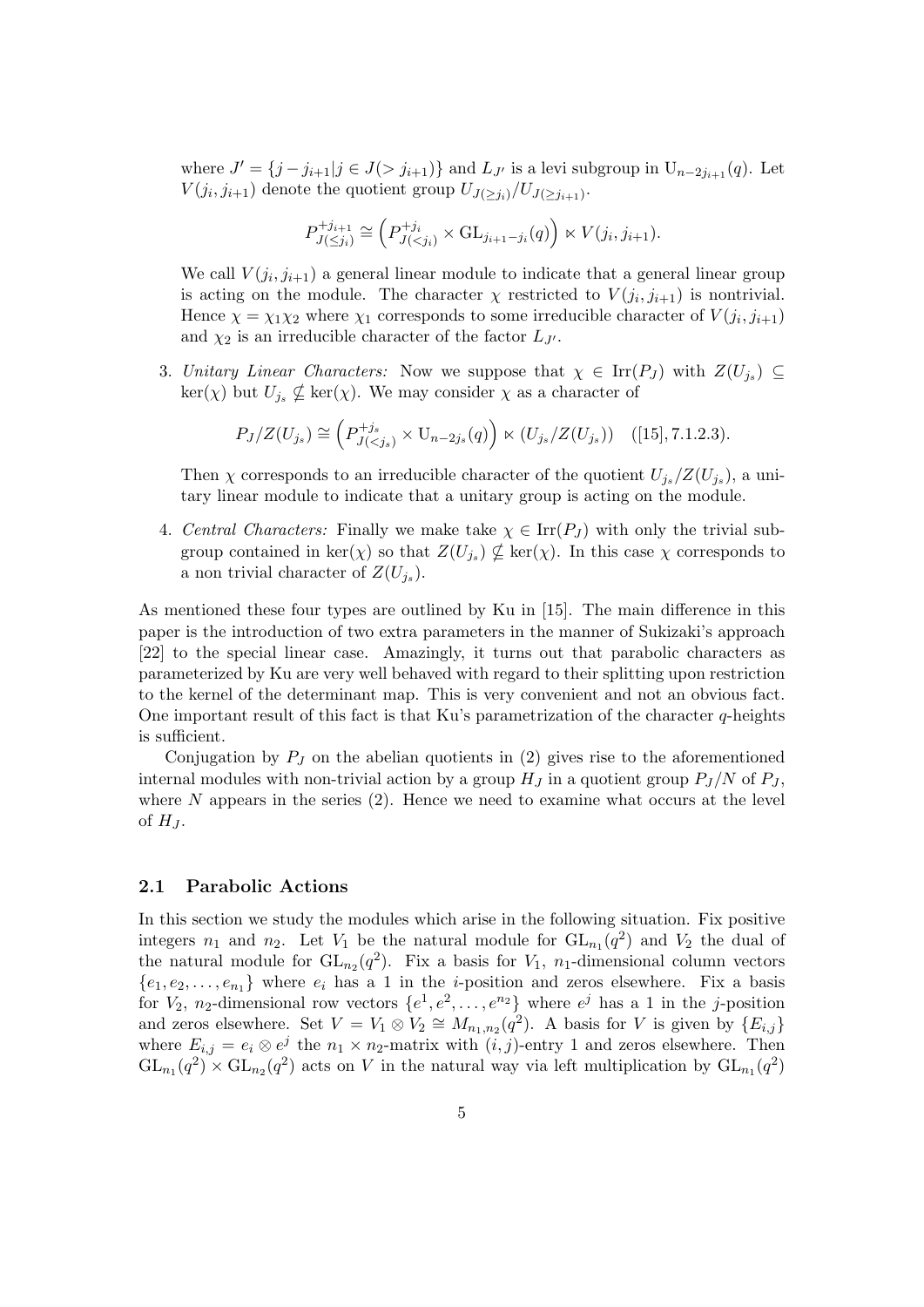and right multiplication by inverses in  $GL_{n_2}(q^2)$ . Let  $G_i$  be a subgroup of  $GL_{n_i}(q^2)$ . Then  $G = G_1 \times G_2$  acts on V and hence V is a module for G. In subsequent sections we will be considering the following cases:

- 1. The group  $G_1 = P_J^{+n_1}$  and  $G_2 = GL_{n_2}(q^2)$ ,
- 2. the group  $G_1 = P_J^{+n_1}$  and  $G_2 = U_{n_2}(q)$ , and
- 3. the group  $G_1 = P_J^{+n_1}$  and  $G_2$  is an isomorphic copy of  $G_1$ . In this case, as we will see, the module we consider is a subgroup of V isomorphic to  $M_{n_1,n_2}(q)$ . We will discuss this in the central module section.

The vector space  $V$  is an elementary abelian group. We have the following  $G$ -isomorphisms of abelian groups  $([15], 6.1.2)$ :

$$
\mathrm{Irr}(V)=\hom(V,\mathbb{C}^*)\cong\hom(V,\mathbb{C}_p)\cong\hom_{F_p}(V,F_p)\cong\hom_{F_{q^2}}(V_1\otimes V_2,F_{q^2})\cong\hom_{F_{q^2}}(V_1,V_2^*)
$$

where now  $V_2^*$  is the restriction to  $G_2$  of the natural module for  $GL_{n_2}(q^2)$ .

The first isomorphism is clear since complex characters of V take values in  $\mathbb{C}_p$ . The second isomorphism is also clear since the multiplicative group  $\mathbb{C}_p$  can be identified with the additive group  $F_p$ . The last isomorphism is also clear by adjoint associativity of the tensor product. The penultimate isomorphism is less clear. The field  $F_{q^2}$  is a finite extension of  $F_p$ . Let  $\theta$  generate  $F_{q^2}$  so that  $\{1, \theta, \theta^2, \ldots\}$  is a basis for  $F_{q^2}$  as a vector space over  $F_p$ . Note that  $\theta^0 = 1$ . Define the projection

$$
\pi: F_{q^2} \longrightarrow F_p , \qquad \sum_i a_i \theta^i \mapsto a_0.
$$

We fixed a basis  ${E_{i,j}}$  for V over  $F_{q^2}$  above. Let U be the  $F_p$ -span of  ${E_{i,j}}$ . Then

$$
V = F_{q^2} \otimes_{F_p} U
$$

so that  $\{\theta^k \otimes E_{i,j}\}\$ is an  $F_p$ -basis of V. The following is a well-defined isomorphism

$$
\hom_{F_{q^2}}(V, F_{q^2}) \longrightarrow \hom_{F_p}(V, F_p) , \qquad f \mapsto \pi \circ f.
$$

Hence we have  $\hom_{F_p}(V, F_p) \cong \hom_{F_{q^2}}(V_1 \otimes V_2, F_{q^2})$ .

The action of G on V gives rise to a parallel action of G on  $\text{Irr}(V)$  and hence on hom<sub> $F_{q^2}(V_1, V_2^*)$ </sub>. Since we fixed a basis for  $V_2$ , the dual  $V_2^*$  has basis  $\{(e^1)^*, (e^2)^*, \ldots, (e^{n_2})^*\}$ where  $(e^{j})^*$  is the n<sub>2</sub>-dimension row vector with 1 in the j-position and zeros elsewhere. Take  $\tau \in \text{Irr}(V)$ . Then  $\tau$  corresponds to  $f \in \text{hom}_{F_{q^2}}(V_1, V_2^*)$  and

$$
V_1/\ker(f) \cong f(V_1) \cong (V_2/\mathrm{Ann}(f))^*.
$$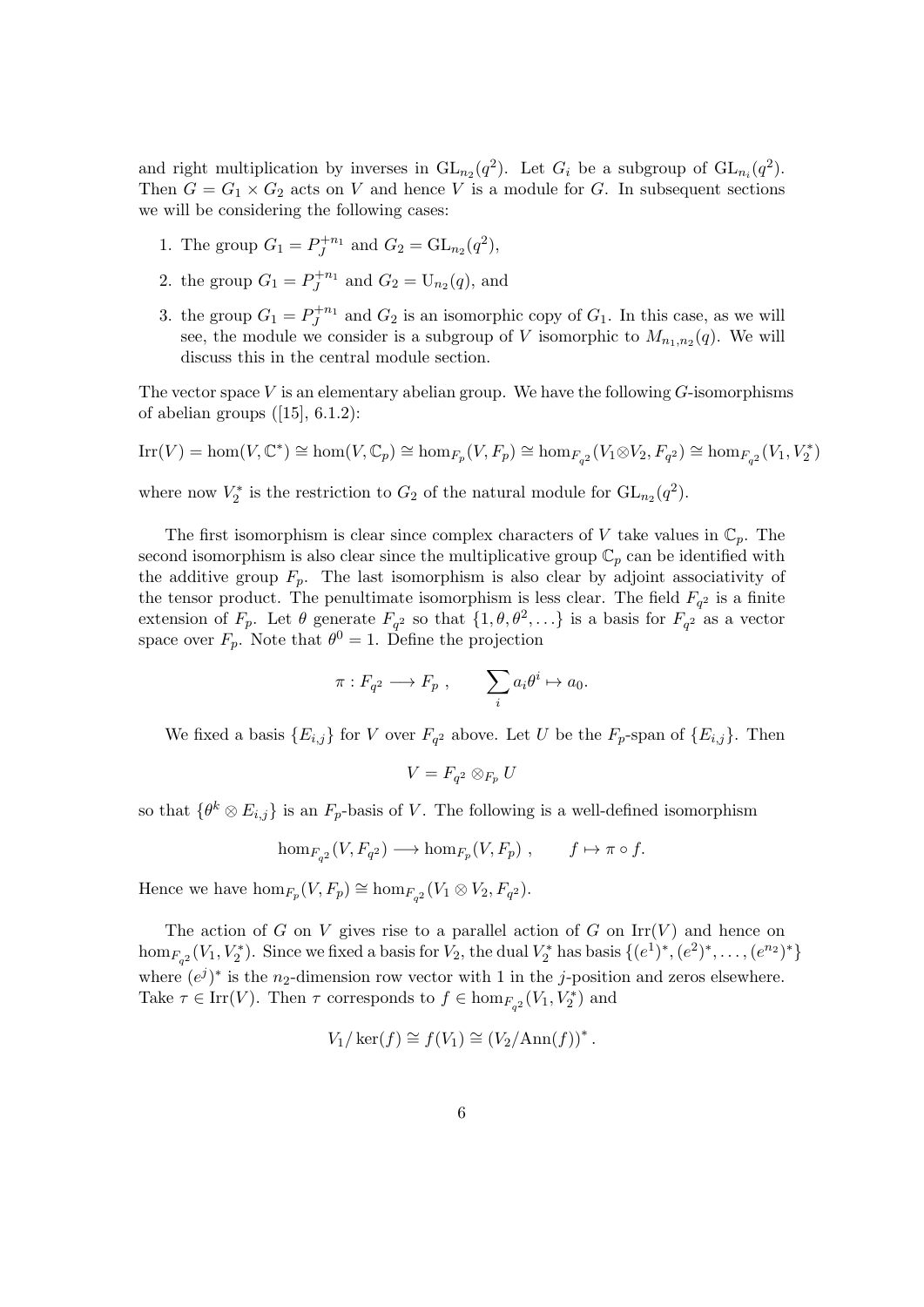where

$$
\ker(f) = \{ v \in V_1 \mid f(v)(w) = 0 \,\forall w \in V_2 \} \text{ is the Kernel of } f, \text{ and}
$$
  
Ann
$$
(f) = \{ w \in V_2 \mid f(v)(w) = 0 \,\forall v \in V_1 \} \text{ is the annihilator of } f(V_1) \text{ in } V_2.
$$

The codimension of both of these subspaces is the same. If  $r$  is the codimension of  $\ker(f)$  and  $\text{Ann}(f)$  we will say that f has rank r. In this way if  $\tau \in \text{Irr}(V)$  corresponds to  $f \in \text{hom}_{F_{q^2}}(V_1, V_2^*)$  then  $\tau$  is said to have rank r. We remark that via the isomorphism between Irr(V) and V, if  $\tau$  corresponds to the matrix v then the rank of  $\tau$  is the row rank of  $v$ , which is invariant under the action of  $G$ .

We are interested in describing representatives of  $G$ -orbits in  $\mathrm{Irr}(V)$  and their stabilizers in G. Given  $\tau \in \text{Irr}(V)$ , let ker( $\tau$ ) and Ann( $\tau$ ) denote ker(f) and Ann(f), respectively, where  $\tau$  corresponds to the element  $f \in \text{hom}_{F_{q^2}}(V_1, V_2^*)$ . Write  $\overline{V}_1 = V_1/\ker(\tau)$ and  $\overline{V}_2 = V_2/\text{Ann}(\tau)$ . The dimension of both quotient spaces is r. Let

$$
C_{G_i}(\overline{V}_i) = \{ g \in G_i \mid g \cdot \overline{v} = \overline{v} \,\forall \overline{v} \in \overline{V}_i \}
$$

where as noted above  $g \cdot \overline{v}$  indicates left or right multiplication depending on i equal to 1 or 2, respectively. As stated by Ku ([15], p.67) we have

$$
C_{G_1}(\overline{V}_1) \times C_{G_2}(\overline{V}_2) \le T_G(\tau) \le T_{G_1}(\ker(\tau)) \times T_{G_2}(\text{Ann}(\tau)).
$$

Before describing these orbits and stabilizers we pause to consider some cancellation which occurs in the alternating sum of DOC.

# 2.2 Some Useful Cancellation

An alternating sum may reduce to a smaller alternating sum in an advantageous way. One may approach this from a combinatorial perspective in which case, like terms that appear with opposite parity cancel one another. We will make use of this approach later in the paper. One may also approach the reduction of an alternating sum from a topological perspective. We discuss this now and apply the results in order to make a first reduction of 1b.

Consider the Burnside ring  $b(G)$  of a finite group G the free abelian group on equivalence classes  $[G/H]$ , where  $[G/H]$  is equal to  $[G/K]$  if and only if H and K are conjugate subgroups of G. A typical element of  $b(G)$  is of the form

$$
a_1[G/H_1] + a_2[G/H_2] + \cdots + a_N[G/H_N]
$$

where  $a_i \in \mathbb{Z}$  and the  $H_i$  are representatives of conjugacy classes of subgroups in G. Multiplication in  $b(G)$  is given by

$$
[G/H] \cdot [G/K] = [G/(H \cap K)].
$$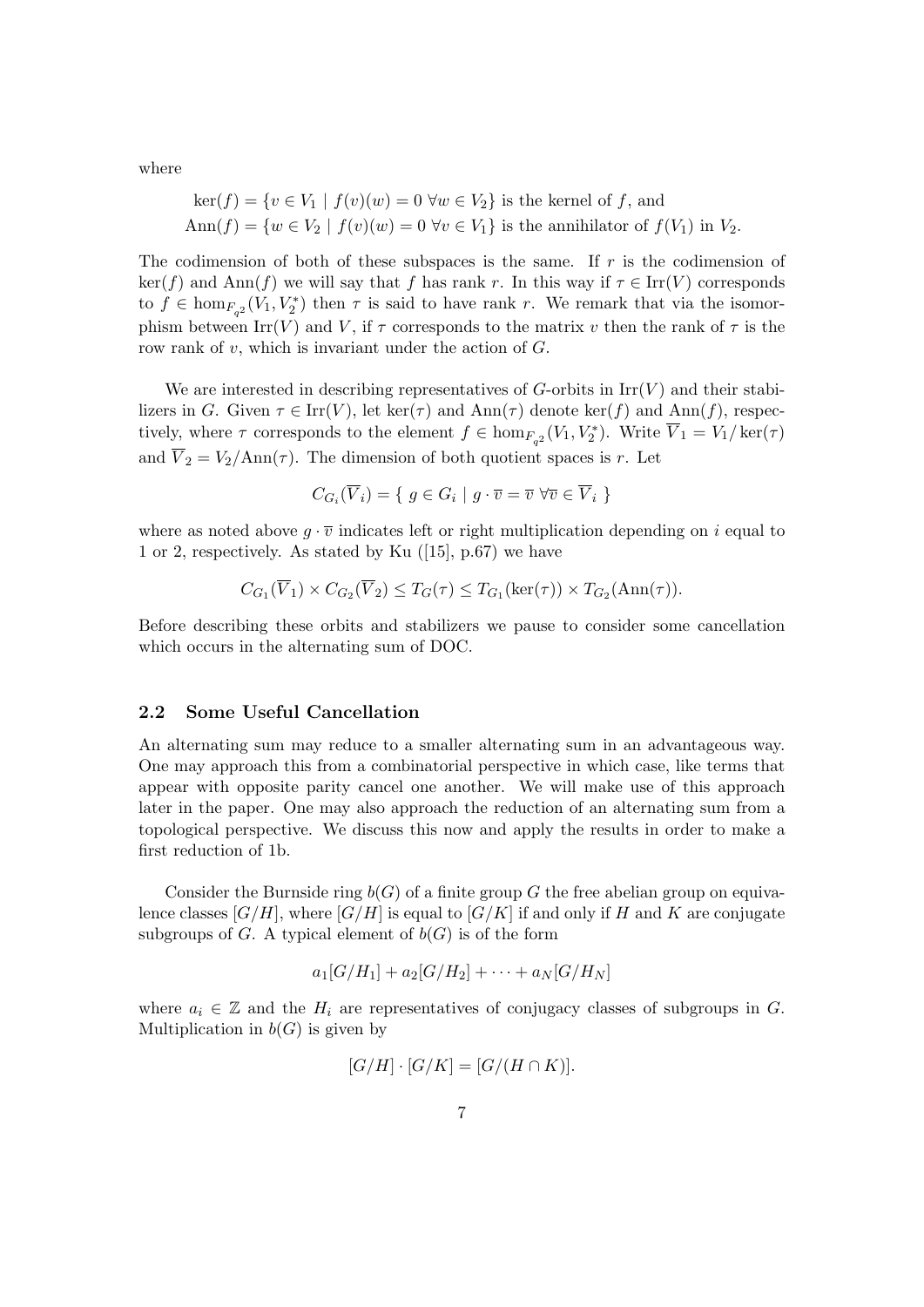Let G act on a finite poset P ordered by inclusion. The simplicial complex  $\mathcal{O}(P)$  consists of chains,

$$
c: x_0 < x_1 < \cdots < x_k \qquad x_i \in P.
$$

where we require strict inclusion. The chain c as above has length  $k + 1$ . The chains of length  $k + 1$  form the k-simplices of  $\mathcal{O}(P)$ . By convention the -1-simplex is 1 the trivial G-set. Let  $\Delta(P) = \{1 < x_0 < x_1 < \cdots < x_k \mid x_i \in P\}$ . Every chain in  $\Delta(P)$  in (including the trivial chain) begins with the trivial G-set 1. For  $c: 1 < x_0 < x_1 < \cdots <$  $x_k \in \Delta(P)$  define the absolute value  $|c| = k + 1$ . The reduced Lefshetz element of P in G is an element of  $b(G)$  and is defined

$$
\Lambda_G(P) = \sum_{c \in \Delta(P)/G} (-1)^{|c|} [G/G_c]
$$

where c runs over a set of G-orbit representatives in  $\Delta(P)$  and  $G_c$  is the stabilizer  $T_G(c)$ of  $c$  in  $G$ .

We may assign topological concepts to posets in the following sense. When we say a poset P has a certain property we mean that its associated simplicial complex has the property. See ([18]) for a discussion of this.

Let G act on posets P and Q. A poset map  $f: P \longrightarrow Q$  is a map that preserves ordering, i.e.  $x_1 \leq x_2 \Rightarrow f(x_1) \leq f(x_2)$ . The poset map f gives rise to a simplicial map  $f_{\mathcal{O}}: \mathcal{O}(P) \longrightarrow \mathcal{O}(Q)$ . This map is G-equivariant if  $gf_{\mathcal{O}}(c) = f_{\mathcal{O}}(gc)$  for all  $c \in \mathcal{O}(P)$ . Two simplicial maps  $f_{\mathcal{O}}, g_{\mathcal{O}}: \mathcal{O}(P) \longrightarrow \mathcal{O}(Q)$  are homotopic if there exists a continuous map  $H: \mathcal{O}(P) \times [0,1] \longrightarrow \mathcal{O}(Q)$  such that  $H(c, 0) = f_{\mathcal{O}}(c)$  and  $H(c, 1) = g_{\mathcal{O}}(c)$  for all  $c \in \mathcal{O}(P)$ . If  $f, g: P \longrightarrow Q$  are poset maps such that  $f(x) \leq g(x)$ , for all  $x \in P$ , then  $f_{\mathcal{O}}$  and  $g_{\mathcal{O}}$  are homotopic.

The spaces  $\mathcal{O}(P)$  and  $\mathcal{O}(Q)$  are said to be G-homotopy equivalent if there exist Gequivariant maps  $f_{\mathcal{O}} : \mathcal{O}(P) \to \mathcal{O}(Q)$  and  $g_{\mathcal{O}} : \mathcal{O}(Q) \to \mathcal{O}(P)$  such that  $f_{\mathcal{O}} \circ g_{\mathcal{O}}$ ,  $id_{\mathcal{O}(P)}$ are G-equivariant homotopic and  $g_{\mathcal{O}} \circ f_{\mathcal{O}}$ ,  $id_{\mathcal{O}(Q)}$  are G-equivariant homotopic ([25], p.352). We may say that the posets  $P$  and  $Q$  are  $G$ -homotopy equivalent, by which we mean that  $\mathcal{O}(P)$  and  $\mathcal{O}(Q)$  are G-homotopy equivalent. Given our interest in the reduced Lefshetz element we may also say that that  $\Delta(P)$  and  $\Delta(Q)$  are G-homotopy equivalent by which we mean again that  $\mathcal{O}(P)$  and  $\mathcal{O}(Q)$  are G-homotopy equivalent.

It is well known that, if  $\mathcal{O}(P)$  and  $\mathcal{O}(Q)$  are G-homotopy equivalent, then  $\Lambda_G(P)$  =  $\Lambda_G(Q)$ .

Let  $S(G)$  denote the set of subgroups of G. Let  $f : S(G) \longrightarrow \mathbb{Z}$  be a G-stable map, i.e. constant on conjugate subgroups of G. Set  $f([G/G_c]) = f(G_c)$  and extend linearly to  $b(G)$ . We may apply f to  $\Lambda_G(P)$ ,

$$
f(\Lambda_G(P)) = \sum_{c \in \Delta(P)/G} (-1)^{|c|} f(G_c).
$$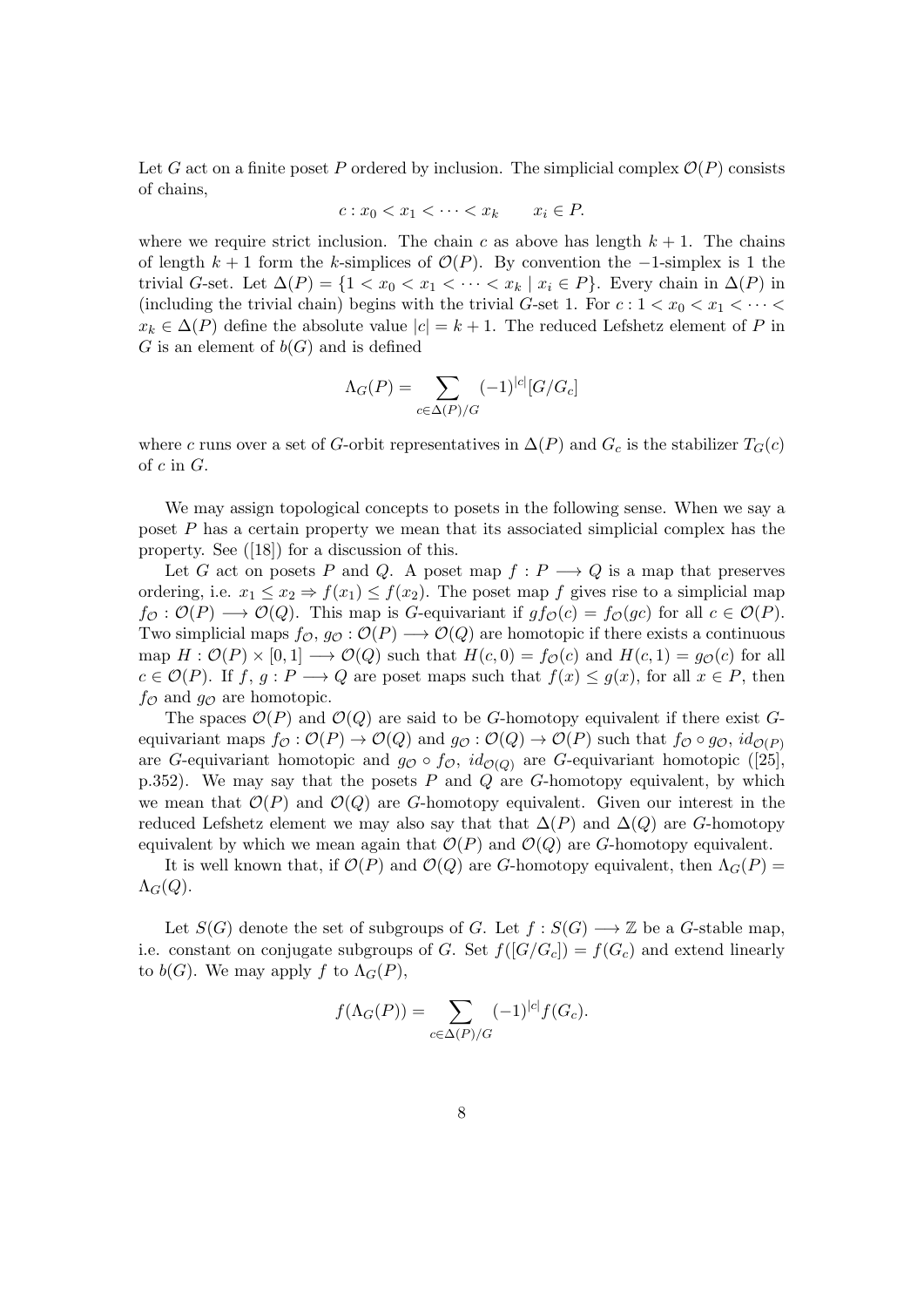This is an integer. Moreover if P and Q are G-homotopy equivalent then  $f(\Lambda_G(P)) =$  $f(\Lambda_G(Q))$ , i.e.

$$
\sum_{c \in \Delta(P)/G} (-1)^{|c|} f(G_c) = \sum_{c \in \Delta(Q)/G} (-1)^{|c|} f(G_c).
$$

Given a  $G$ -poset  $P$ , we may make use of a contractible sub-poset in order to find a smaller complex which is G-homotopy equivalent to  $\mathcal{O}(P)$ . A poset Q is G-contractible if Q is itself G-homotopy equivalent to a point. Let  $Q$  contain a single element  $x$ . Then  $\Delta(Q)$  consists of two chains

$$
c_1: 1
$$
 with  $|c_1| = 0$  and  $c_2: 1 < x$  with  $|c_2| = 1$ ,

which are both necessarily stabilized by G. Observe that  $\Lambda_G(Q) = [G/G] - [G/G] = 0$ and thus for any G-stable map f,  $f(\Lambda_G(Q)) = 0$ 

A reference for more material on G-homotopy is ([21], Chapters 3 and 4).

An important example of homotopy equivalence: Let  $V$  be a vector space over a finite field, and let  $P$  be the poset of non-trivial proper subspaces of  $V$  ordered by inclusion. Let w be a non-trivial proper subspace of V. Let  $Q$  be the sub-poset of P whose elements are subspaces which are not complements in V to w. Then  $\Delta(P)$  is the set of chains of subspaces of V beginning with the zero subspace and  $\Delta(Q)$  is the subset of chains which do not contain a complement in V to w. Let  $G = T_{GL(V)}(w)$ . The group  $G$  certainly acts on  $P$  and  $Q$ . The vector space  $w$  is in  $Q$  and is fixed by G. It turns out that Q is G-contractible ([24], Corollary 1.9). Thus  $\Lambda_G(Q) = 0$ . Let  $\Delta(P, w)$  denote the sub-set of  $\Delta(P)$  consisting of chains which contain complements to w. Then  $\Delta(P) = \Delta(Q) \bigsqcup \Delta(P, w)$  ([15], Lemma 5.2.13). Since Q is G-contractible,  $\Lambda_G(P) = \Lambda_G(P, w).$ 

We are now ready to apply this discussion to our situation. For the rest of this section let  $G = GL_{n_1}(q^2) \times G_2$  where  $G_2$  is a subgroup of  $GL_{n_2}(q^2)$ . For now, we will be considering  $G_2$  to be either  $\mathrm{GL}_{n_2}(q^2)$  or  $\mathrm{U}_{n_2}(q)$ . Let  $H = G \ltimes V$  where  $V = V_1 \otimes V_2$ where  $V_1$  is the natural module for  $GL_{n_1}(q^2)$  and  $V_2$  is the dual of the natural module for  $GL_{n_1}(q^2)$ , as above. For each  $J \subseteq [n_1-1]$ , we let  $G_J$  denote  $P_J^{+n_1} \times G_2$  and  $H_J$ denote  $G_J \ltimes V$ .

**Definition 2.3** Let Irr(V, r) denote the subset of characters in Irr(V) of rank r, where we recall that the rank of  $\tau$  is the codimension of  $\ker(\tau)$  in  $V_1$ , viewing  $\tau$  as a homomorphism from  $V_1$  to  $V_2^*$ .

Set  $X = \text{Irr}(V, r)$ . Let  $Y = \{y \leq V_1 \mid \text{codim}(y) = r\}$  and for  $y \in Y$  let  $X(y) = \{\tau \in$  $X \mid \text{ker}(\tau) = y$ . We extend the action of  $\text{GL}_{n_1}(q^2)$  on  $V_1$  to H by declaring that  $G_2 \rtimes V_1$ act trivially on  $V_1$ . In this way H acts on X and Y but also on the poset  $P = P(V_1)$ of subspaces of  $V_1$  ordered by inclusion. Then  $\Delta(P)$  is the set of flags in P together with the empty flag and so H also acts on  $\Delta(P) \times X$ . A set of orbit representatives for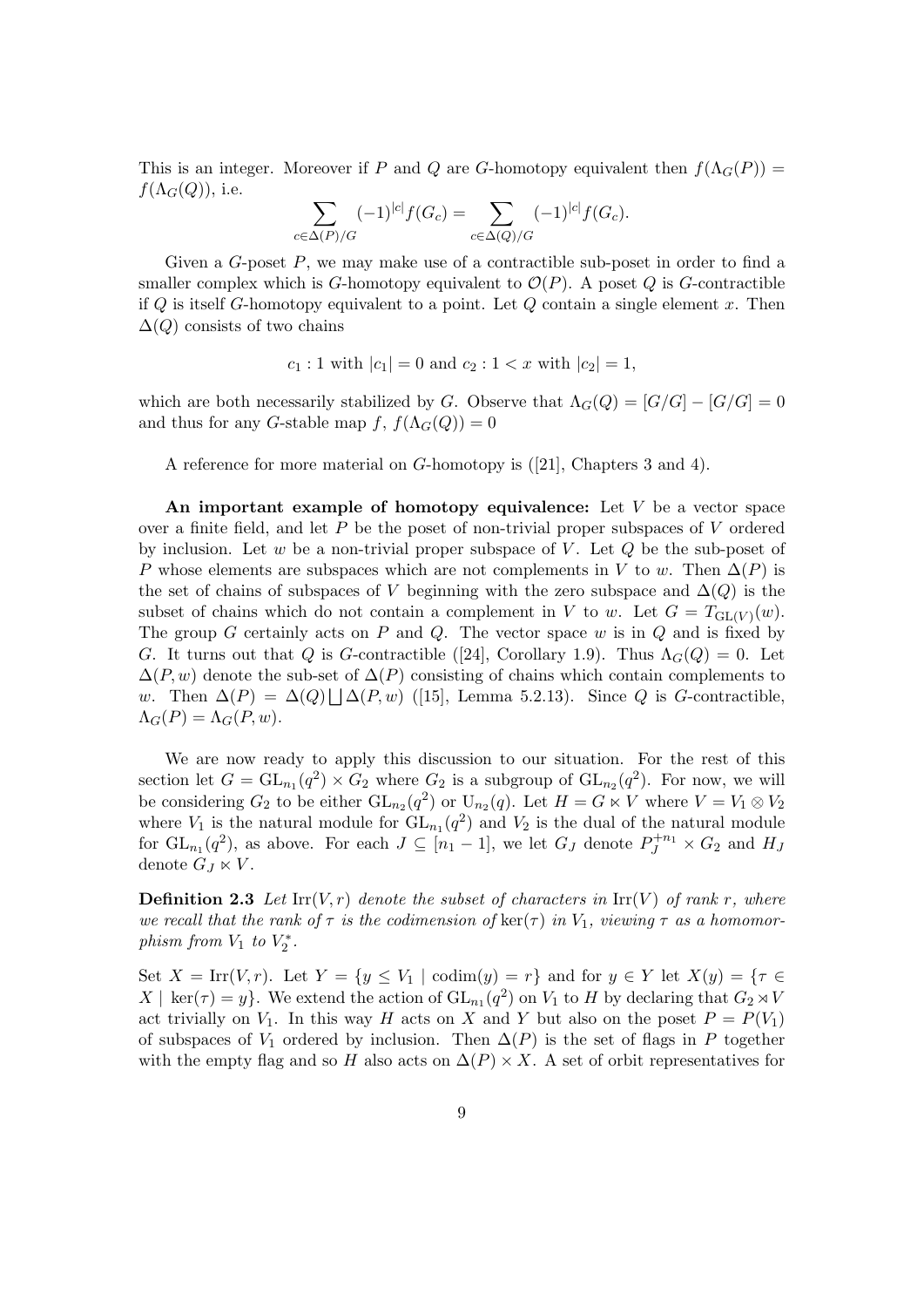the action of  $GL(V_1)$  and hence H on  $\Delta(P)$  is given by  $\{c_J | J \subseteq [n_1-1]\}$ , where if  $J = \{j_1, j_2, \ldots, j_s\}$  then  $c_J$  is the flag

$$
0 < V_{j_1} < V_{j_2} < \cdots < V_{j_s}
$$

where  $V_{j_i}$  is the subspace of  $V_1$  spanned by the vectors  $\{e_1, e_2, \ldots, e_{j_i}\}$ . We also note that  $P_J^{+n_1}$  is the stabilizer of the flag  $c_J$ .

The proposition below is a modification of  $([15],$  Proposition 6.2.1), where we obtain a first reduction for equation 1b. Ku's proof makes use of some fairly elaborate abstractions involving alternating sums. We present a more direct proof with the necessary adjustments which include extra parameters in the definition of an  $H$ -stable function which lead to the desired reduction. The significance of this result is that for fixed  $r$ we need only describe orbit representatives for the subset  $X(w) = \{\tau \mid \ker \tau = w\}$  in Irr(V, r), where w is a complement in  $V_1$  of the r-dimensional subspace stabilized by  $P_r^{+n_1}$ . In fact, since  $T_{H_J}(\tau) \leq T_{H_J}(w) \leq H_J$  and  $T_{H_J}(w) = T_{G_J}(w) \ltimes V$  by Corollary 2.14 from [1] it is sufficient to find representatives for  $T_{GJ}(w)$ -orbits in  $X(w)$ . What is more we only need the stabilizers in  $H_J$  where  $J \cup \{n_1\}$  contains the element r.

We will be considering the group  $H_J = G_J \ltimes V$  as embedded in  $U_n(q)$ .

**Definition 2.4** Define the map on  $G_J$ ,

$$
\mathcal{D}: P_J^{+n_1} \times G_2 \longrightarrow F_{q^2}^*, \qquad (A, B) \mapsto \det(A)^{i(1-q)} \det(B)^k,
$$

for some positive integer i where the exponent of  $\det(B)$  depends on  $G_2$  in the following way:

$$
k = \begin{cases} 1 - q, & \text{if } G_2 = \mathrm{GL}_{n_2}(q^2); \\ 1, & \text{if } G_2 = \mathrm{U}_{n_2}(q). \end{cases}
$$

Extend D to H<sub>J</sub> by letting  $\mathcal{D}(v) = 1$  for all  $v \in V$ . Observe that ker(D) is normal in H<sub>J</sub>, contains V, and the quotient  $H_J/\text{ker}(\mathcal{D})$  is cyclic. The map  $\mathcal D$  is constructed to be the restriction to  $H_J$  of the determinant map on  $U_n(q)$ . The value of the integer i depends on the embedding of  $H_J$  in  $U_n(q)$ .

**Definition 2.5** For a subset  $X \subseteq \text{Irr}(V)$ , let  $k_d(H_J, X, \rho, \mathcal{D}, j)$  denote the number of irreducible characters  $\chi$  of H<sub>J</sub> of q-height d, lying over  $\rho$ , and corresponding to  $\tau \in X$ such that  $\chi$  restricted to the kernel of the map  $\mathcal D$  is a sum of j' irreducible characters where  $j$  divides  $j'$ .

**Proposition 2.6** Let  $Z \leq Z(G)$  and  $\rho \in Irr(Z)$ . Fix  $1 \leq r \leq min(n_1, n_2)$ . Let  $X = \text{Irr}(V,r)$  and Let  $Y = \{y \leq V_1 \mid \text{codim}(y) = r\}$ . Let w be a complement in  $V_1$  to the r-dimensional subspace stabilized by  $P_r^{+n_1}$ , in its action on the natural module for  $GL_{n_1}(q^2)$ . Let  $X(w) = {\tau \in X \mid \ker(\tau) = w}$ . Let  $D$  be the map on  $H_J$  defined above. For  $d \geq 0$  the following holds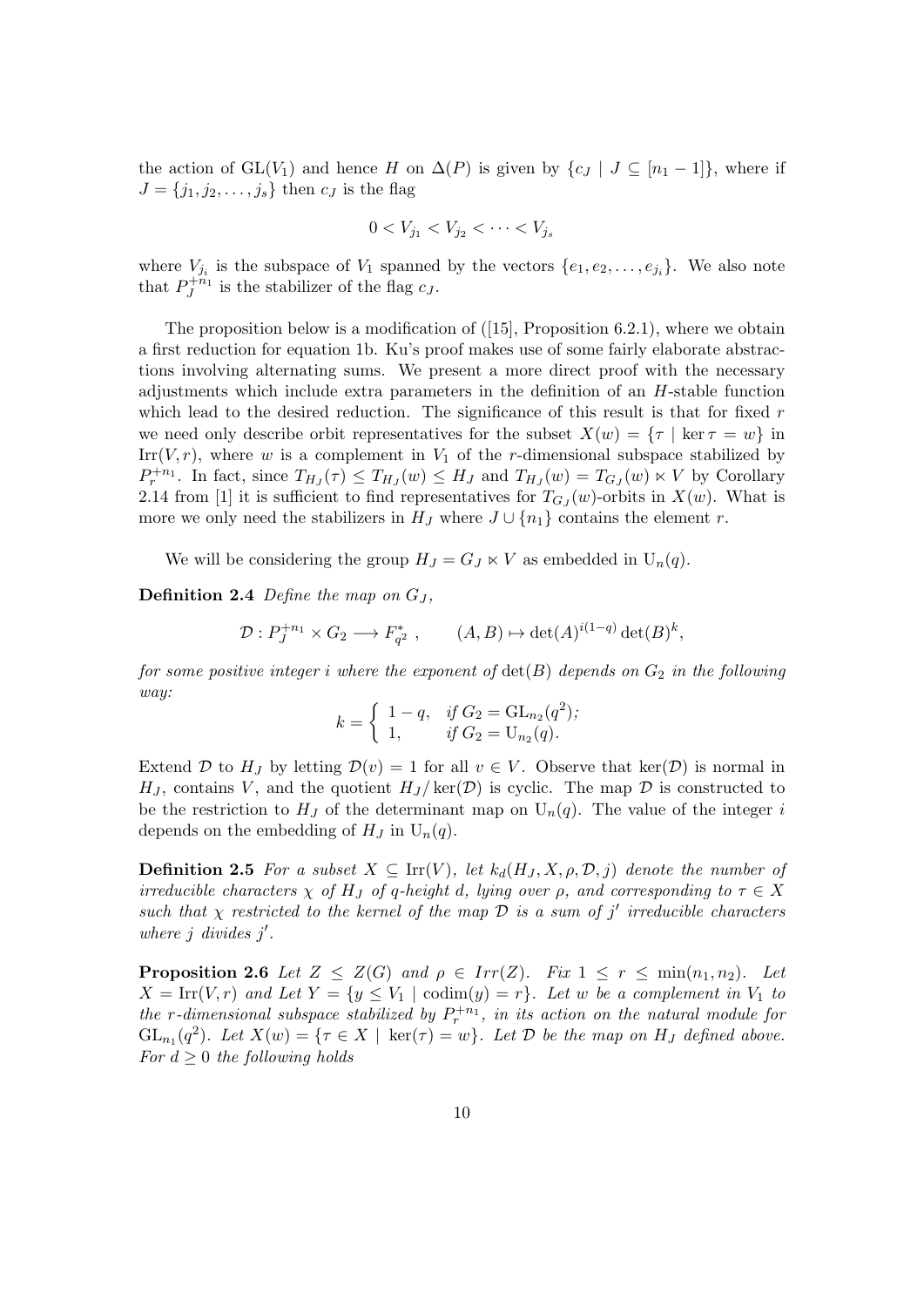- 1. If  $r = n_1$ , then  $Y = \{0\}$  and  $X = X(0)$ .
- 2. If  $r < n_1$ , then

$$
\sum_{J \subseteq [n_1-1]} (-1)^{|J|} k_d(H_J, X, \rho, \mathcal{D}, j) = \sum_{\substack{J \subseteq [n_1-1] \\ r \in J}} (-1)^{|J|} k_d(H_J, X(w), \rho, \mathcal{D}, j).
$$

Proof: The first part is immediate since the trivial subspace is the only subspace of  $V_1$  of codimension  $n_1$ . The proof of the second part is based on the exposition on homotopy equivalences which begins this section.

Let  $r < n_1$ . We define a function

$$
f: \Delta(P) \times Y \longrightarrow \mathbb{Z}
$$
,  $(c_J, y) \mapsto k_d(H_J, X(y), \rho, \mathcal{D}, j).$ 

This is a well defined H-stable function on  $\Delta(P) \times Y$ , i.e. constant on the H-orbits. Indeed, the action of H on  $\Delta(P)$  preserves chain type and thus a set of H-orbit representatives is given by

$$
\{ c_J \mid \epsilon J \subseteq [n_1 - 1] \}.
$$

Moreover,  $k_d(H_J, \tau, \rho, \mathcal{D}, j) = k_d(H_J, {}^h\tau, \rho, \mathcal{D}, j)$  for any  $h \in H_J$ . If  $y' = gy$  for  $g \in P_J^{+n_1}$ , then

$$
k_d(H_J, X(y'), \rho, \mathcal{D}, j) = \sum_{\text{ker }\tau = y'} k_d(H_J, \tau, \rho, \mathcal{D}, j)
$$
  
= 
$$
\sum_{\text{ker }\tau = gy} k_d(H_J, \tau, \rho, \mathcal{D}, j)
$$
  
= 
$$
\sum_{g^{-1} \text{ker }\tau = y} k_d(H_J, g^{-1} \tau, \rho, \mathcal{D}, j)
$$
  
= 
$$
\sum_{\text{ker }\tau = y} k_d(H_J, \tau, \rho, \mathcal{D}, j)
$$
  
= 
$$
k_d(H_J, X(y), \rho, \mathcal{D}, j).
$$

The function f induces the following projection functions. For fixed  $c_J \in \Delta(P)$ 

$$
f_{c_J}:Y\longrightarrow \mathbb{Z}\ ,\quad y\mapsto k_d(H_J,X(y),\rho,\mathcal{D},j)
$$

is  $T_H(c_J) = H_J$ -stable on Y; for fixed  $y \in Y$ 

$$
f_y: \Delta(P) \longrightarrow \mathbb{Z}, \quad c_J \mapsto k_d(H_J, X(y), \rho, \mathcal{D}, j)
$$

is  $T_H(y)$ -stable on  $\Delta(P)$ .

For fixed  $\tau \in X(y)$ ,  $T_{H_J}(\tau) \leq T_{H_J}(y) \leq H_J$ . Thus by Corollary 2.14 in [1]

$$
k_d(H_J, X(y), \rho, \mathcal{D}, j) = \sum_{\tau \in X(y)/H_J} k_d(H_J, \tau, \rho, \mathcal{D}, j)
$$
  
= 
$$
\sum_{\tau \in X(y)/T_{H_J}(y)} k_{d-d'}(T_{H_J}(y), \tau, \rho, \mathcal{D}, j')
$$
  
= 
$$
k_{d-d'}(T_{H_J}(y), X(y), \rho, \mathcal{D}, j')
$$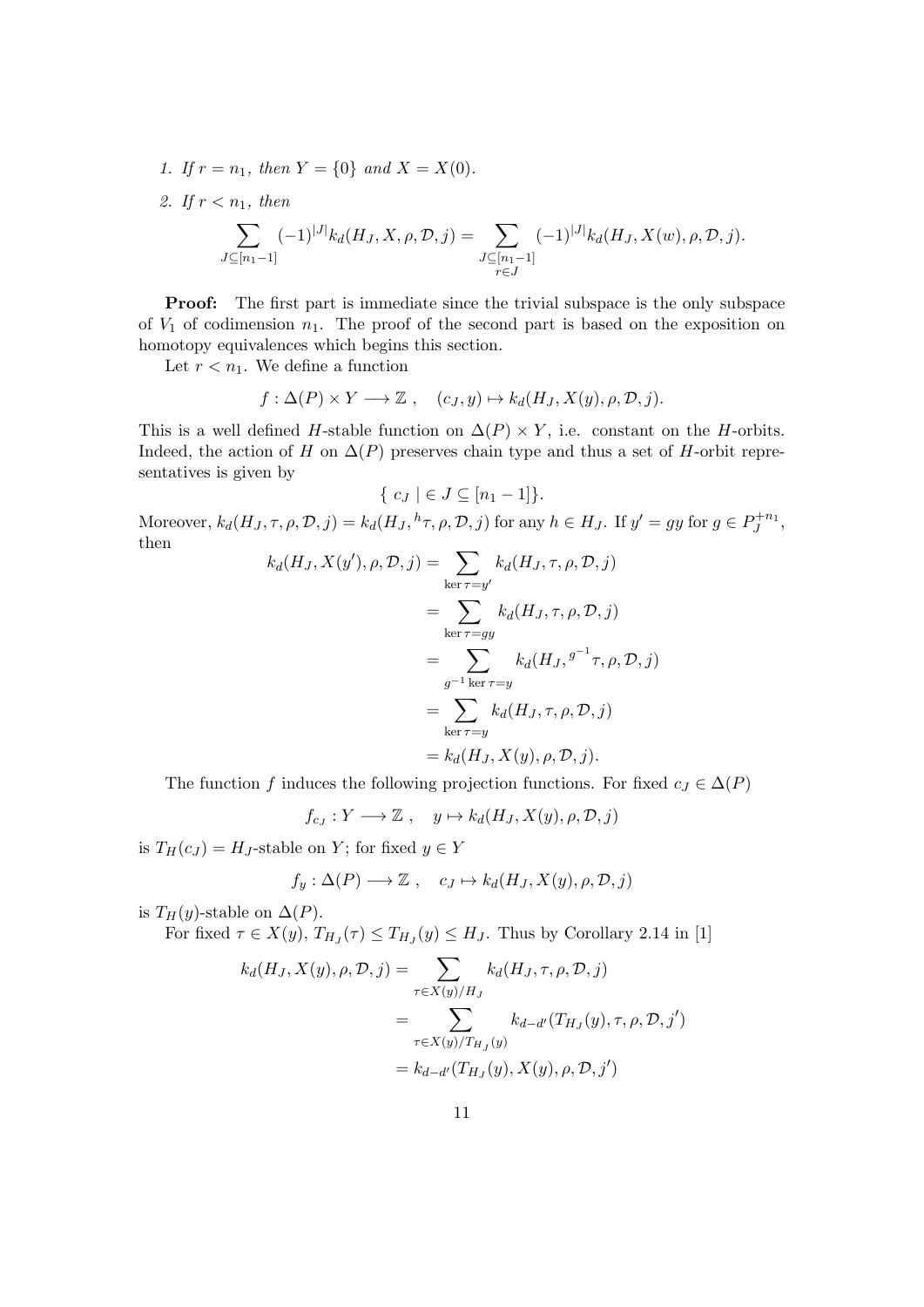where d' is the exponent of q in  $|T_{H_J}(y)\setminus H_J|$  and j' is the least positive integer such that

$$
j|j'\cdot |T_{H_J}(y)\ker(D)\backslash H_J|.
$$

In all three cases which we will consider  $j' = j$  will hold. Indeed, if  $G_2 = GL_{n_2}(q^2)$ , or  $U_{n_2}(q)$  then this is certainly true since  $n_2 \neq 0$  so

$$
T_{H_J}(y) = \left(T_{P_J^{+n_1}} \times G_2\right) \ltimes V,
$$

hence  $\mathcal{D}(T_{H_J}(y)) = \mathcal{D}(H_J)$ . We will be considering the central case where  $G_2$  is an isomorphic copy of  $P_J^{+n_1}$ . In this instance, the fact that  $r < n_1$  is sufficient to imply that  $j' = j$ .

Let  $d_0$  be the exponent of q in |H|. Let w be a subspace of  $V_1$  as defined in the statement of the proposition. Define the following function on subgroups of  $T_H(w)$ 

$$
g: S(T_H(w)) \longrightarrow \mathbb{Z}
$$
  
\n
$$
K \mapsto \begin{cases} k_{d-(d_0-d(K))}(K, X(w), \rho, \mathcal{D}, j), & \text{if } V \leq K; \\ 0, & \text{otherwise.} \end{cases}
$$

where  $d(K)$  is the exponent of q in |K|. This is a  $T_H(w)$ -stable function. For  $c_J \in \Delta(P)$ ,  $T_H(c_J) = H_J$ . Since the q-height of H is equal to the q-height of  $H_J$ ,

$$
d_0 - d(K) = |T_{H_J}(w) \backslash H_J|.
$$

Hence  $g(H_J) = f_w(c_J)$ . Applying g to the reduced Lefshetz element we have

$$
g(\Lambda_{T_H(w)}(P)) = g(\Lambda_{T_H(w)}(P, w)).
$$

We put the above together

$$
\sum_{J \subseteq [n_1-1]} (-1)^{|J|} k_d(H_J, X, \rho, \mathcal{D}, j)
$$
\n
$$
= \sum_{c_J \in \Delta(P)/H} (-1)^{|J|} \sum_{y \in Y/H_J} k_d(H_J, X(y), \rho, \mathcal{D}, j)
$$
\n
$$
= \sum_{y \in Y/H} \sum_{c_J \in \Delta(P)/T_H(y)} (-1)^{|J|} k_d(H_J, X(y), \rho, \mathcal{D}, j)
$$
\n
$$
= \sum_{c_J \in \Delta(P)/T_H(y)} (-1)^{|J|} k_d(H_J, X(w), \rho, \mathcal{D}, j), \text{ since there is a unique } H \text{-orbit in } Y
$$
\n
$$
= \sum_{c_J \in \Delta(P)/T_H(y)} (-1)^{|J|} k_{d-d'}(T_{H_J}(w), X(w), \rho, \mathcal{D}, j)
$$
\n
$$
= \sum_{c_J \in \Delta(P,w)/T_H(w)} (-1)^{|J|} k_{d-d'}(T_{H_J}(w), X(w), \rho, \mathcal{D}, j)
$$
\n
$$
= \sum_{c_J \in \Delta(P,w)/T_H(w)} (-1)^{|J|} k_d(H_J, X(w), \rho, \mathcal{D}, j)
$$
\n
$$
= \sum_{r \in J} (-1)^{|J|} k_d(H_J, X(w), \rho, \mathcal{D}, j),
$$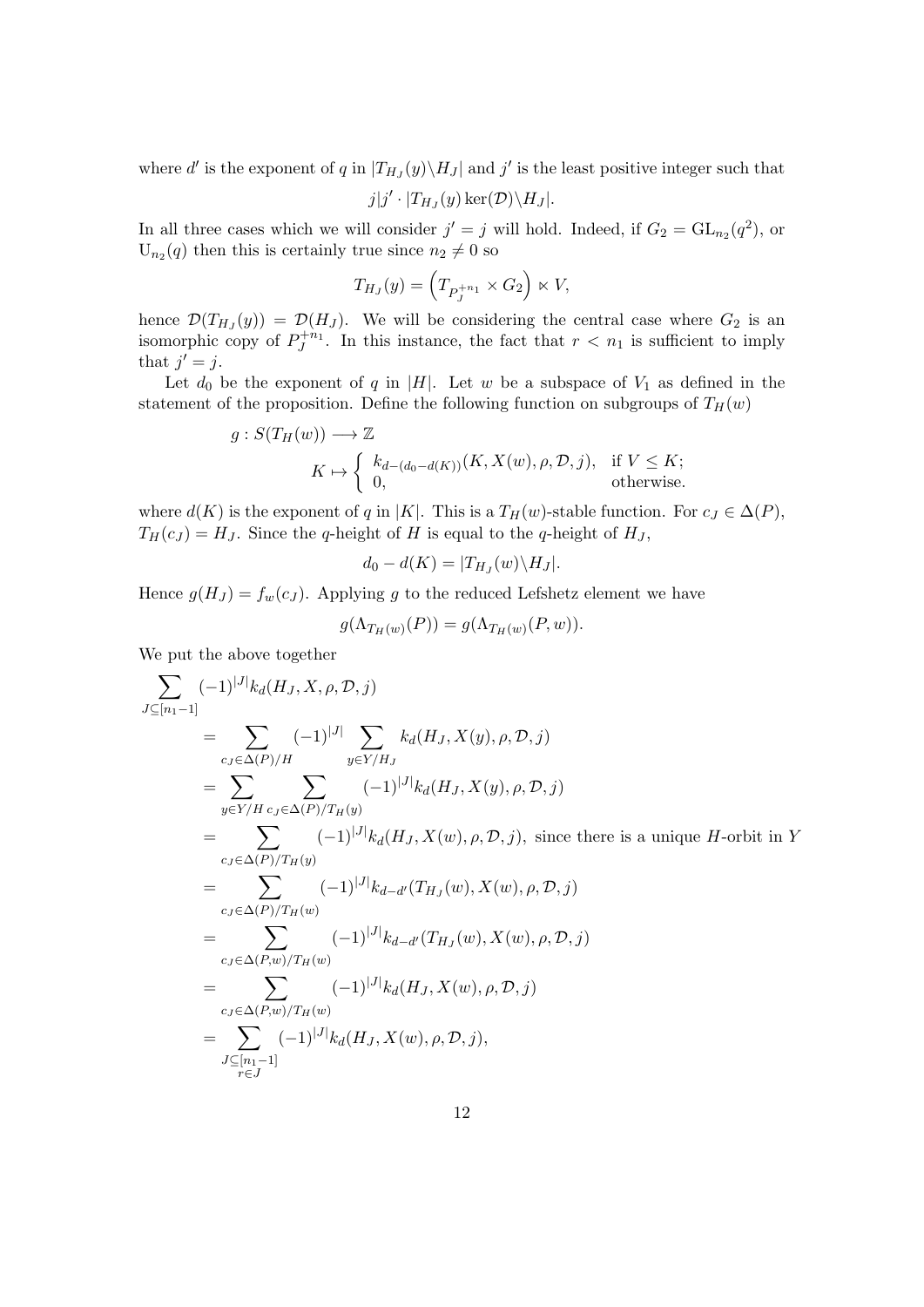and we are done.

#### 2.3 General Linear Modules

In this section we first summarize Ku's results and then examine a map which is related to the usual determinant map. In this section  $G_1$  is  $P_J^{+n_1}$ , a parabolic subgroup of  $GL_{n_1}(q^2)$  for fixed  $J \subset [n_1-1]$ . Let  $G_2$  be  $GL_{n_2}(q^2)$ . The module  $V_1$  is the restriction to  $P_J^{+n_1}$  of the natural module for  $GL_{n_1}(q^2)$  and  $V_2$  is the dual of the natural module for  $GL_{n_2}(q^2)$ . Recall, in this context  $G_J = P_J^{+n_1} \times GL_{n_2}(q^2)$ . Fix  $r \in J$  or  $r = n_1$ . If  $r < n_1$  then let  $w \leq V_1$  be a complement to the r-dimensional subspace stabilized by  $P_r^{+n_1}$ . If  $r = n_1$  then let  $w \leq V_1$  be the trivial subspace. Let  $\tau \in X(w)$  so that  $\tau$  has rank r and ker  $\tau = w$ . We can use r to divide the set J into two subsets:

$$
\{j \in J \mid j < r\} \quad \text{and} \quad \{j \in J \mid r < j\}.
$$

Let us set  $J_2 = \{j \mid j \in J \text{ and } j < r\}$  and  $J_1 = \{j - r \mid j \in J \text{ and } r < j\}$ . Notice that we have the containment  $J_2 \subseteq [r-1]$  and  $J_1 \subseteq [n_1 - r]$ .

**Proposition 2.7** ([15], Lemma 6.2.2) The group  $T_{G_J}(w) = P_{J_1}^{+(n_1-r)}$  $D_{J_1}^{+(n_1-r)} \times P_{J_2}^{+r}$  $J_2^{+r} \times GL_{n_2}(q^2)$ and is transitive on  $X(w)$ . The stabilizer of  $\tau$  in  $G_j$  is

$$
T_{G_J}(\tau) = \begin{cases} P_{J_1}^{+(n_1 - r)} \times P_{J_2}^{+n_2}, & \text{if } r = n_2; \\ P_{J_1}^{+(n_1 - r)} \times P_{J_2 \cup \{r\}}^{+n_2}, & \text{if } r < n_2. \end{cases} \tag{3}
$$

#### 2.4 The determinant map in the general linear module context

We would like to determine the determinant map on

$$
G_J = P_J^{+n_1} \times \mathrm{GL}_{n_2}(q^2),
$$

as embedded in a larger unitary group. At this stage we consider the map

$$
\mathcal{D}: P_J^{+n_1} \times \mathrm{GL}_{n_2}(q^2) \longrightarrow F_{q^2}^* \n(A, B) \longrightarrow (\det(A)^i \det(B))^{1-q},
$$

for some positive integer i. As we will see  $D$  is constructed to be the restriction to  $G_J$ of the usual determinant map on  $U_n(q)$ . The integer i depends on the embedding of  $G_J$ in  $U_n(q)$ . For the rest of this subsection let  $K = \text{ker}(\mathcal{D})$ 

Our first observation is that the image of  $G_J$  under this map is all of  $\mathbb{C}_{(q+1)}$  since  $n_2 \neq 0$ . We need to examine the map D restricted to the subgroup  $T_{GJ}(\tau)$  and calculate  $|T_{G_J}(\tau)K\backslash G_J|$ . The cases depend on r,  $n_1$ , and  $n_2$ . In order to calculate  $|T_{G_J}(\tau)K\backslash G_J|$  we need to find the image of  $T_{G_J}(\tau)$  under  $\mathcal{D}$ . If  $\mathcal{D}(T_{G_J}(\tau))=\mathbb{C}_{(q+1)/h}$ then  $\mathcal{D}(T_{GJ}(\tau)K) = \mathbb{C}_{(q+1)/h}$  so that

$$
|T_{G_J}(\tau)K\backslash G_J|=|\mathbb{C}_{(q+1)/h}|\backslash |\mathbb{C}_{(q+1)}|=h.
$$

We examine the four cases: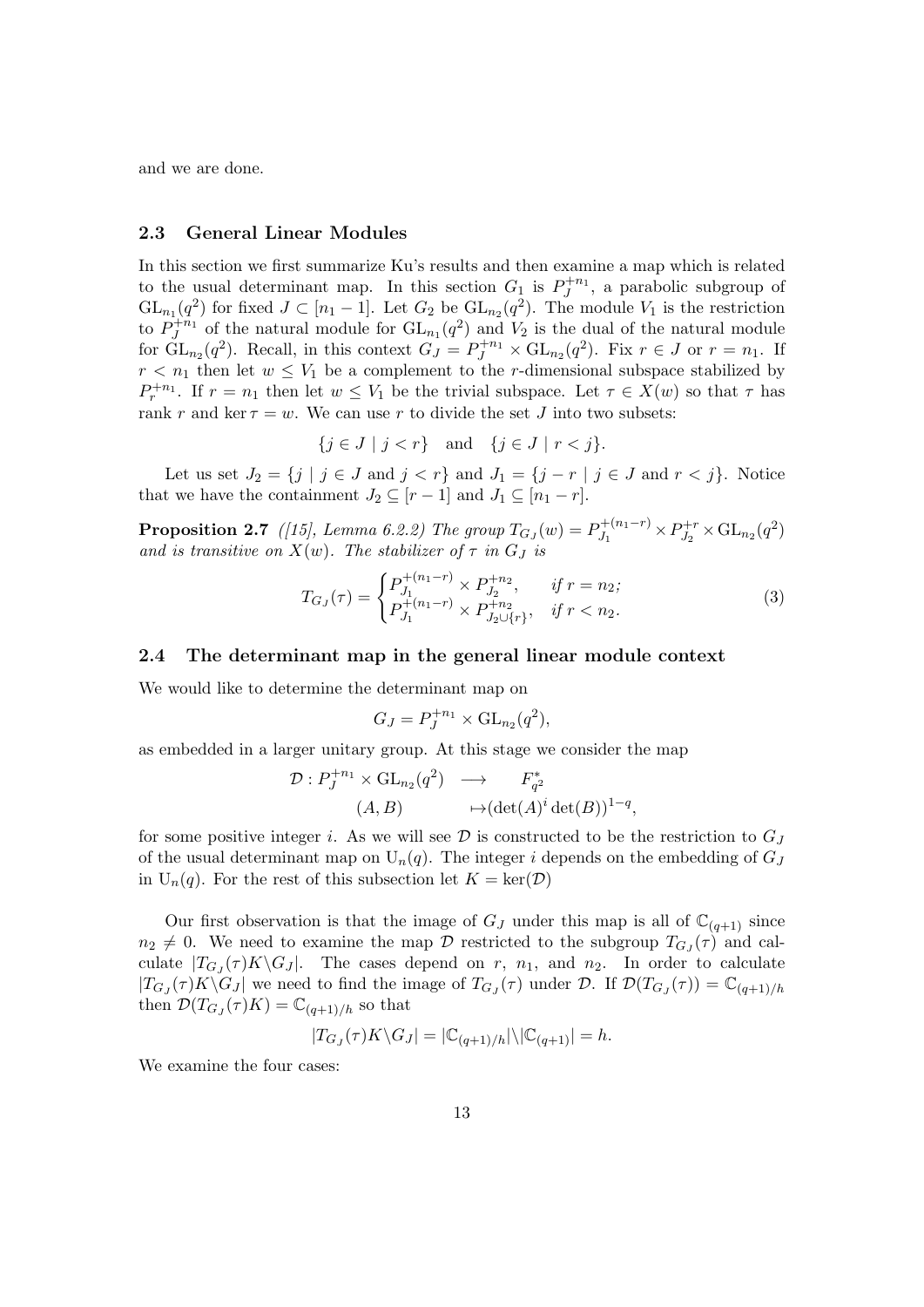1. If  $r = n_1 = n_2$  then  $T_{G_J}(\tau) = P_J^{+r}$  with

$$
\begin{array}{cccc} \mathcal{D}:& P^{+r}_{J} & \longrightarrow & F^{*}_{q^{2}}\\ & B & \mapsto & (\det(B)^{i+1})^{1-q}. \end{array}
$$

Also notice that  $\mathcal{D}(P_I^{+r})$  $\mathcal{O}_J^{+r}$ ) =  $\mathbb{C}_{(q+1)/\gcd(q+1,i+1)}$ .

2. If  $r = n_1$  but  $r < n_2$  then  $T_{G_J}(\tau) = P_{J \cup \{r\}}^{+n_2} = (P_J^{+r} \times GL_{n_2-r}(q^2)) \ltimes M_{r,n_2-r}(q^2)$ . Then  $\mathcal D$  is trivial on the normal factor  $M_{r,n_2-r}(q^2)$  and

$$
\mathcal{D}: \begin{array}{ccc} \left(P_J^{+r} \times \mathrm{GL}_{n_2-r}(q^2)\right) & \longrightarrow & F_{q^2}^* \\ (B,C) & \mapsto & (\det(B)^{i+1} \det(C))^{1-q} . \end{array}
$$

Observe that  $\mathcal{D}((P_J^{+r} \times GL_{n_2-r}(q^2)) \ltimes M_{r,n_2-r}(q^2)) = \mathbb{C}_{(q+1)}$  since  $n_2 - r \neq 0$ .

3. If  $r < n_1$  but  $r = n_2$  then  $T_{G_J}(\tau) = P_{J_1}^{+(n_1-r)}$  $D_{J_1}^{+(n_1-r)} \times P_{J_2}^{+r}$  $J_2^{+r}$  with  $\mathcal{D}: \ \ P^{+(n_1-r)}_{I_1}$  $D_{J_1}^{+(n_1-r)} \times P_{J_2}^{+r}$  $\begin{array}{ccc} P^{+r}_{J_2} & \longrightarrow & F^*_{q^2} \end{array}$  $(A, B) \qquad \mapsto \quad (\det(A)^i (\det(B)^{i+1})^{1-q}.$ 

Take any element  $\alpha$  of  $F_{q^2}^*$ . Then the diagonal matrix  $A = (\alpha^{-1}, 1, 1, \dots, 1)$  is in  $P_{I_1}^{+(n_1-r)}$  $J_1^{+(n_1-r)}$  and the diagonal matrix  $B = (\alpha, 1, 1, \dots, 1)$  is in  $P_{J_2}^{+r}$  $J_2^{+r}$ . Then

$$
\mathcal{D}(A, B) = (\alpha^{-i} \alpha^{i+1})^{1-q} = \alpha^{1-q}
$$

and thus  $\mathcal{D}(P_L^{+(n_1-r)})$  $J_1^{+(n_1-r)} \times P_{J_2}^{+r}$  $\mathcal{O}_{J_2}^{+r}$ ) is all of  $\mathbb{C}_{(q+1)}$ .

4. Finally we suppose that  $r < n_1$  and  $r < n_2$ . We have

$$
T_{G_J}(\tau) = P_{J_1}^{+(n_1-r)} \times P_{J_2}^{+n_2}
$$
  
=  $P_{J_1}^{+(n_1-r)} \times (P_{J_2}^{+r} \times GL_{n_2-r}(q^2)) \times M_{r,n_2-r}(q^2).$ 

As above,  $\mathcal D$  is trivial on the normal factor  $M_{r,n_2-r}(q^2)$  and

$$
\mathcal{D}: P_{J_1}^{+(n_1-r)} \times P_J^{+r} \times \mathrm{GL}_{n_2-r}(q^2) \longrightarrow F_{q^2}^* \n(A, B, C) \longrightarrow (\det(A)^i \det(B)^{i+1} \det(C))^{1-q}.
$$

In this case we also have  $\mathcal{D}(T_{G_J}(\tau))$  equal to all of  $\mathbb{C}_{(q+1)}$  since  $n_2 - r \neq 0$ .

Summarizing these results, we get the following proposition which is a step in computing the number of irreducible characters of  $P<sub>J</sub>$  (in an appropriate p-block, of appropriate q-height) which split as desired upon restriction to  $P_J \cap SU_n(q)$ :

## Proposition 2.8

$$
|T_{G_J}(\tau)K\backslash G_J| = \begin{cases} \gcd(q+1, i+1), & \text{if } r = n_1 = n_2; \\ 1, & \text{otherwise.} \end{cases}
$$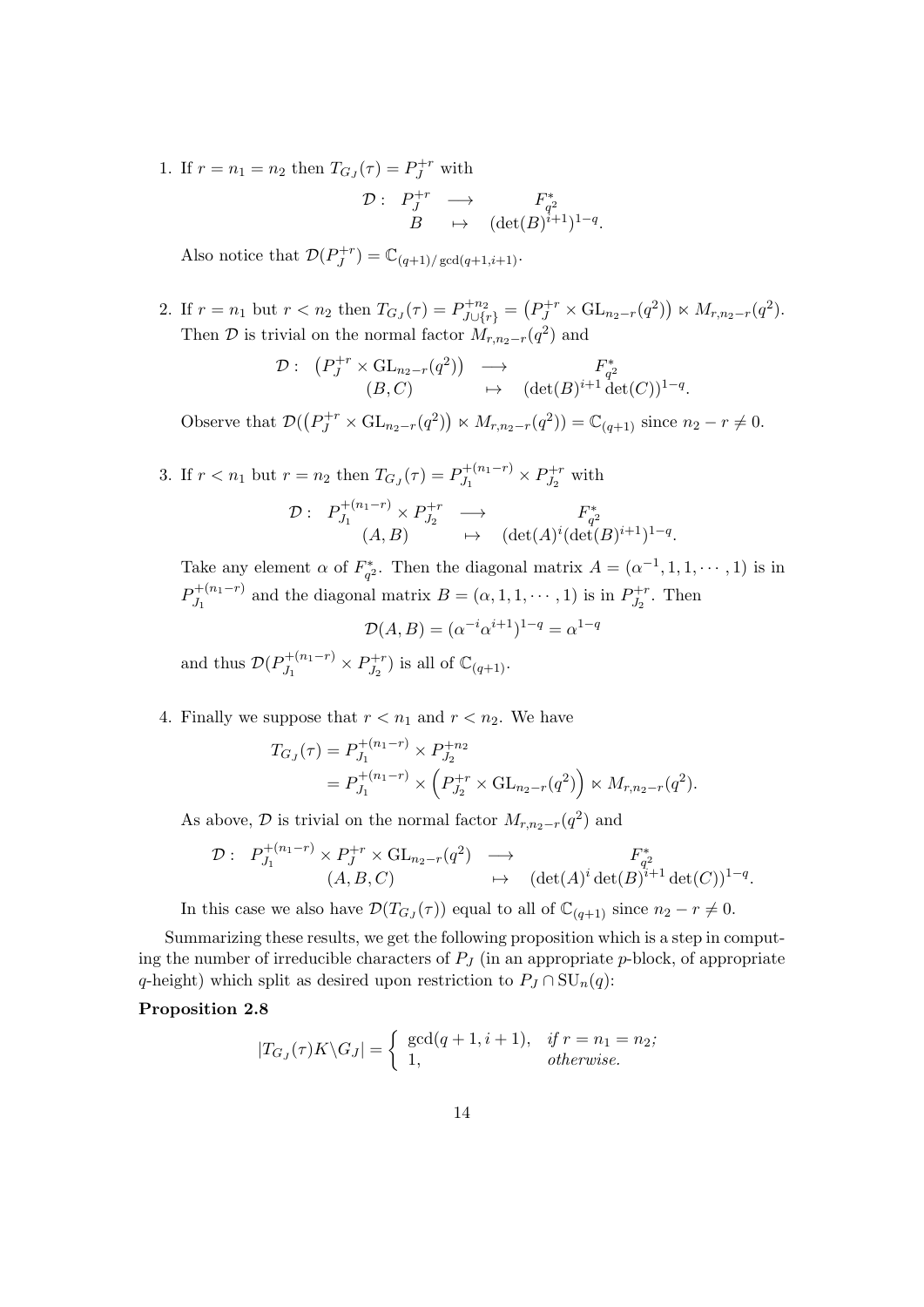#### 2.5 Unitary Modules

In this section we first summarize Ku's results and then examine a map which is related to the usual determinant map. We make use of the following notations which are due to Ku:  $S^{u}(V, J, r)$ ,  $S^{su}(V, J, r)$ , and  $S^{nu}(V, J, r)$ . In this section  $G_1$  is  $P_J^{+n_1}$  a parabolic subgroup of  $GL_{n_1}(q^2)$  for fixed  $J \subset [n_1-1]$  as above. In the previous section we had  $G_2 = GL_{n_2}(q^2)$  which is transitive on subspaces of the same dimension in the dual space  $V_2^*$ . Now we consider  $G_2 = U_{n_2}(q)$ . Recall, in this context  $G_J = P_J^{+n_1} \times U_{n_2}(q)$ . The module  $V_1$  is still the restriction to  $P_J^{+n_1}$  of the natural module for  $\tilde{\mathrm{GL}}_{n_1}(F_{q^2})$ . However, now  $V_2$  is the dual of the natural module for  $U_{n_2}(q)$  and thus has a unitary structure. In this case,  $G_2$  is not transitive on subspaces of the same dimension of  $V_2^*$ .

Recall if U is a unitary vector space, a subspace W is totally isotropic if  $\langle v, w \rangle = 0$ for all vectors v, w in W, where  $\langle \cdot, \cdot \rangle$  indicates the hermitian form on U. A totally isotropic subspace W is degenerate since its radical  $rad(W) = W \cap W^{\perp} = W$ . A chain of totally isotropic subspaces will be called a singular chain. A chain of subspaces which are not all totally isotropic will be called a non-singular chain. A subspace  $W$  is non-degenerate if  $rad(W) = 0$  in which case  $V = W \oplus W^{\perp}$ .

Let W be a non-degenerate subspace of  $V_2^*$  of dimension r. Then

$$
T_{U_{n_2}(q)}(W) = U_{n_2-r}(q) \times U_r(q).
$$

Now consider W a totally isotropic subspace. A basis for  $V_2^*$  has already been fixed. To simplify notation, denote  $(e^{j})^*$  by  $e_j$  so that the basis is  $\{e_1, e_2, \ldots, e_{n_2}\}$ . Further suppose that with respect to the inner product on  $V_2^*$  we have

$$
\langle e_i, e_j \rangle = \begin{cases} 1, & \text{if } i + j = n_2 + 1; \\ 0, & \text{otherwise.} \end{cases}
$$

Let W be the totally isotropic subspace equal to  $\langle e_1, e_2, \ldots, e_r \rangle$ . Note that r must be less than or equal to  $\lfloor n_2/2 \rfloor$ . Then the stabilizer is a maximal parabolic subgroup

$$
T_{\mathrm{U}_{n_2}(q)}(W) = P_r^{n_2}.
$$

Just as in the previous section we fix r where either  $r \in J$  or  $r = n_1$ . If  $r = n_1$ then let  $w \leq V_1$  be the trivial subspace. If  $r < n_1$  then let  $w \leq V_1$  be a complement to the r-dimensional subspace stabilized by  $P_r^{+n_1}$ . Let  $\tau \in X(w)$  so that  $\tau$  has rank r and ker  $\tau = w$ . Ku parameterizes the  $T_{G_J}(w)$  orbits on  $X(w)$  with chains of subspaces in  $V_2^*$ . These are so-called normal flags of fixed type depending on  $J$  and reflect the unitary structure in  $V_2^*$  which we define now.

**Definition 2.9** A normal flag in  $V_2^*$  is a chain of subspaces

$$
c: 0 < V_1 < V_2 < \cdots < V_s
$$

satisfying the following. There exists  $0 = i_0 < i_1 < \cdots i_k \leq s$ ,  $k \geq 0$ , such that for all  $0 \leq j \leq k$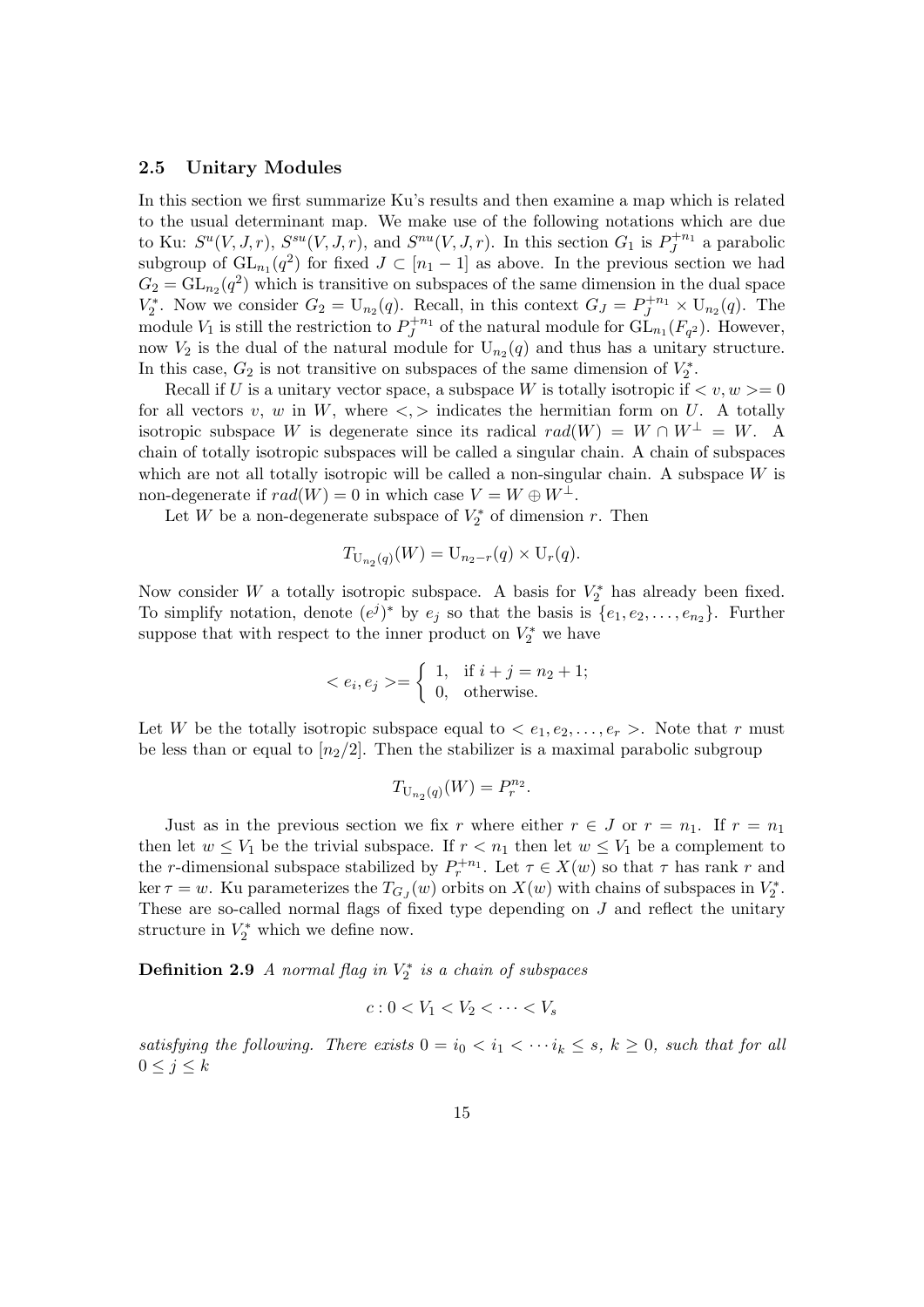- 1.  $V_{i_j}$  is either a non-degenerate subspace in  $V_2^*$  or the zero subspace and
- 2. for any  $i_j < i < i_{j+1}$  we have  $V_i = V_{i_j} \oplus rad(V_i)$ , where we assume  $i_{k+1} = s+1$ and  $V_{s+1} = V_2^*$ .

Take linear maps  $f, g: V_1 \to V_2^*$  with kernel w. The stabilizer  $T_{G_J}(w) = P_{J_1}^{+n_1-r}$  $J_1^{+n_1-r}$   $\times$  $P_{J(. Under its action on  $X(w)$ , f and g are in the same orbit if and only if$  $f(c_J)$  and  $g(c_J)$  are isomorphic as flags in  $V_2^*$ . Observe that  $f(c_J)$  and  $g(c_J)$  are both flags of type  $\{J(< r)\cup\{r\}\}\backslash\{n_2\}$  because we can choose a basis so that  $w=< e_{r+1}, \ldots, e_{n_1}>$ and  $f(w) = g(w) = 0$  the trivial subspace. Let  $\mathcal{P}(V_2^*)$  be the poset of subspaces in  $V_2^*$ ordered by inclusion.

If  $r = n_1$  then  $X(w) = X$  and  $T_{G_J}(w) = G_J$ . The  $G_J$ -orbits in X are in 1-1 correspondence with the U<sub>n2</sub>(q)-orbits on chains of type  $\{J \cup \{r\}\}\setminus\{n_2\}$  in  $\mathcal{P}(V_2^*)$ . If  $\tau$ corresponds to chain  $c$  of such type then

$$
T_{G_J}(\tau) = T_{\mathrm{U}_{n_2}(q)}(c).
$$

See ([15],Lemma 6.3.1).

If  $r < n_1$  then w is non-trivial and

$$
T_{G_J}(w) = P_{J_1}^{+n_1-r} \times P_{J(
$$

where  $J_1 = \{j - r \mid j \in J(> r)\}\.$  The group  $P_{J_1}^{+n_1-r}$  $J_1^{+n_1-r}$  acts trivially on the quotient space  $\overline{V}_1 = V_1/w$  and hence acts trivially on  $X(w)$  which is isomorphic to Irr( $\overline{V}_1 \otimes V_2, r$ ). By the above discussion for the case  $r = n_1$  the  $(P_{J(-orbits in  $\text{Irr}(\overline{V}_1 \otimes V_2, r)$$ are in 1-1 correspondence with the U<sub>n2</sub> $(q)$ -orbits on chains of type  $\{J(< r) \cup \{r\}\}\setminus\{n_2\}$ in  $\mathcal{P}(V_2^*)$ .

**Definition 2.10** Let  $S^u(V, J, r)$  denote the set of  $T_{G_J}(w)$ -orbits in  $X(w)$  labeled by normal flags of type  $\{J(< r) \cup \{r\}\}\setminus \{n_2\}$  in  $\mathcal{P}(V_2^*)$ .

The set  $S^u(V, J, r)$  is defined for  $r \in J \cup \{r\}$  and is in 1-1 correspondence with the  $U_{n_2}(q)$ - orbits on normal chains of type  $\{J(< r)\cup \{r\}\}\$ . Let us examine the possible flags of such type in  $\mathcal{P}(V_2^*)$ . Let c be such a flag. Since  $V_2^*$  has a unitary structure, subspaces fall into two categories. They are either totally isotropic or not. The action of  $U_{n_2}(q)$  on  $V_2^*$  preserves this structure.

**Definition 2.11** If c is a flag of totally isotropic subspaces we will say that c is singu $lar.$  If c contains a non-degenerate subspace we will say that c is a non-singular flag. Moreover we define the non-singular rank of c to be the dimension of the minimal nondegenerate subspace.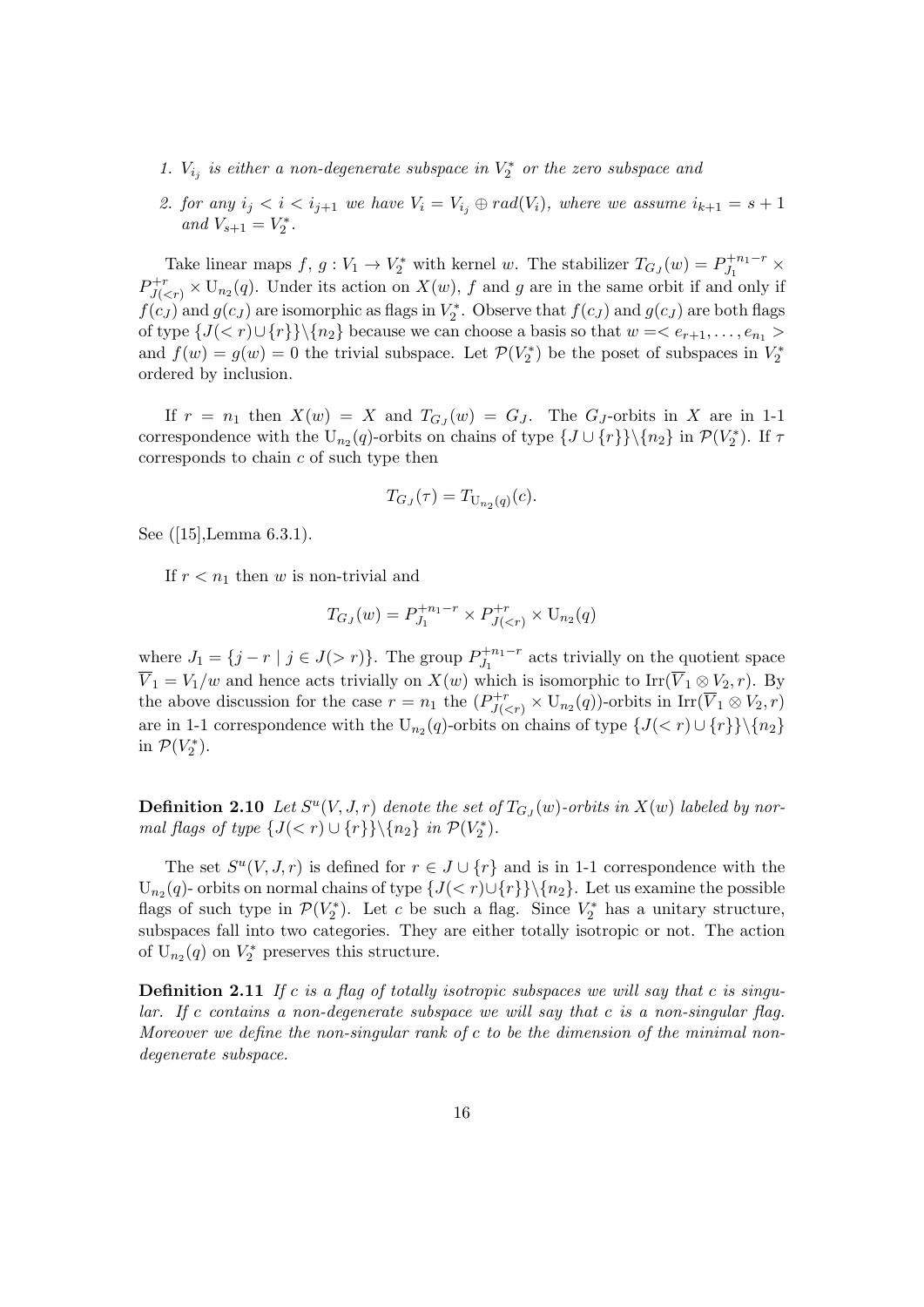If  $\tau \in X(w)$  has rank r and corresponds to a non-singular flag c with non-singular rank r', then  $\tau$  itself is said to have non-singular rank r'. Moreover  $r' \in J \cup \{r\}$  since r' is the dimension of a subspace in the flag c corresponding to  $\tau$ .

Suppose c is a flag of type  $\{J(< r)\cup \{r\}\}\setminus \{n_2\}$  of non-singular rank r' with  $1 \leq r' \leq r$ . We have  $r', r \in J \cup \{r\}$ . Let  $\tilde{J} = \{k_1, k_2, \ldots, k_s\}$  be the type of c. The element  $r'$  divides  ${\cal J}$  into two subsets

$$
\widetilde{J}_1 = \{ k \mid k \in \widetilde{J}, k < r' \} \quad \text{and} \quad \widetilde{J}_2 = \{ k \mid k \in \widetilde{J}, r' < k \}.
$$

Write

$$
c: 0 < V_{k_1} < \cdots < V_{r'} < \cdots < V_{k_s}.
$$

We assign to c a pair  $(c_1, c_2)$  of shorter flags in the following way. The subspace  $V_{r'}$  is the minimal non-degenerate subspace. We define

$$
c_1: 0 < V_{k_1} < \dots < V_{\max(\widetilde{J}_1)}
$$
\n
$$
c_2: 0 < V_{\min(\widetilde{J}_2)} \cap V_{r'}^{\perp} < \dots < V_{k_s} \cap V_{r'}^{\perp}
$$

The flag  $c_1$  is a singular flag in the unitary space of dimension r'. The flag  $c_2$  is a flag in the unitary space of dimension  $n_2 - r'$ .

**Definition 2.12** We define the following subsets of  $S^u(V, J, r)$ .

- 1. Let  $S^{su}(V, J, r)$  be the subset of  $S^{u}(V, J, r)$  labeled by singular flags.
- 2. Let  $S^{nu}(V, J, r)$  be the subset of  $S^{u}(V, J, r)$  labeled by non-singular flags.
- 3. Finally, let  $S_{r'}^{nu}(V, J, r)$  be the subset of  $S^{nu}(V, J, r)$  with non-singular rank r'.

Observe that the set  $S^{su}(V, J, r)$  is non-empty if and only if  $r \leq n_2/2$ , in which case it consists of a single member. Notice also that  $S_{r'}^{nu}(V, J, r)$  is nonempty if and only if  $r' \in J(< r)$  and  $J(< r') \subseteq [n_2/2]$ . We have the following structure of stabilizers of characters in these sets given by Ku.

Proposition 2.13 ([15], Remark 6.3.12)

\n- 1. For 
$$
\tau \in S^{su}(V, J, r)
$$
 we have  $T_{G_J}(\tau) = P_{J_1}^{+(n_1-r)} \times P_{\{J($
\n- 2. For  $\tau \in S_{r'}^{nu}(V, J, r)$  we have  $T_{G_J}(\tau) = P_{J_1}^{+(n_1-r)} \times P_{J($
\n

where  $J_1 = \{j - r \mid j \in J(\geq r)\}\$  and  $c_2$  is obtained as above from c which corresponds to  $\tau$ .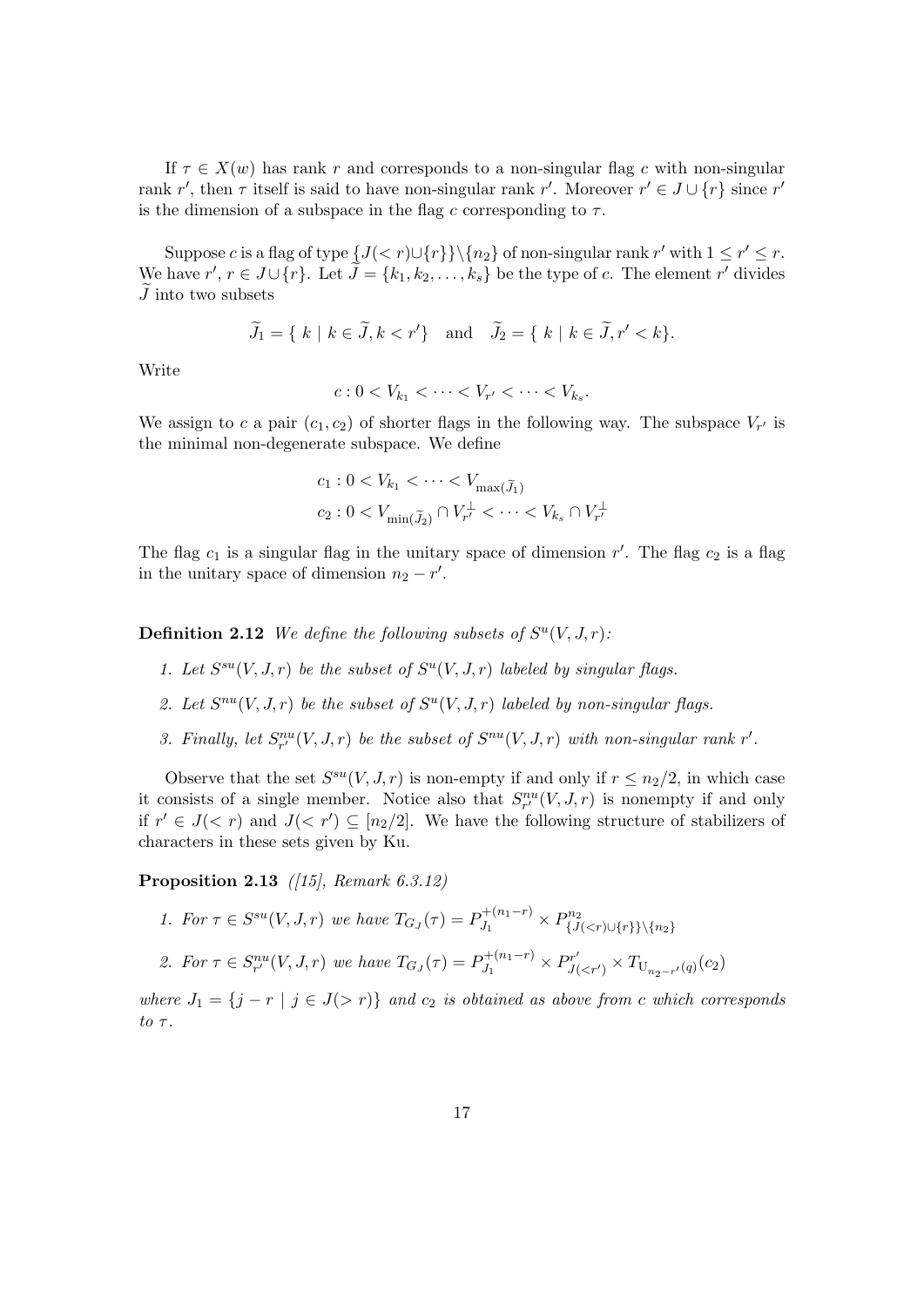#### 2.6 The determinant map in the unitary linear module context

We would like to determine the determinant map on

$$
G_J = P_J^{+n_1} \times \mathrm{U}_{n_2}(q),
$$

as embedded in a larger unitary group. At this stage we consider the map

$$
\mathcal{D}: \begin{array}{ccc} P_J^{+n_1} \times \mathrm{U}_{n_2}(q) & \longrightarrow & F_{q^2}^* \\ (A,B) & \mapsto & \det(A)^{i(1-q)} \det(B). \end{array}
$$

for some positive integer i. The map  $\mathcal D$  is constructed to be the restriction to  $G_J$  of the usual determinant map on  $U_n(q)$ . The integer i depends on the embedding of  $G_j$  in  $U_n(q)$ . For the rest of this subsection let  $K = \text{ker}(\mathcal{D})$ 

Observe the image of  $G_J$  under this map is all of  $\mathbb{C}_{(q+1)}$  since  $n_2 \neq 0$ . We need to examine the map  $\mathcal D$  restricted to the subgroup  $T_{GJ}(\tau)$  and calculate  $|T_{GJ}(\tau)K\backslash G_J|$ .

Let  $\tau \in S^{su}(V, J, r)$  so that

$$
T_{G_J}(\tau) = P_{J_1}^{+(n_1-r)} \times P_{J(  
=  $P_{J_1}^{+(n_1-r)} \times \left( \left( P_{J($
$$

where  $U_r^{n_2}$  is the unipotent radical in the maximal parabolic subgroup  $P_r^{n_2}$  in  $U_{n_2}(q)$ . The map  $\mathcal D$  restricted to  $T_{G_J}(\tau)$  is trivial on the normal factor  $U_r^{n_2}$  and

$$
\mathcal{D}: P_{J_1}^{+(n_1-r)} \times P_{J(  

$$
(A, B, C) \longrightarrow (\det(A)^i \det(B)^{i+1})^{1-q} \det(C)
$$
$$

where it is understood that if any of these dimensions are zero, we assume  $det(A) = 1$ for A in any group of dimension zero. The image of  $D$  on  $T_{GJ}(\tau)$  depends on r,  $n_1$ , and  $n_2$ . There are three cases:

- 1. If  $r = n_1 = n_2/2$ , then the image of  $T_{G_J}(\tau)$  under  $\mathcal D$  is  $\mathbb C_{(q+1)/\gcd(q+1,i+1)}$ .
- 2. If  $r < n_2/2$ , then  $\mathcal{D}(T_{G_J}(\tau)) = \mathbb{C}_{(q+1)}$ .
- 3. If  $r \leq n_1$  but  $r = n_2/2$ , then for any  $\alpha \in F_{q^2}^*$ , the diagonal matrix  $A =$  $(\alpha^{-1}, 1, \ldots, 1)$  is in  $P_L^{+(n_1-r)}$  $J_1^{+(n_1-r)}$  and the diagonal matrix  $B = (\alpha, 1, \ldots, 1)$  is in  $P_{J(\alpha)}^{+r}$  $J^{+r}_{J(.$ We have  $\mathcal{D}(AB) = (\alpha^{-i} \alpha^{i+1})^{1-q} = \alpha^{1-q}$  and thus  $\mathcal{D}(T_{G_J}(\tau))$  is all of  $\mathbb{C}_{(q+1)}$ .

Summarizing these results, we get the following proposition which is another step in computing the number of irreducible characters of  $P_J$  (in an appropriate p-block, of appropriate q-height) which split as desired upon restriction to  $P_J \cap SU_n(q)$ :

Proposition 2.14  $For \tau \in S^{su}(V, J, r)$ 

$$
|T_{G_J}(\tau)K\backslash G_J| = \begin{cases} \gcd(q+1, i+1), & \text{if } r = n_1 = n_2/2; \\ 1, & \text{otherwise.} \end{cases}
$$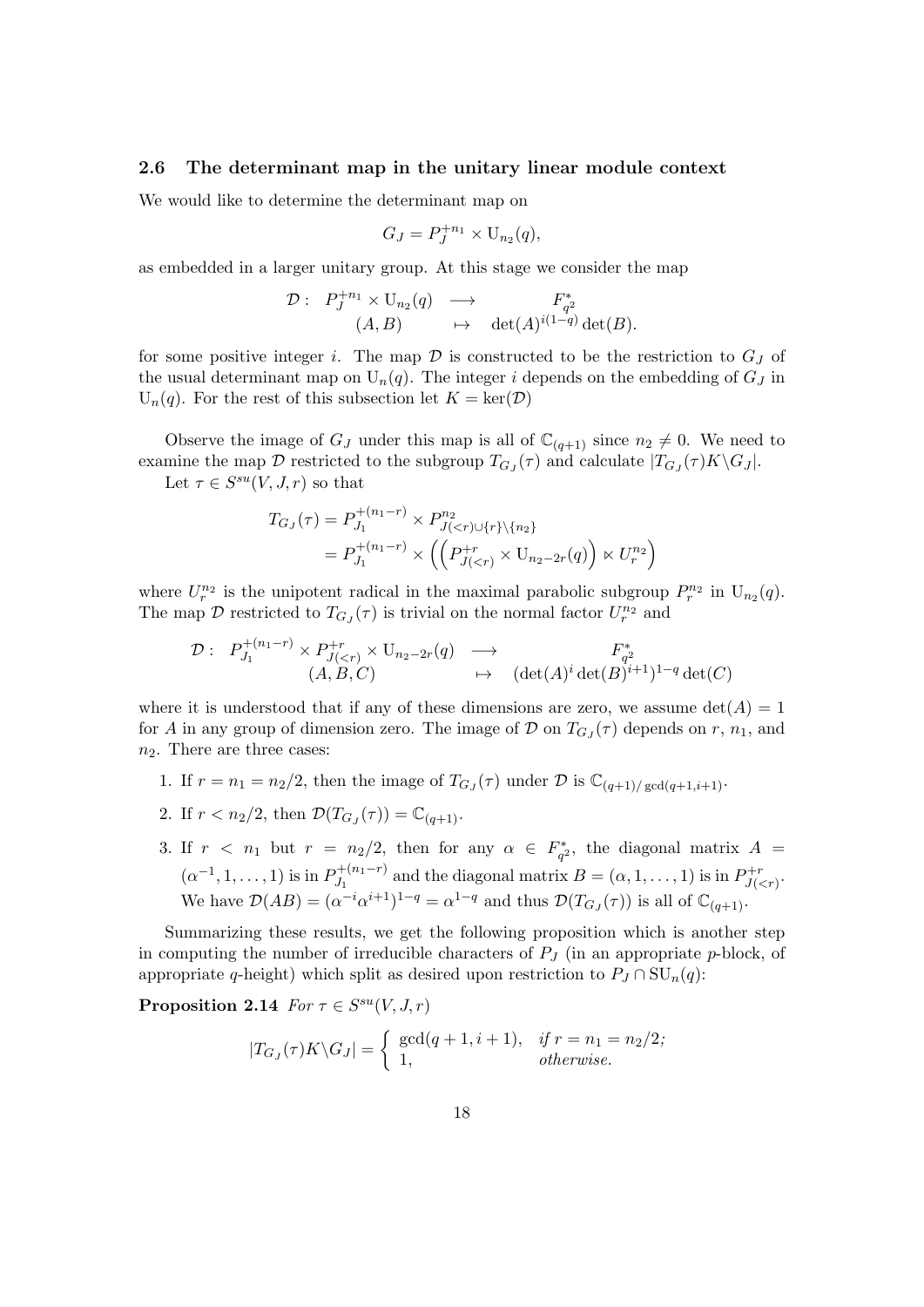Now take  $\tau \in S^{nu}(V, J, r)$  with non-singular rank  $r' \neq 0$ . We have

$$
T_{G_J}(\tau) = P_{J_1}^{+(n_1-r)} \times P_{J(
$$

where  $\tau$  corresponds to c which corresponds to the pair  $(c_1, c_2)$  as above so that  $c_2$  is a flag in the unitary space of dimension  $n_2 - r'$ . Then

$$
\mathcal{D}: P_{J_1}^{+(n_1-r)} \times P_J^{r'}(
$$

We take note of the restriction of D to the factor  $P_{I_0}^{r'}$  $J'_{J( in the stabilizer  $T_{GJ}(\tau)$ .$ For  $A \in Pr'_u$  $J'_{J(,  $\mathcal{D}(A) = \det(A)^{2i+1}$  since  $-q \equiv 1 \mod (q+1)$ . Notice also that$  $T_{\mathrm{U}_{n_2-r'}(q)}(c_2)$  is a stabilizer in a unitary group of smaller dimension than  $n_2$ . Later we will make use of an inductive argument.

#### 2.7 Central Modules

In this section we first summarize Ku's results and then briefly examine a map which is related to the usual determinant map. At the end of this section we also examine how the useful cancellation applies to the central module case. We will be examining parabolic subgroups  $P_J$  in  $U_{n'}(q)$ , where  $n' \leq n$ , as embedded in  $U_n(q)$ . Let l be the maximal member of J. Write  $Z_l = Z(U_l)$ . Then the normal series for  $U_J$  terminates with  $U_l \geq Z_l > 1$ . Thus far the modules we have considered arise when  $\chi \in \text{Irr}(P_J)$ contains  $Z(U_l)$  in its kernel. We will consider now the case when  $\chi \in \text{Irr}(P_J)$  does not contain  $Z(U_l)$  in its kernel.

The parabolic group  $P_J$  has the following decomposition

$$
P_J = \left(P_{J(
$$

and acts on  $U_l$  by conjugation. This induces an action of the quotient group  $P_J/U_l$  on  $Z_l$  which is isomorphic as an abelian group to  $M_{l,l}(q)$  which we denote by V. Indeed, since  $P_J$  is upper triangular we may write elements of  $V$  as matrices

$$
\begin{pmatrix} a_{1,1} & a_{1,2} & d_1 \ a_{2,1} & d_2 & d_3 \ a_1 & -a_{1,2}^q \ d_1 & -a_{2,1}^q & -a_{1,1}^q \end{pmatrix}
$$
 in  $M_{l,l}(q^2)$  where  $d_i^q + d_i = 0$ .

Let  $V^l$  be the usual module for  $GL_l(q^2)$  then  $V^l \otimes (V^l)^* \cong M_{l,l}(q^2)$  is a module for  $P_{\scriptscriptstyle{I}\scriptscriptstyle{I}\scriptscriptstyle{L}}^{+l}$  $J(\langle z \rangle)$ . Observe that  $V \leq M_{l,l}(q^2)$ . The quotient  $P_J/U_l$  acts on V as follows. For matrix  $A \in P_{I}^{+l}$  $U_{J(,  $B \in U_{n'-2l}(q)$ , and  $v \in V$ ,  $(A, B) \cdot v = Av(\widetilde{A})^{-1}$  where  $\widetilde{A}$  is$ as was defined in [1], i.e. if  $A = (a_{i,j})$ , then  $\widetilde{A} = M((a_{j,i}^q))^{-1}M^{-1}$  where M is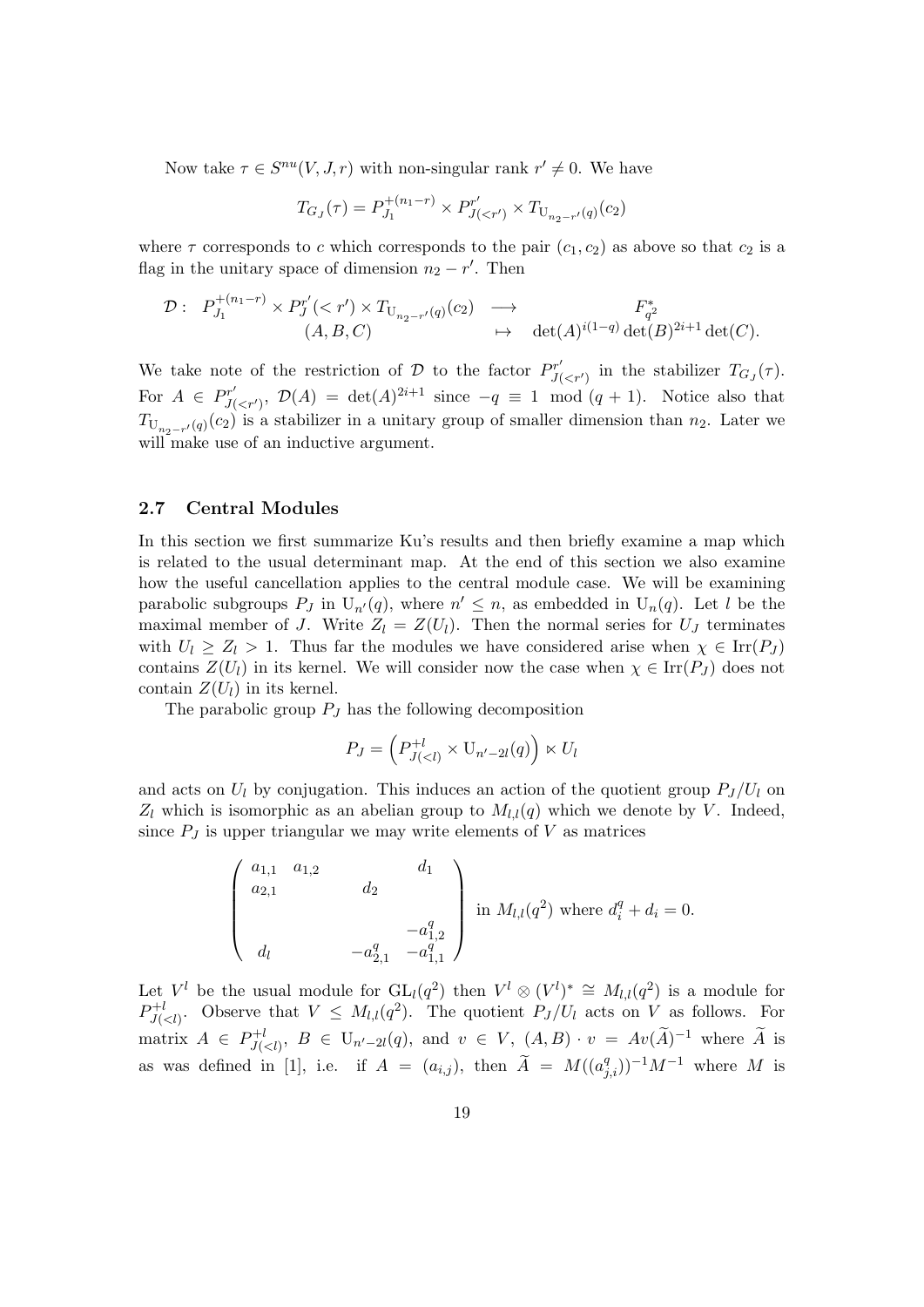the matrix with ones on the reverse diagonal. This induces an action on the subset  $\text{Irr}(V) \leq \text{Irr}(V^l \otimes (V^l)^*) \cong \text{Hom}(V^l, V^l)$  which is invariant on the rank of  $\tau \in \text{Irr}(V)$ which recall is the co-dimension of the kernel of  $\tau$  viewed as a homomorphism from  $V^l$ to itself. Notice that the unitary factor acts trivially.

**Case 1.** We begin with the special case  $n' = 2m$  and  $J = \{m\}$  so that  $P_J =$  $GL_m(q^2) \ltimes U_m$  and  $U_m = Z_m \cong M_{m,m}(q)$ .

Let  $X = \text{Irr}(V, r)$  the subset of characters in  $\text{Irr}(V)$  of rank r. Fix non-zero  $\epsilon$  in the algebraic closure of  $F_q$  satisfying  $\epsilon^q + \epsilon = 0$  and define the  $m \times m$  matrix

$$
x_r = (a_{i,j})
$$
 where  $a_{i,j} = \begin{cases} \epsilon, & j - i = m - r; \\ 0, & \text{otherwise.} \end{cases}$ 

As a matrix  $x_r$  has rank r.

**Proposition 2.15** ([15], Chapter 7) The group  $GL_m(q^2)$  is transitive on X. The set  $\{0, x_r \mid 1 \leq r \leq m\}$  is a complete set of representatives for the  $\operatorname{GL}_m(q^2)$ -orbits on  $\operatorname{Irr}(V)$ , where 0 denotes the zero matrix. Moreover

$$
T_{\mathrm{GL}_m(q^2)}(\tau_r) = T_{\mathrm{GL}_m(q^2)}(x_r) = (\mathrm{U}_r(q) \times \mathrm{GL}_{m-r}(q^2)) \times M_{r,m-r}(q^2)
$$

as in  $(15)$ , Lemma 7.3.1).

**Case 2.** Now consider the case where  $U_l \neq Z_l$ . Let  $J = \{l\}$  so that

$$
P_J = P_l \cong (\mathrm{GL}_l(q^2) \times \mathrm{U}_{n'-2l}(q)) \ltimes U_l
$$

where  $U_l/Z_l \cong M_{l,n'-2l}(q^2)$  and  $Z_l \cong M_{l,l}(q)$ . Let  $\tau_r$  be identified with  $x_r$ . Since  $U_{n'-2l}(q)$  acts trivially on  $Z_l$ , by the first special case the set  $\{1, \tau_r \mid 1 \leq r \leq l\}$  is a complete set of representatives for the  $P_J$ -orbits on Irr( $Z_l$ ), where 1 is the trivial character. Let

$$
Irr(U_l, \tau_r) = \{ \phi \in Irr(U_l) \mid \phi \text{ lies over } \tau_r \}.
$$

If  $\chi \in \text{Irr}(P_l)$  does not contain  $Z_l$  in its kernel then  $\chi$  lies over  $\phi \in \text{Irr}(U_l, \tau_r)$  where  $\phi$ restricted to  $Z_l$  is a multiple of  $\tau_r$ , for some  $1 \leq r \leq l$ . In this case,  $\tau_r$  is not extendible to its stabilizer in  $P_l$ . However, it turns out that  $\phi$  is extendible to  $T_{P_l}(\phi)$ .

Given  $\phi \in \text{Irr}(U_l, \tau_r)$ , ker $(\tau_r) \leq \text{ker}(\phi)$ . We may consider  $\phi$  as a character of the quotient group  $U_l/\ker(\tau_r)$ . We may consider  $\tau_r$  as a character of the quotient group  $Z_l/\ker(\tau_r)$ . The center  $Z_l$  is elementary abelian so  $\text{Irr}(Z_l) \cong \text{Hom}_{F_p}(Z_l, F_p)$ . Thus  $Z_l/\ker(\tau_r)$  is cyclic of order p. The group  $U_l/\ker(\phi)$  has an irreducible faithful representation and hence has cyclic center. Moreover,  $Z(U_l/\text{ker}(\phi))$  is a homomorphic image of  $Z(U_l/\ker(\tau_r))$  which is elementary abelian ([15], p.101). Thus  $Z(U_l/\ker(\phi))$  must have order p. We have

$$
Z(U_l/\ker(\phi)) \ge Z_l \ker(\phi) / \ker(\phi) \cong Z_l / (\ker(\phi) \cap Z_l) = Z_l / \ker(\tau).
$$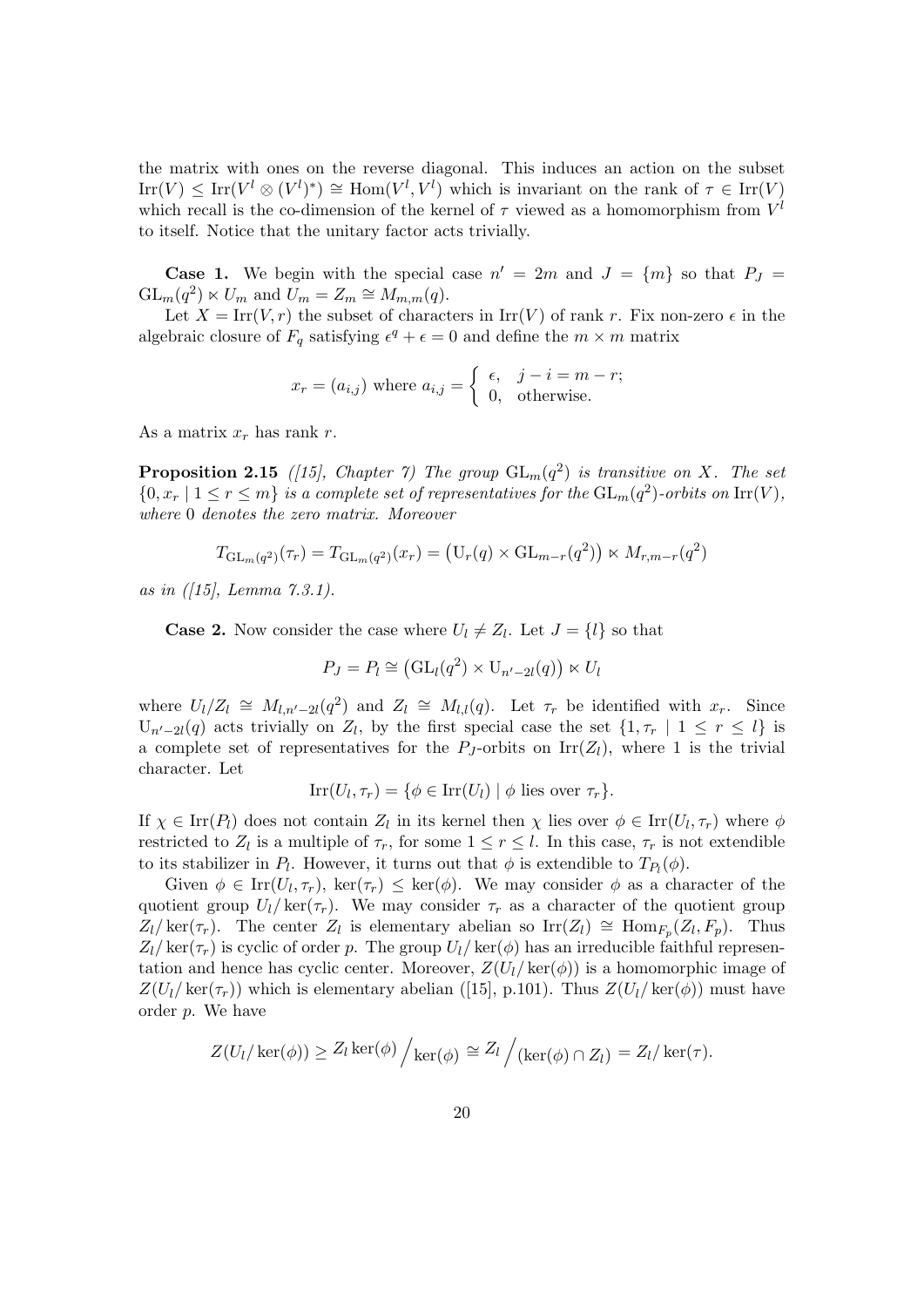$$
Z(U_l/\ker(\phi)) \cong Z_l/\ker(\tau).
$$

Moreover

Hence

$$
U_l / \ker(\phi) / Z (U_l / \ker(\phi))
$$
 is an elementary abelian *p*-group.

Hence  $U_l / \text{ker}(\phi)$  is an extraspecial p-group. The ordinary character theory of such groups is well known. In summary, we have the following:

- 1. The order of  $U_l / \text{ker}(\phi)$  is  $p^{1+2a}$  for some integer a.
- 2. There are exactly  $p^{2a}$  linear characters, each corresponding to a character of the quotient

$$
U_l/\ker(\phi)\bigg/Z(U_l/\ker(\phi))\cdot
$$

3. There are exactly  $p-1$  non-linear characters each of dimension  $p^a$ . There is one of these characters  $\chi$  for each non-trivial irreducible character  $\theta$  of  $Z(U_l/\ker(\phi))$ with character values given by  $\chi(x) = p^a \theta(x)$  for x in  $Z(U_l/\ker(\phi))$  and  $\chi(x) = 0$ for x not in  $Z(U_l/\ker(\phi))$ .

Considered as a character of  $U_l/\ker(\tau_r)$ ,  $\phi$  is uniquely determined by its kernel. We summarize the properties of  $\phi$ .

**Proposition 2.16** ([15], Lemma 7.2.4) Let  $1 \le r \le l$  and  $\phi \in \text{Irr}(U_l, \tau_r)$ .

1.  $\phi$  is extendible to  $T_{P_l}(\phi)$ 

2. 
$$
\phi(1) = q^{r(n-2l)}
$$

3. If  $r = l$ , then  $\text{Irr}(U_l, \tau_l)$  contains a unique member and

$$
T_{P_l}(\phi) = T_{P_l}(\tau_l) \cong (\mathcal{U}_l(q) \times \mathrm{GL}_{n'-2l}(q^2)) \ltimes U_l.
$$

4. If  $1 \leq r < l$ , then  $\phi$  is uniquely determined by its kernel.

$$
T_{P_l}(\phi) = T_{L_l}(\phi) \ltimes U_l = (T_{L_l}(\tau_r) \cap T_{L_l}(\ker(\phi))) \ltimes U_l.
$$

For a non-negative integer k, let  $V^k$  be the natural module for  $GL_k(q^2)$ . Let  $R \leq V^l$  be a subspace of codimension r stabilized by  $T_{L_l}(\tau_r)$ . Then

$$
V^{l-r}\otimes (V^{n'-2l})^*
$$

is a module for  $GL_{l-r}(q^2) \times U_{n'-2l}(q)$ . Moreover, there is a 1 − 1 correspondence

$$
\mathrm{Irr}(U_l, \tau_r) \longleftrightarrow \mathrm{Irr}(V^{l-r} \otimes (V^{n'-2l})^*).
$$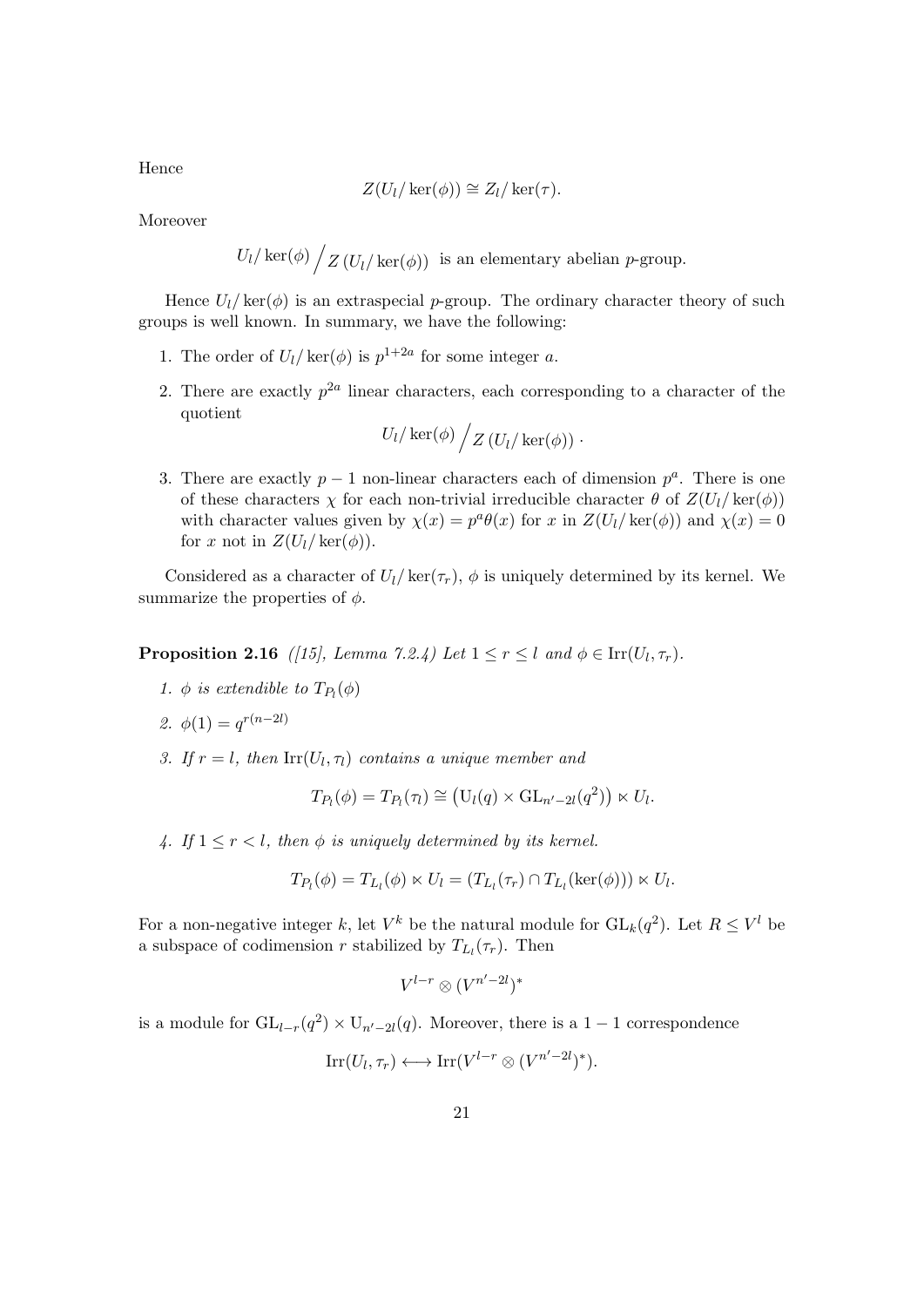**Case 3.** In order to count characters of  $P_J$  that do not contain  $Z_l$  in their kernel, we observe that

$$
k_d^1(P_J, Z_l, \rho, \det, j) = \sum_{\tau \in Z_l/P_J} k_d(P_J, \tau, \rho, \det, j)
$$
  
= 
$$
\sum_{\tau \in Z_l/P_J} \sum_{\phi \in \text{Irr}(U_l, \tau)} k_d(P_J, \phi, \rho, \det, j)
$$
  
= 
$$
\sum_{\tau \in Z_l/P_J} \sum_{\phi \in \text{Irr}(U_l, \tau)} k_{d-d'}(T_{P_J}(\phi)/U_l, \rho, \det, j').
$$

where  $d' = r(n'-2l) - d''$  for  $d''$  equal to the exponent of q in  $|T_{P_J}(\phi) \setminus P_J|$  and j' is the least positive integer such that

j divides 
$$
j' \cdot | T_{P_J}(\phi) \ker(\det) \backslash P_J |
$$
.

We use Proposition 2.16 to describe  $P_J$  orbits on  $X = \text{Irr}(V,r)$  for the general case where  $J$  is any subset in  $I$  with maximal element  $l$ .

**Definition 2.17** For fixed r, let  $\mathcal{K} = T_{\mathrm{GL}_l(q^2)}(\tau_r)$ .

Let w be zero if  $r = l$ , or if  $r < l$  a complement in  $V^l$  to the r dimensional subspace stabilized by  $P_r^{+l}$ . We have the structure of K given above by Proposition 2.15.

**Proposition 2.18** There is a 1-1 correspondence between the  $P_J$ -orbits on X and the K-orbits on the set of chains of type  $J(< l)$  in  $\mathcal{P}(V^l)$ . If  $\tau$  corresponds to c then up to conjugation

$$
T_{P_{J(
$$

Let  $r = l$  so that  $\mathcal{K} = T_{\mathrm{GL}_l(q^2)}(\tau_l) = \mathrm{U}_l(q)$ .

**Definition 2.19** Let  $S^z(V, J, l)$  denote the P<sub>J</sub>-orbits in X labeled by a normal chain in  $\mathcal{P}(V^l)$  of type  $J(< l)$ .

Let  $r < l$  so that w is a complement in  $V<sup>l</sup>$  to the r dimensional subspace stabilized by  $P_r^{\dagger l}$ . We can assume that  $\mathcal{K} \leq T_{\mathrm{GL}_l(q^2)}(w)$ . Then  $\mathcal{K}$  is transitive on complements of w. Moreover if  $\tau \in X$  corresponds to c of type  $J \langle \xi | \xi \rangle$  with

$$
c: 0 < V_1 < \cdots < V_i < \cdots < V_s
$$

where  $V_i$  is a complement to w then we may assign to c a pair  $(c_1, c_2)$  of shorter chains much as we did in the previous section. As  $(V_i)^{\perp} = w$  we may define

$$
c_1: 0 < V_1 < \cdots < V_{i-1}
$$
\n
$$
c_2: 0 < (V_{i+1} \cap w) < \cdots < (V_s \cap w).
$$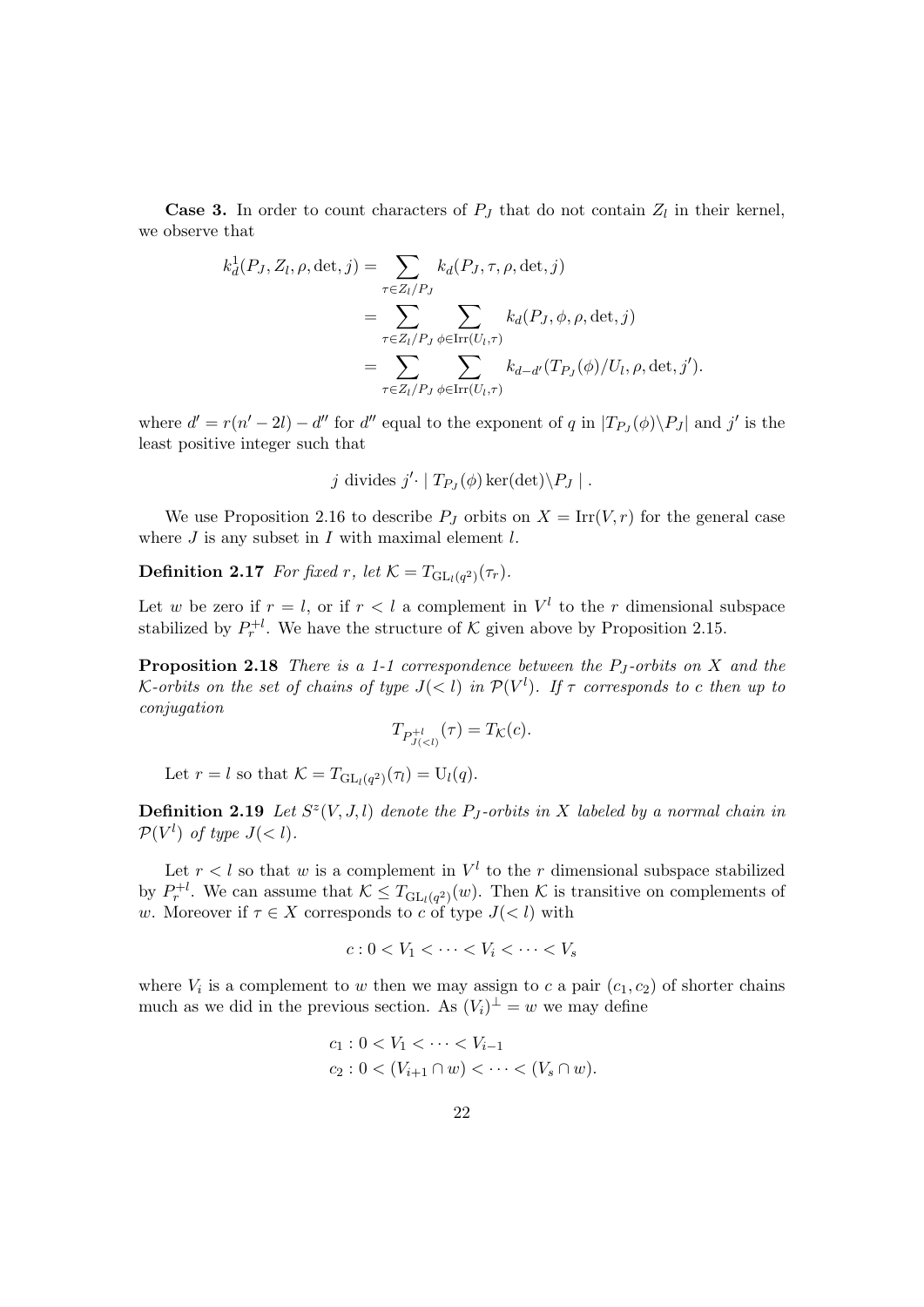Notice that  $c_1$  is a chain of type  $J(< r)$  in  $\mathcal{P}(V^r)$  and  $c_2$  of of type  $\{j - r | j \in J(> r)\}\$ in  $\mathcal{P}(V^{l-r})$ . We have the stabilizer of c in K given by

$$
T_{\mathcal{K}}(c) = T_{U_r(q)}(c_1) \times T_{GL_{l-r}(q^2)}(c_2).
$$

With this identification of c with the pair  $(c_1, c_2)$ , we make the following definition.

**Definition 2.20** Let  $S^z(V, J, r)$  denote the P<sub>J</sub>-orbits in X labeled by a normal chain  $c_1$ of type  $J(< r)$  in  $\mathcal{P}(V^r)$ .

By construction  $S^{z}(V, J, r)$  is in 1-1 correspondence with the  $U_{r}(q)$ -orbits on the set of chains of type  $J(< r)$  in  $\mathcal{P}(V^r)$ .

**Definition 2.21** We define the following subsets of  $S^z(V, J, r)$ .

- 1. Let  $S_r^z(V, J, r)$  be the subset labeled by a singular normal chain  $c_1$  of type  $J(< r)$ in  $\mathcal{P}(V^r)$ .
- 2. For  $r' < r$  let  $S^z_{r}(V, J, r)$  be the subset labeled by a normal chain  $c_1$  of type  $J(< r)$ in  $\mathcal{P}(V^r)$  with non-singular rank r'.

We may now assign to  $c_1$  a pair of even shorter chains based on the dimension of the minimal non-degenerate subspace in  $c_1$ . In the manner of the previous section  $c_1$ corresponds to the pair  $(c_{11}, c_{12})$  where  $c_{11}$  is a totally isotropic chain in  $\mathcal{P}(V^{r'})$  and  $c_{12}$ is a normal chain in  $\mathcal{P}(V^{r-r'})$ .

In summary for J with maximal member  $l, r \in J$  and  $\tau \in X = \text{Irr}(V,r)$  corresponding to  $(c_1, c_2)$  where  $c_1$  corresponds to  $(c_{11}, c_{12})$  we have

$$
T_{P_J}(\tau) = \left(T_{P_{J(  
\n
$$
\left(T_{U_r(q)}(c_1) \times T_{GL_{l-r}(q^2)}(c_2) \times U_{n'-2l}(q)\right) \times U_l
$$
  
\n
$$
\left(T_{U_{r'}(q)}(c_{11}) \times T_{U_{r-r'}(q)}(c_{12}) \times T_{GL_{l-r}(q^2)}(c_2) \times U_{n'-2l}(q)\right) \times U_l
$$
  
\n
$$
\left(P_{J(
$$
$$

where if  $r = l$  then we take  $c_2 = 0$ . Now let  $\phi \in \text{Irr}(U_l, \tau_r)$  correspond to  $\psi \in \text{Irr}(V^{l-r} \otimes$  $(V^{n'-2l})^*$  and let

$$
D = T_{GL_{l-r}(q^2)}(c_2) \times U_{n'-2l}(q).
$$

Then

$$
T_{P_J}(\phi) = (T_{P_J}(\tau) \times T_D(\psi)) \ltimes U_l.
$$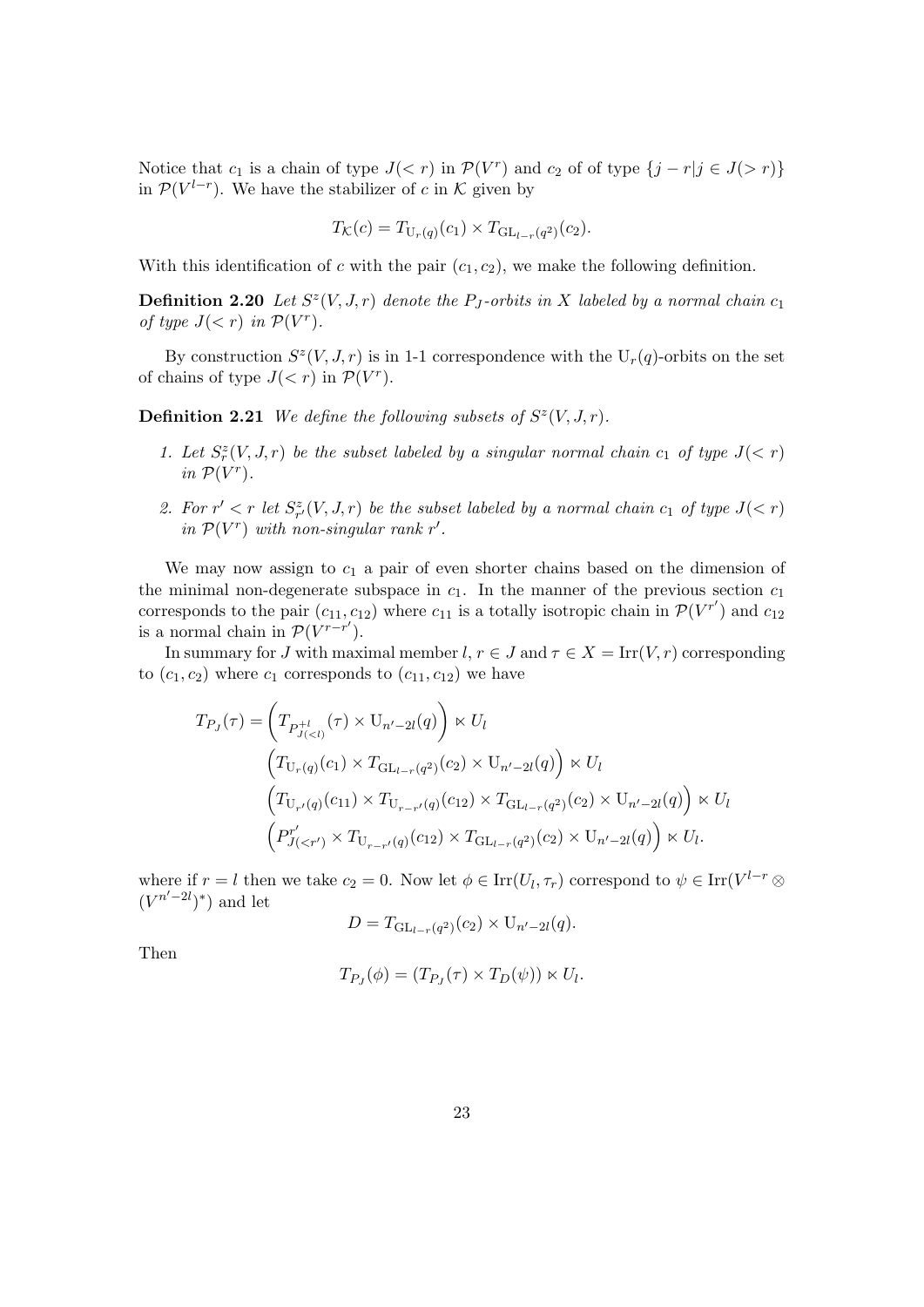#### 2.8 The determinant map in the central module context

We would like to determine the determinant map on quotients of the form  $P_J/U_l \leq$  $U_{n}(q)$ , as embedded in the larger unitary group  $U_{n}(q)$ . Here  $P_{J}$  is a parabolic subgroup of  $U_{n'}(q)$ . We have

$$
P_J/U_l \cong P_{J(
$$

At this stage we consider the same map  $D$  from section 2.6 on unitary linear modules.

$$
\mathcal{D}: \begin{array}{ccc} P_{J(
$$

for some positive integer i. The map  $\mathcal D$  is constructed to be the restriction to  $P_J/U_l$  of the usual determinant map on  $U_n(q)$ . The integer i depends on the embedding of  $P_J/U_l$ in  $U_n(q)$ .

Observe the image of  $P_J/U_l$  under this map is all of  $\mathbb{C}_{(q+1)}$  if  $n'-2l \neq 0$ . On the other hand if  $n' = 2l$  then the image is  $\mathbb{C}_{(q+1)/\text{gcd}(q+1,i)}$ .

We briefly remark on the restriction of the map  $\mathcal D$  to the factor  $P_{I_0}^{r'}$  $J( in the stabi$ lizer  $T_{P_J}(\tau)$ . For  $A \in P_{J(\tau)}^{r'}$  $J'_{\langle \langle \gamma' \rangle}, \mathcal{D}(A) = \det(A)^{2i}$  since  $-q \equiv 1 \mod (q+1)$ .

Remark: A version of the useful cancellation discussed in section 2.2 applies to the central modules in the following way: Let G be the subgroup of  $GL_l(q^2) \times GL_l(q^2)$ defined

$$
G = \{ (A, \widetilde{A}) | A \in \mathrm{GL}_l(q^2) \}.
$$

Let  $V^l$  be the natural module for  $GL_l(q^2)$ . Set  $\mathbf{V} = V^l \otimes (V^l)^*$ . Let G act on **V** via  $A \cdot v = Av\widetilde{A}^{-1}$ . In keeping with the notation used in section 2.1,  $l = n_1 = n_2$  and  $G_2$ is an isomorphic copy of  $G_1$ . As an  $F_{q^2}$ -vector space, recall a basis for **V** was given by  ${E_{i,j}}$ . View  $F_{q^2}$  as an extension of  $F_q$ . Let  $\vartheta$  be a root of the irreducible polynomial

$$
x^2 - (\vartheta + \vartheta^q) + \vartheta^{q+1}
$$
 in  $F_q[x]$ 

so that  $F_{q^2} = F_q(\vartheta)$ . Let V be the  $F_q$ -subspace of **V** with basis given by

$$
\{E_{i,j} - E_{l-j+1,l-i+1}\} \bigcup \{ \vartheta E_{i,j} - \vartheta^q E_{l-j+1,l-i+1} \}.
$$

The subspace V, and hence  $\text{Irr}(V)$ , is closed under the action of G. Let  $X = \text{Irr}(V, r)$ . Then X is a subset of Irr( $V, r$ ). For  $J \subseteq [l-1]$ , define the subgroup

$$
G_J = \{(A, \widetilde{A}) | A \in P_J^{+l}\} \le G.
$$

Let  $H = G \ltimes V$  and  $H_J = G_J \ltimes V$ . In this case for  $(A, \widetilde{A}) \in G_J$ ,

$$
\mathcal{D}(A,\widetilde{A}) = \det(A)^{i(1-q)}
$$

for some integer i.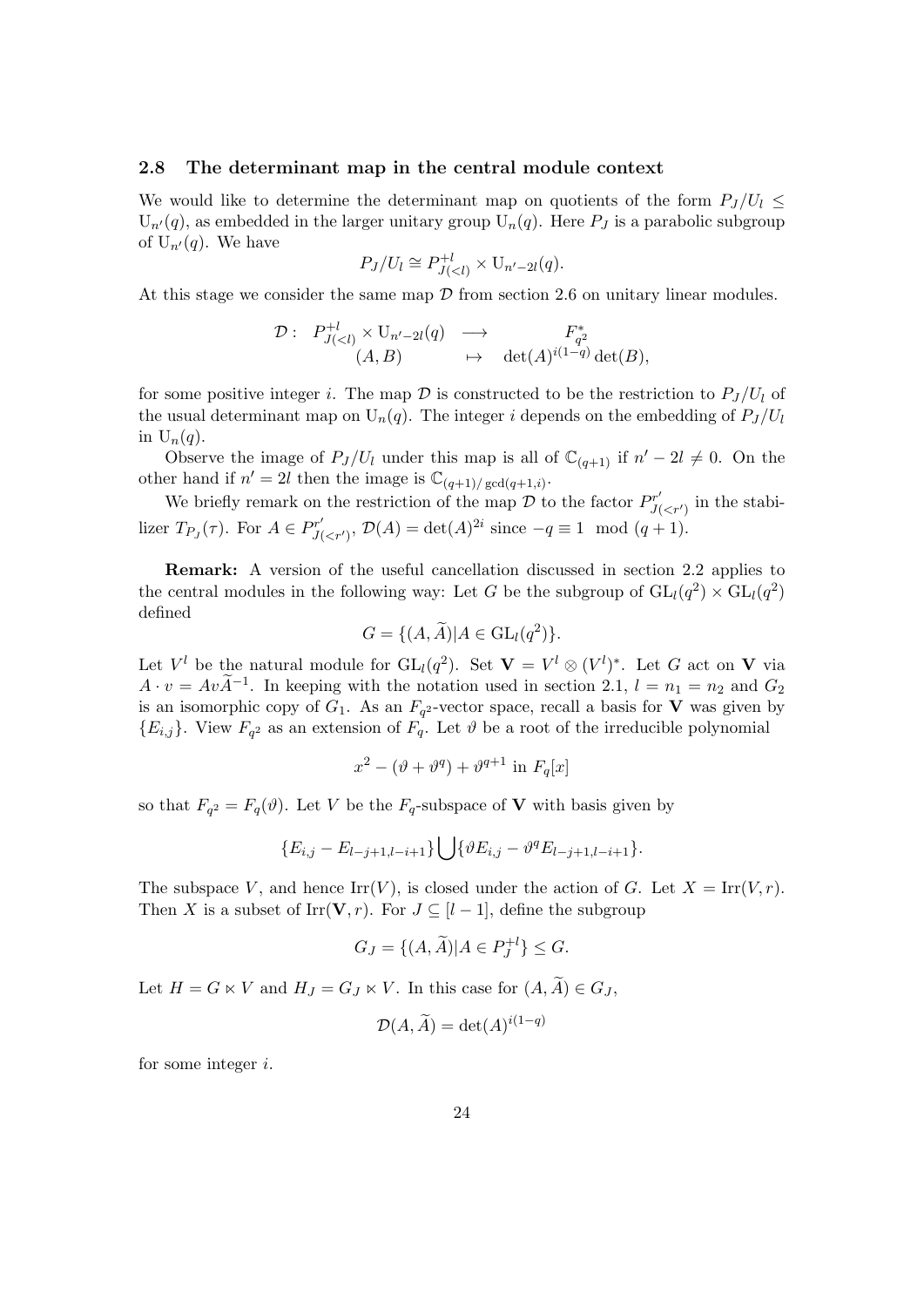Then  $Y = \{y \leq V^l | \text{codim}(y) = r\}$  is a transitive H-set. If J has maximal member l then

$$
P_J/U_l \cong G_{J( and  $Z_l \cong V$ .
$$

If  $r = l$  then  $X(0) = X$  and  $T_{G_J}(0) = G_J$ . Now suppose that  $r < l$ . Set w to be a complement to the *r*-dimensional subspace R of  $V^l$  stabilized by  $P_r^{+l}$ . The vector space  $V^l = R \oplus w$ . Take  $\tau \in X(w)$  so that viewed as a linear transformation of  $V^l$ ,  $\tau$  has kernel equal to w. Now even if r is not a member of  $J(< l)$  we have

$$
T_{G_J}(w) = M_{r,l-r}(q^2) \rtimes \left( P_{J(
$$

where  $J_1 = \{j - r | j \in J(> r)\}\$ . For  $y \in Y$ ,  $y = Aw$  for some  $A \in GL_l(q^2)$ , hence  $T_{G_J}(y)$ is  $GL_l(q^2)$ -conjugate to  $T_{G_J}(w)$ .

The main difference in applying the useful cancellation to the central module context is in the definition of a G-stable function. We define

$$
f: \Delta(P) \times Y \longrightarrow \mathbb{Z}
$$
  

$$
(c_J, y) \mapsto k_d(P_{J \cup \{l\}}, X(y), \rho, \mathcal{D}, j).
$$

Notice that  $P_{J\cup\{l\}}$  is not  $H_J$ . Also notice that  $l - r \neq 0$  in this case so that

$$
|T_{P_J}(y)\ker(D)\backslash P_J|=1
$$
 holds.

With these changes in the proof of Proposition 2.6 the useful cancellation applies to the the central module case.

**Proposition 2.22** Let  $Z \leq Z(G)$  and  $\rho \in Irr(Z)$ . Fix  $1 \leq r \leq l$ . Let  $V = Z_l$  and let  $X = \text{Irr}(V,r)$ . Let w be a complement in  $V^l$  to the r-dimensional subspace stabilized by  $P_r^{+l}$ , in its action on the natural module for  $GL_l(q^2)$ . Let  $X(w) = \{ \tau \in X \mid \ker(\tau) = w \}$ . Let  $D$  be the map on  $P_J$  defined above. For  $d \geq 0$  the following holds

- 1. If  $r = l$ , then  $Y = 0$  and  $X = X(0)$ .
- 2. If  $r < l$ , then

$$
\sum_{J\subseteq [l-1]} (-1)^{|J|} k_d(P_{J\cup \{l\}}, X, \rho, \mathcal{D}, j) = \sum_{\substack{J\subseteq [l-1] \\ r \in J}} (-1)^{|J|} k_d(P_{J\cup \{l\}}, X(w), \rho, \mathcal{D}, j).
$$

Representatives of  $T_{GJ}(w)$ -orbits in  $X(w)$  are given by chains of type  $J(\langle l \rangle \cup \{r\})$ in  $\mathcal{P}(V^l)$  where c corresponds to  $(c_1, c_2)$  as described earlier in this section.

Having examined the orbits, stabilizers, and maps  $\mathcal D$  at the level of  $H_J$  in the linear cases (both general and unitary) and  $P_I^{n'}$  $j^{n'}$  in the central case, we are ready to proceed up to the level of  $P_J^n$ . We will do so in the following section where we begin a systematic codification of the alternating sum that occurs on the left hand side of 1b.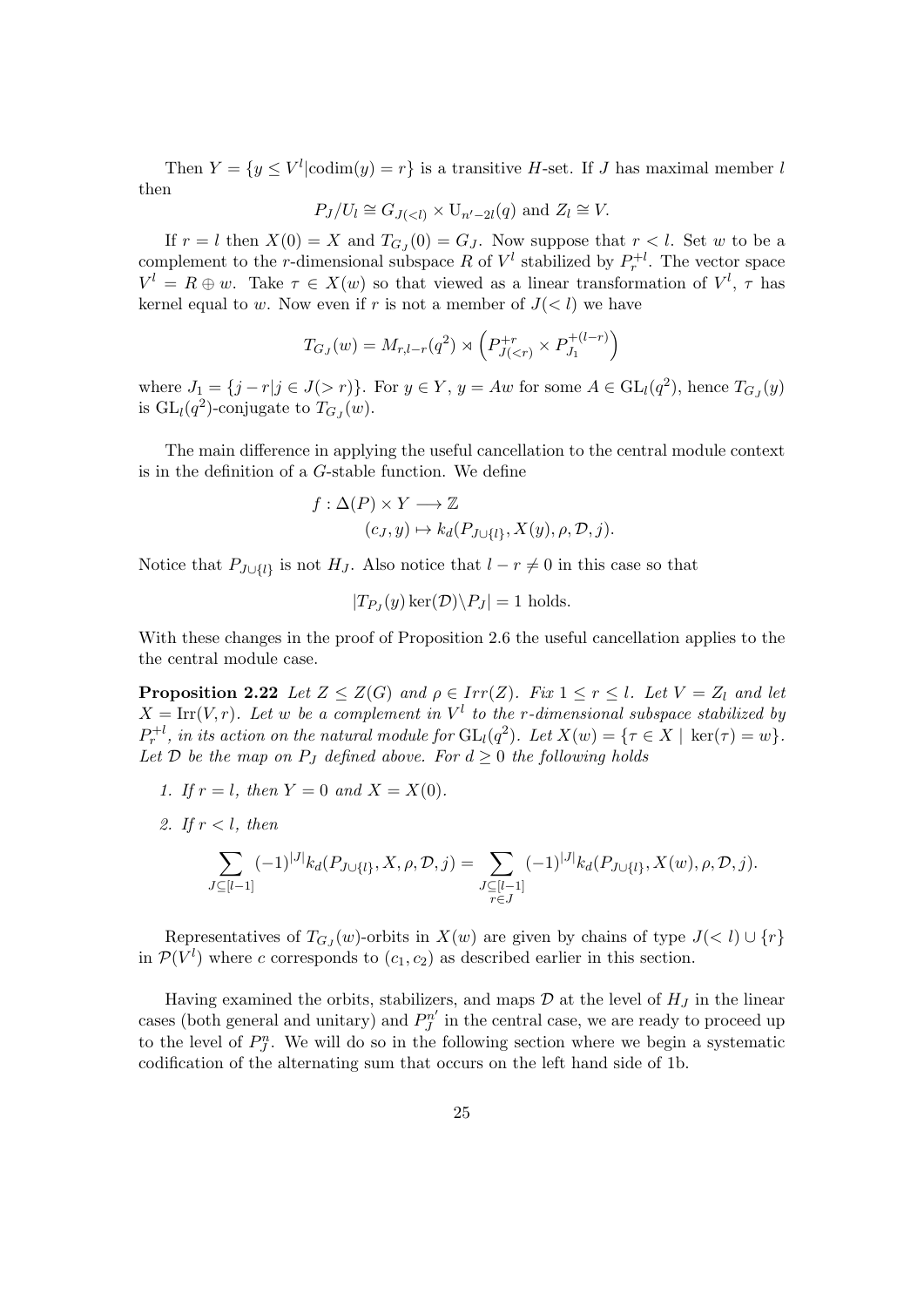# 3 Counting characters of parabolic subgroups not trivial on the unipotent radical

For fixed  $J \subset I$  write  $J = \{j_1, j_2, \ldots, j_s\}$  in increasing order. Then  $U_J$  has the following normal series:

$$
U_J = U_{J(\ge j_1)} > U_{J(\ge j_2)} > \dots > U_{J(\ge j_s)} = U_{j_s} \ge Z(U_{j_s}) > 1 \tag{4}
$$

The quotient groups in this series are abelian. These are the modules described as general linear, unitary linear, and central modules in the previous section where recall we examined their  $H_J$  orbits. If  $\chi \in \text{Irr}(P_J)$  does not contain  $U_J$  in its kernel then there exists a term in the above series which is contained in the kernel of  $\chi$ , but the previous term is not in the kernel of  $\chi$ .

Recall  $V(j_i, j_{i+1})$  denotes the quotient group  $U_{J(\geq j_i)}/U_{J(\geq j_{i+1})}$ . We note that in the following definition, 1. is a slight modification of definition 1.2 but that 2. has already been defined and is only restated for clarity.

#### Definition 3.1 For  $\rho \in \text{Irr}(Z)$ :

- 1. Let  $k_d^1(P_J, V(j_i, j_{i+1}), \rho, \det, j)$  be the number of  $\chi \in \text{Irr}(P_J)$  which are trivial on  $U_{J(\geq j_{i+1})}$  but not trivial on  $U_{J(\geq j_i)}$ , lie over  $\rho$ , and upon restriction to ker(det) have  $j'$  irreducible constituents where  $j \mid j'$ .
- 2. Let  $k_d^1(P_J, U_{j_s}, \rho, \det, j)$  be the number of  $\chi \in \text{Irr}(P_J)$  which are not trivial on  $U_{j_s}$ , lie over  $\rho$ , and upon restriction to ker(det) have j' irreducible constituents where  $j \mid j'$ .

**Case 1.** If  $\chi \in \text{Irr}(P_J)$  is trivial on  $U_{J(\geq j_{i+1})}$  but not trivial on  $U_{J(\geq j_i)}$ , then we may consider  $\chi$  as a character of

$$
\overline{P_J} = P_J / U_{J(\ge j_{i+1})} \cong P_{J(\le j_i)}^{+j_{i+1}} \times L_{J'}
$$

where  $J' = \{j - j_{i+1} | j \in J(> j_{i+1})\}$  and  $L_{J'}$  is isomorphic to a Levi subgroup in  $U_{n-2j_{i+1}}(q)$ . Then

$$
P_{J(\leq j_i)}^{+j_{i+1}} \cong \left(P_{J(\leq j_i)}^{+j_i} \times \mathrm{GL}_{j_{i+1}-j_i}(q)\right) \ltimes V(j_i, j_{i+1}),\tag{5}
$$

as in subsection 2.3 of section 2, on general linear modules, where  $P_{\text{H}\left(z,i\right)}^{\dagger j_{i+1}}$  $J(\leq j_i)$  plays the role of  $H_J$ . Hence  $\chi$  is of the following form:

$$
\chi = \chi'(\tilde{\tau}\psi)^{P_{J(\leq j_i)}^{+j_{i+1}}}
$$

where  $\tau \in \text{Irr}(V(j_i, j_{i+1}))$  is linear and hence extendible to  $\tilde{\tau} \in \text{Irr}(T)$  and  $\psi \in \text{Irr}(T/V(j_i, j_{i+1}))$ where T is the stabilizer of  $\tau$  in  $P_{I(*i*)}^{+j_{i+1}}$  $J(\leq j_i)$  and  $\chi'$  is an irreducible character of the factor  $L_{J'}$ . It follows that  $\chi$  corresponds to  $\tau$  and that

$$
k_d^1(P_J, V(j_i, j_{i+1}), \rho, \det, j) = \sum_{\tau} k_d(P_J, \tau, \rho, \det, j)
$$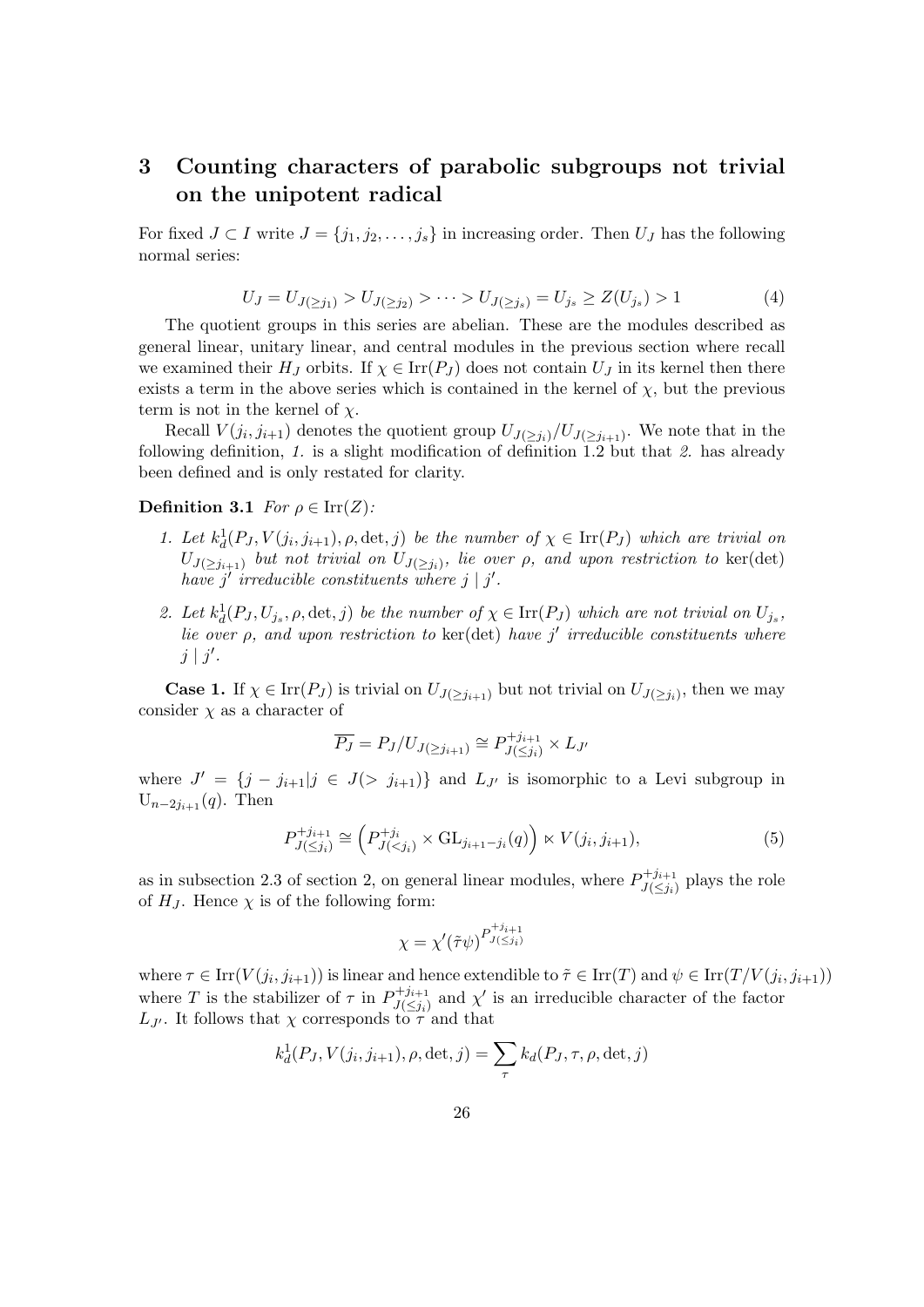where this sum is taken over representatives  $\tau$  of  $P_J$ -orbits in Irr( $V(j_i, j_{i+1})$ ).

**Case 2.** Suppose that  $\chi \in \text{Irr}(P_J)$  is not trivial on  $U_{j_s}$ . There are two possibilities:  $\chi$  is trivial on  $Z(U_{j_s})=Z_{j_s}$  or not.

**Case 2a.** If  $\chi$  is trivial on  $Z_{j_s}$ , then we may consider  $\chi$  as a character of

$$
P_J/Z_{j_s} \cong \left(P_{J(
$$

as in subsection 2.5 of section 2, on unitary linear modules, where  $P_J/Z_{j_s}$  plays the role of  $H_J$ . Hence  $\chi$  is of the following form:

$$
\chi = (\tilde{\tau}\psi)^{P_J/Z_{js}}
$$

where  $\tau \in \text{Irr}(U_{j_s}/Z_{j_s})$  linear and hence extendible to  $\tilde{\tau} \in \text{Irr}(T)$  and  $\psi \in \text{Irr}(T/(U_{j_s}/Z_{j_s}))$ where T is the stabilizer of  $\tau$  in  $P_J/Z_{j_s}$ . It follows that  $\chi$  corresponds to an irreducible character of the quotient  $U_{j_s}/Z_{j_s}$ , and that

$$
k_d^1(P_J, U_{j_s}/Z_{j_s}, \rho, \det, j) = \sum_{\tau} k_d(P_J, \tau, \rho, \det, j)
$$

where this sum is taken over nontrivial representatives  $\tau$  of  $P_J$ -orbits in  $\text{Irr}(U_{j_s}/Z_{j_s})$ .

**Case 2b.** Suppose  $\chi$  is not trivial on  $Z_{j_s}$ . As discussed in subsection 2.7 of section 2,  $\chi$  corresponds to  $\phi \in \text{Irr}(U_{j_s})$  where  $\phi$  lies over a non-trivial character  $\tau_r \in \text{Irr}(Z_{j_s})$ . Set  $N = \text{ker}(\phi)$  then  $K = N \cap Z_{j_s}$  is non-trivial. Then  $U_{j_s}/N$  is an extra special p-group and hence the non-linear  $\phi \in \text{Irr}(U_{j_s}/N)$  is extendible to  $\phi \in \text{Irr}(T)$  where T is the stabilizer of  $\phi$  in  $P_J/N$ . Thus  $\chi$  is of the form:

$$
\chi = (\tilde{\phi}\psi)^{P_J}
$$

where  $\phi \in \text{Irr}(U_{j_s}/N)$  is the unique character whose restriction to  $Z_{j_s}/K$  is a multiple of non-trivial  $\tau \in \text{Irr}(Z_{j_s}/K)$ . The character  $\psi$  is the lift to T of an irreducible character of  $T/(U_{j_s}/N)$ . The character  $\phi$  lifts to an irreducible character in  $\text{Irr}(U_{j_s})$  and  $\tau$  lifts to an irreducible character in  $\text{Irr}(Z_{j_s})$ . It follows that  $\chi$  corresponds to an irreducible character of  $Z_{j_s}$  and that

$$
k_d^1(P_J, Z_{j_s}, \rho, \det, j) = \sum_{\tau} \sum_{\substack{\phi \\ \phi \in \text{Irr}(U_{j_s}, \tau)}} k_d(P_J, \phi, \rho, \det, j)
$$

where this sum is taken over nontrivial representatives  $\tau$  of  $P_J$  orbits in  $\text{Irr}(Z_{j_s})$ .

We have the following decomposition:

$$
k_d^1(P_J, U_J, \rho, \det, j) = \sum_{i=1}^{s-1} k_d^1(P_J, V(j_i, j_{i+1}), \rho, \det, j) + k_d^1(P_J, U_{j_s}, \rho, \det, j). \tag{7}
$$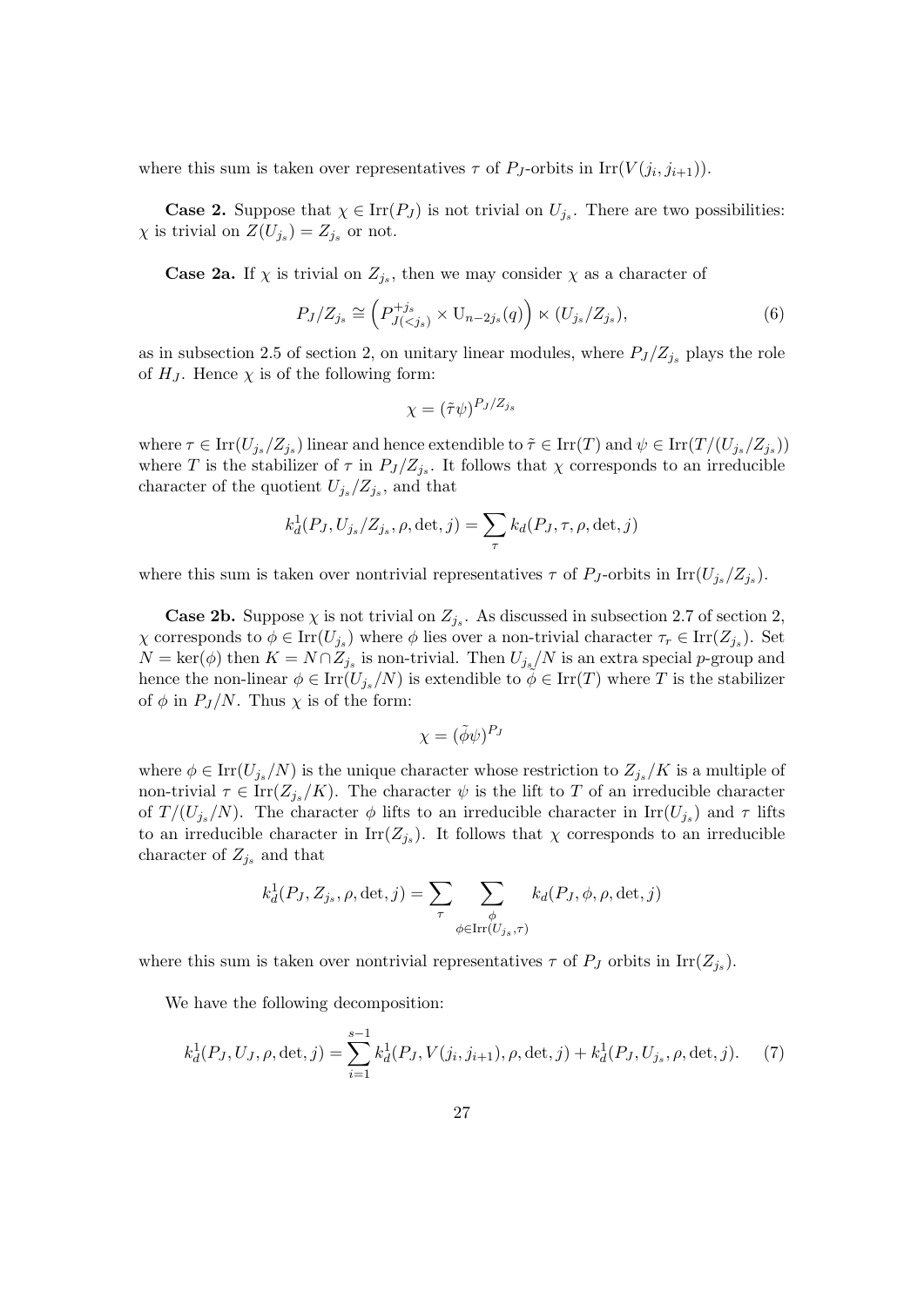For fixed J containing adjacent elements l and l', let  $V = V(l, l') = U_{J(\geq l)}/U_{J(\geq l')} \cong$  $V_1 \otimes V_2$ , where we recall that  $V_1$  is the natural module for  $GL_l(q^2)$  and  $V_2$  is the dual of the natural module for  $GL_{l'-l}(q^2)$ . Then

$$
\overline{P}_J = P_J/U_{J(\geq l')}
$$
 contains a submodule isomorphic to V (see 5).

The useful cancellation from section 2 applies in this situation. We will sum over all  $J \subseteq I$  of the form  $J = J' \cup J''$  where  $J' \subseteq [l-1]$  varies and  $J'' \subset I$  is fixed with minimal member l'. We will only be concerned with calculating  $T_{HJ}(\tau)$  where  $\tau$  has rank  $r \in J$ and ker( $\tau$ ) is a complement w in  $V_1$  to the r-dimensional subspace stabilized by  $P_r^{\{+l\}}$ . Then, for  $r \in J$  and  $\tau \in \text{Irr}(V,r)$  with  $\text{ker}(\tau) = w$ 

$$
k_d(P_J, \tau, \rho, \det, j) = k_d(\overline{P}_J/V, \tau, \rho, \det, j) = k_{d-d'}(T_{\overline{P}_J/V}(\tau), \rho, \det, j')
$$
(8)

where d' is the power of q in the index of  $T_{\overline{P}_J/V}(\tau)$  in  $\overline{P}_J/V$  and j' is the smallest positive integer such that

$$
j | j' \cdot | T_{\overline{P}_J/V}(\tau) \cdot \ker(\det) \setminus (\overline{P}_J/V) \Big|.
$$

It turns out that  $T_{\overline{P}_I / V}(\tau)$  contains a subgroup which itself contains a submodule isomorphic to a general linear module and hence we may further expand 8.

Let *J* have maximal element *l*. Let  $V = U_l/Z_l \cong V_1 \otimes V_2$ , where recall  $V_1$  is the natural module for  $GL_l(q^2)$  as above and  $V_2$  is the dual of the natural module for  $U_{n-2l}(q)$ . Then

 $\overline{P}_I = P_I/Z_I$  contains a submodule isomorphic to V (see 6).

As above, the useful cancellation from section 2 applies to this situation. We will when sum over all  $J \subseteq I$  with maximal element l. We will only be concerned with calculating  $T_{H_J}(\tau)$  where  $\tau$  has rank  $r \in J$  and  $\ker(\tau)$  is a complement w in  $V_1$  to the r-dimensional subspace stabilized by  $P_r^{\dagger l}$ . Then, for  $r \in J$  and  $\tau \in \text{Irr}(V,r)$  with  $\ker(\tau) = w$ ,

$$
k_d(P_J, \tau, \rho, \det, j) = k_d(\overline{P}_J/V, \tau, \rho, \det, j) = k_{d-d'}(T_{\overline{P}_J/V}(\tau), \rho, \det, j')
$$
(9)

where d' and j' are as given above in 8. It turns out that when  $\tau$  corresponds to a singular chain in the unitary vector space  $V_2^*, T_{\overline{P}_J/V}(\tau)$  contains a subgroup which itself contains submodule isomorphic to a (unitary) quotient module and hence we may further expand 9.

The main goal in this section is to unravel 7 via 8 and 9. Ku has introduced two sets of triples  $E$  and  $F$  with related objects which codify this unraveling for the unitary case but without regard to the determinant map or any splitting. For an  $e \in E$  or an  $f \in F$  we will present Ku's objects including a length, a parity, a group, and a normal subgroup. For our purposes we will also define a map related to the determinant and an integer related to splitting. We remark that while the definitions of these two new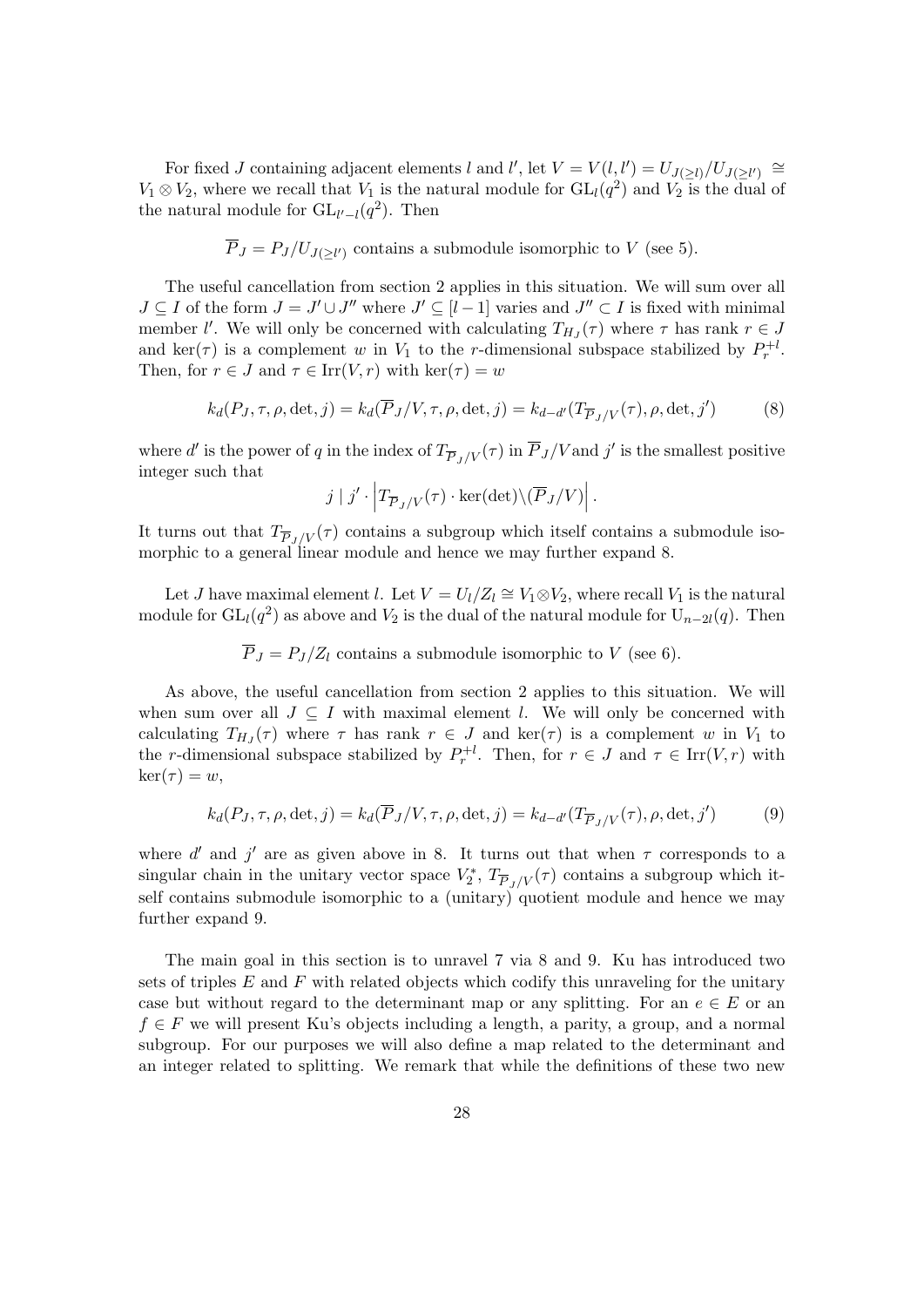objects are very natural extensions of Ku's existing objects, the computations involved in producing their definitions are far from trivial. The set  $E$  will codify parabolic characters corresponding to internal general linear modules, i.e. those counted in the alternating sum

$$
\sum_{J \subseteq I} (-1)^{|J|} \sum_{i=1}^{s-1} k_d^1(P_J, V(j_i, j_{i+1}), \rho, \det, j),
$$

whereas the set  $F$  will codify the parabolic characters corresponding to internal unitary linear or central modules, i.e. those characters counted in the alternating sum

$$
\sum_{J \subseteq I} (-1)^{|J|} k_d^1(P_J, U_{j_s}, \rho, \det, j).
$$

Before proceeding to the rather technical definitions, we present the idea. Fix nonempty  $J \subseteq I$ .

• For each pair of adjacent members  $l$  and  $l'$  of  $J$ , we will define an initial triple  $e$ so that its associated group

$$
P(e) \cong P_J/U_{l'} \cong \left( \left( P_{J(
$$

where  $J' = \{j - l'|j \in J(>l')\}$  and  $L_{J'}$  is a Levi subgroup in  $U_{n-2l'}(q)$ . Moreover, for  $\tau \in \text{Irr}(V(l, l'))$  of rank r where  $r \in J$  and  $\text{ker}(\tau)$  is a complement w to the r-dimensional subspace stabilized by  $P_r^{\{l\}}$ , we will define a subsequent triple  $e^{\prime}$ related to e such that

$$
T_{P(e)}(\tau) = P(e') \ltimes V(l, l').
$$

If  $P(e')$  itself contains a non trivial general linear module we will define a further triple  $e''$  related to  $e'$  in a similar way. In this way  $J, l$ , and  $l'$  give rise to a sequence  $e, e', e'', \ldots$  of elements in E.

• Now let  $l$  be the maximal member of  $J$ . We will define an initial triple  $f$  so that its associated group

$$
P(f) \cong P_J \cong \left(P_{J(
$$

Moreover, for  $\tau \in \text{Irr}(U_l/Z_l)$  of rank r where  $r \in J$ , ker( $\tau$ ) is a complement w to the *r*-dimensional subspace stabilized by  $P_r^{+l}$ , and  $\tau$  corresponds to a singular flag in a unitary space of suitable dimention, we will define a subsequent triple  $f'$ related to f such that

$$
T_{P(f)}(\tau) = P(f') \ltimes U_l.
$$

If  $P(f')$  itself contains a non trivial unitary linear module with an irreducible singular character (i.e. corresponds to a singular flag in a unitary space of suitable dimension) we will define a further triple  $f''$  related to  $f'$  in a similar way. In this way J and l give rise to a sequence  $f, f', f'', \ldots$  of elements in F.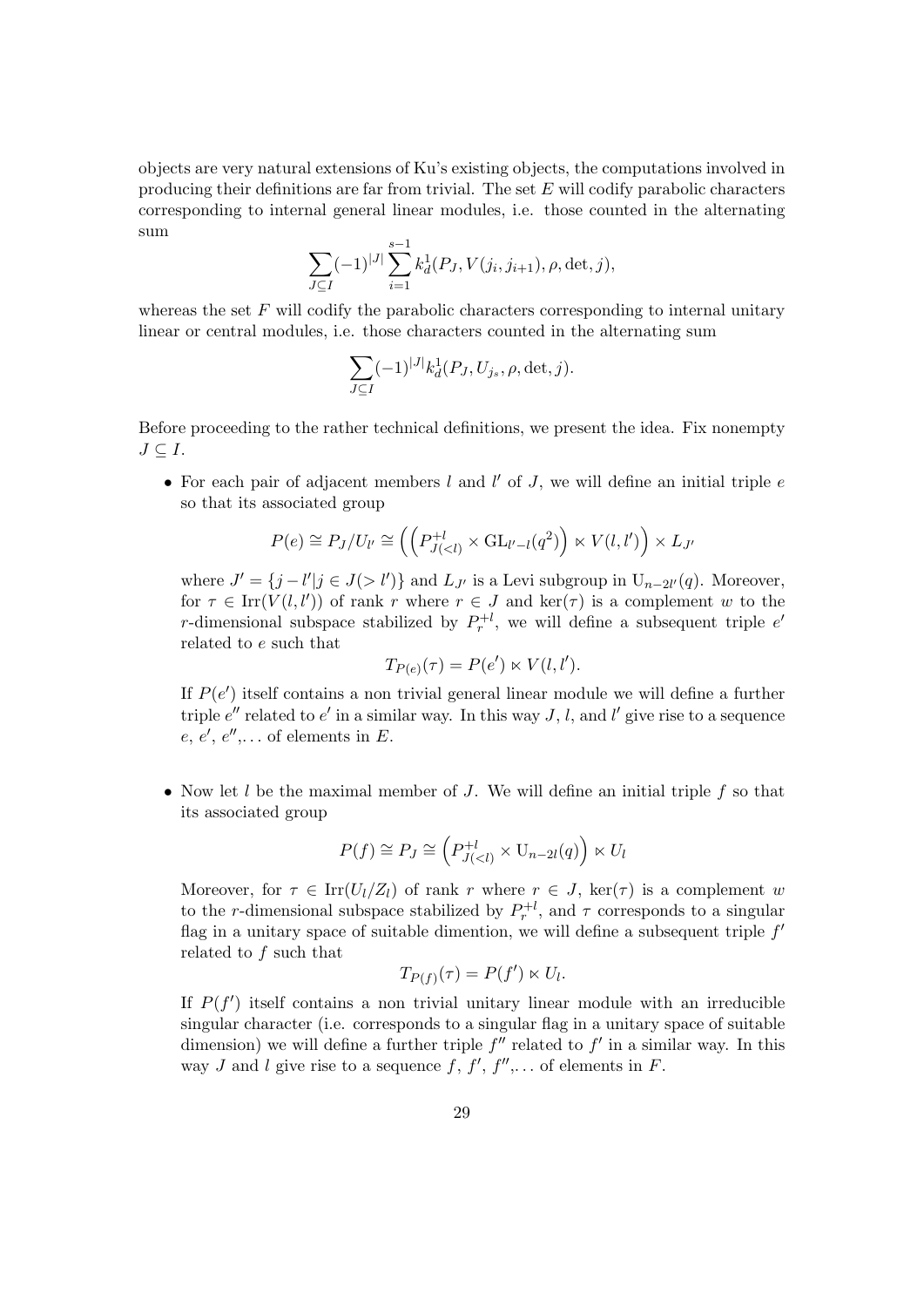In this fashion, we will use the elements of  $E$  and  $F$  to reformulate 1b in a systematic way by unraveling 8 and 9 which leads to a second reduction of 1b.

The notation used in the following sections is primarily due to Ku. In particular he defines the following: E,  $P(e)$ ,  $V(e)$ ,  $l(e)$ ,  $|e|$ , and  $d(e)$  used in section 3.1; F,  $P(f)$ ,  $U(f)$ ,  $Z(f)$ ,  $V(f)$ ,  $l(f)$ ,  $|f|$ , and  $d(f)$  used in section 3.2;  $S^u(f)$ ,  $S^{su}(f)$ ,  $S^{ru}(f)$ ,  $S^z(f)$ used in section 3.3.

#### 3.1 The elements of  $E$  and their related objects

Let e be an ordered triple  $(J, C, (l, l'))$ , where either  $e = (\emptyset, \emptyset, \emptyset)$  or J, C, and  $(l, l')$ satisfy the following conditions:

- 1.  $J = \{j_1, j_2, \ldots, j_r\}$  is a subset of  $I = [m]$ . We will assume that J is enumerated in increasing order.
- 2.  $(l, l')$  is a pair of consecutive members of J.
- 3.  $C = \{l_1, l_2, \ldots, l_s\}$  is a subset of  $I = [m]$  also enumerated in increasing order. The sequence  $C$  must be convex. By this we mean that the related sequence  $\partial C = (l_1, l_2 - l_1, \ldots, l_s - l_{s-1})$  is non-increasing. We require that the members of this related sequence appear in J. We further require that  $C$  and  $(l, l')$  are related via  $l = l_1 < l_2 < \ldots < l_s \leq l'$ .

Let E be the set of all such triples e. The length of e is  $l(e) = |C| = s$  and the parity of e is  $|e| = |J|$ . Before we proceed to the rest of the objects related to  $e \in E$ , we make some observations.

**Definition 3.2** Given  $C = \{l_1, l_2, \ldots, l_s\}$ , we define  $\partial l_1 = l_1$  and  $\partial l_i = l_i - l_{i-1}$  for  $2 \leq i \leq s$  so that  $\partial C$  is the partition  $(\partial l_1, \partial l_2, \ldots, \partial l_s)$ .

Observe that a convex sequence C corresponds to a unique partition  $\partial C = (\partial l_1, \partial l_2, \dots, \partial l_s)$ l<sub>s</sub>. Notice that the  $\partial l_i$ 's, where  $l = \partial l_1 = l_1$ , and l' are contained in J. Moreover, l and l' are consecutive members of J. Thus the sequence  $\partial l_s \leq \partial l_{s-1} \leq \cdots \leq \partial l_2 \leq \partial l_1 = l \langle l' \rangle$ divides J into a collection of  $s + 1$  disjoint subsets

 $\{j \in J | j < \partial l_s\}, \quad \cdots, \quad \{j \in J | \partial l_2 < j < \partial l_1\}, \quad \{j \in J | l' < j\}.$ 

Definition 3.3 We define

1.  $J_s = \{j \mid j \in J \text{ and } j < \partial l_s\},\$ 2.  $J_i = \{j - \partial l_{i+1} \mid j \in J \text{ and } \partial l_{i+1} < j < \partial l_i \}$  for  $1 \leq i \leq s$ , and 3.  $J_0 = \{j - l' \mid j \in J \text{ and } l' < j\}.$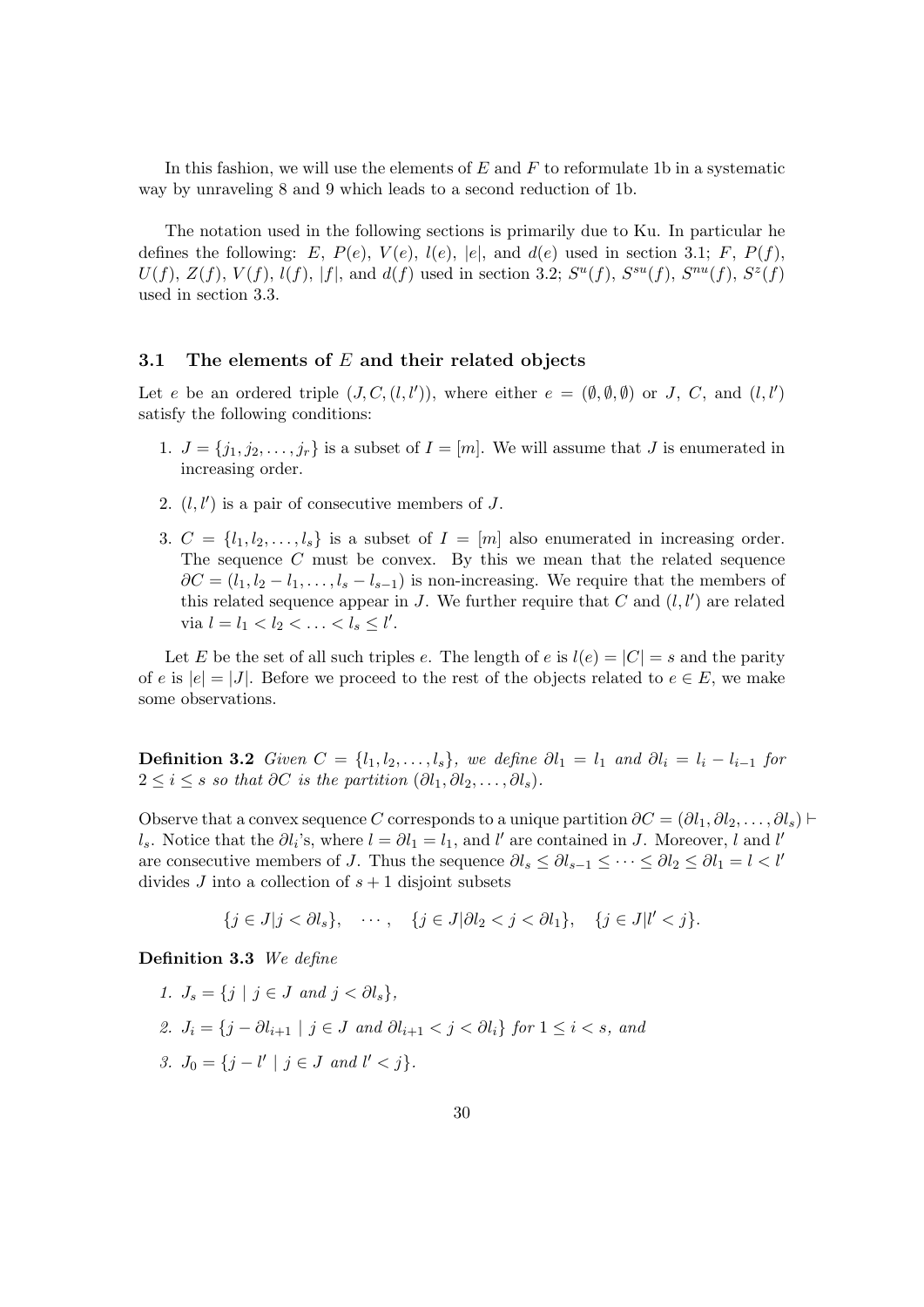Notice that we have the containment  $J_s \subset [\partial l_s - 1], J_i \subset [\partial l_i - \partial l_{i+1} - 1],$  and  $J_0 \subset [m - l']$ . We are now ready to define the groups related to the triple  $e = (J, C, t)$ .

**Definition 3.4** For  $e \in E$  we define the following objects.

1. Let

$$
P(e) = L_{J_0(e)}^{n_0(e)} \times P_{J_1(e)}^{+n_1(e)} \times \cdots \times P_{J_{s-1}(e)}^{+n_{s-1}(e)} \times P_{J_s(e)}^{+n_s(e)}
$$

where

\n- (a) 
$$
n_0(e) = n - 2l'
$$
,  $J_0(e) = J_0$
\n- (b)  $n_i(e) = \partial l_i - \partial l_{i+1}$  and  $J_i(e) = J_i$  for  $1 \leq i < s$
\n- (c)  $n_s(e) = l' - l_{s-1}$  and  $J_s(e) = \begin{cases} J_s, & \text{if } l_s = l';\\ J_s \cup \{\partial l_s\}, & \text{if } l_s < l'.\end{cases}$
\n

Notice that the first factor is a Levi subgroup of a unitary group whereas the remaining s factors are parabolic subgroups of general linear groups.

2. We define an abelian normal subgroup of  $P(e)$  in the following way. If  $l_s < l'$ then the group  $P_{I(e)}^{+n_s(e)}$  $D_{J_s(e)}^{+n_s(e)}$  is contained in the maximal parabolic  $P_{\partial l_s}^{+n_s(e)}$  $\partial_l^{\tau n_s(e)}$  which has unipotent radical  $U_{\partial l}^{+n_s(e)}$  $\hat{\theta}_{\mathit{d_s}}^{(+n_s(e)},$  a normal subgroup of  $P^{+n_s(e)}_{J_s(e)}$  $J_{s}(e)$  and hence of  $P(e)$ . Set

$$
V(e) = \begin{cases} U_{\partial l_s}^{+n_s(e)}, & \text{if } l_s < l';\\ 1, & \text{if } l_s = l'. \end{cases}
$$

Observe that

$$
P_{J_s(e)}^{+n_s(e)} \cong \left(P_{J_s}^{+\partial l_s} \times \mathrm{GL}_{l'-l_s}(q^2)\right) \ltimes V(e). \tag{10}
$$

Moreover  $V(e)$  is a general linear module for  $P_L^{+ \partial l_s}$  $\Omega_{J_s}^{+} \partial l_s \times \mathrm{GL}_{l'-l_s}(q^2)$  as discussed in Section 2.3.

3. We define

$$
d(e) = 2\sum_{i=1}^{s-1} \left( \binom{\partial l_i}{2} - \binom{\partial l_i - l_{i+1}}{2} \right).
$$

Notice that  $d(e)$  depends only on the sequence C.

4. Finally we define a map  $\phi_e : P(e) \to F_{q^2}$ . For  $g \in P(e)$ , write  $g = A_0 A_1 \cdots A_{s-1} A_s$ where  $A_0 \in L_{J_0(e)}^{n_0(e)}$  $_{J_0(e)}^{n_0(e)}$  and  $A_i \in P_{J_i(e)}^{+n_i(e)}$  $D_{J_i(e)}^{+n_i(e)}$ . We have a decomposition of  $A_s \in P_{J_s(e)}^{+n_s(e)}$  $J_s(e)$  . Write  $A_s \equiv A_{s,1}A_{s,2} \text{mod}(V(e))$  where  $A_{s,1} \in P_{J_s}^{+ \partial l_s}$  $A_{s}^{j+\partial l_s}$  and  $A_{s,2} \in GL_{l'-l_s}(q^2)$ . Let

$$
\phi_e(g) = \det A_0 \left[ \left( \prod_{i=1}^{s-1} (\det A_i)^i \right) (\det A_{s,1})^s \det A_{s,2} \right]^{1-q}
$$
(11)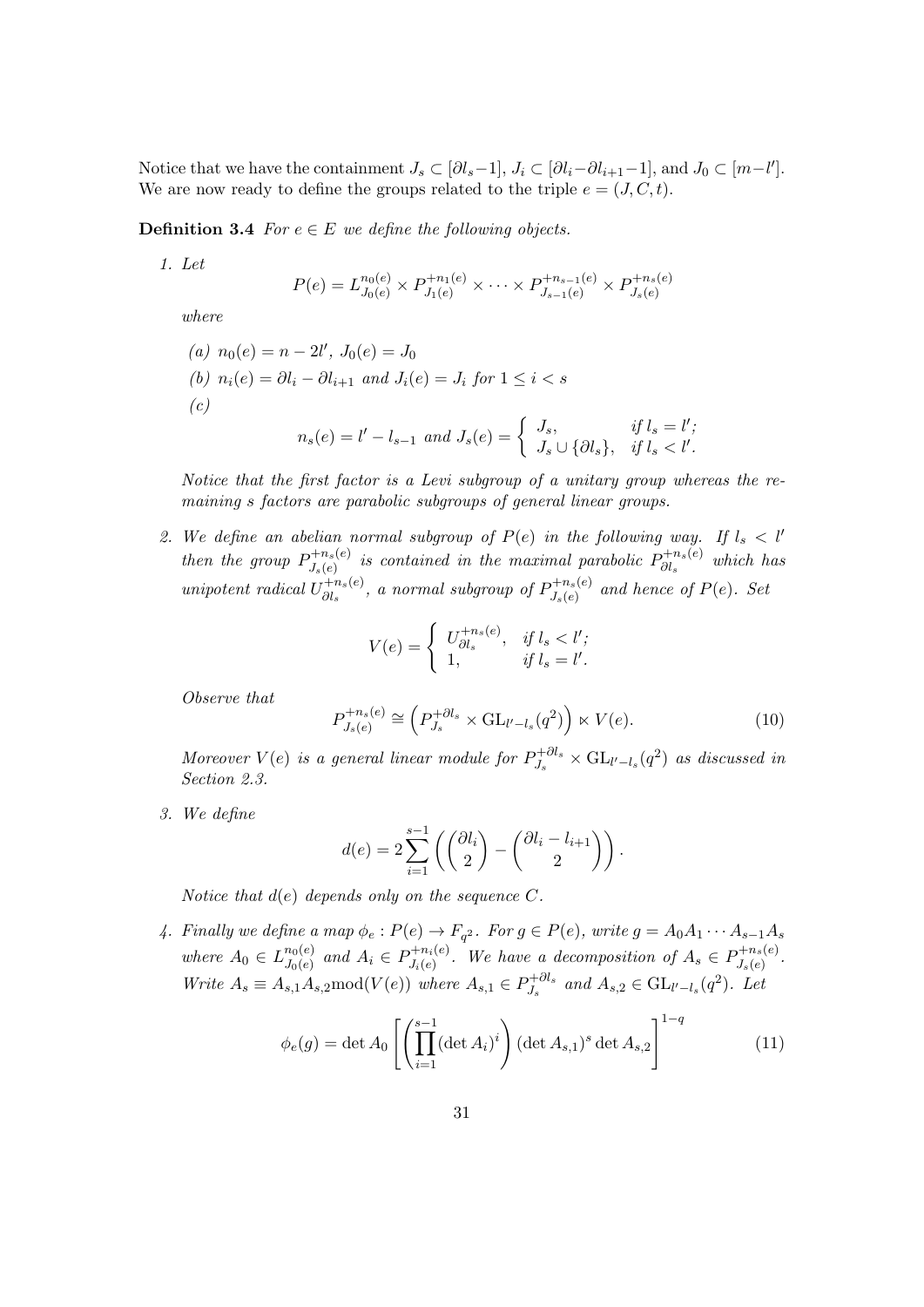where det denotes the usual determinant map. Notice  $\phi_e(P(e)) \leq \mathbb{C}_{q+1}$ . In the context of general linear modules, the map D defined in Section 2.3 on  $P^{+n_s(e)}_{I(e)}$  $J_s(e)$  corresponds to  $i=s$  and is the restriction of  $\phi_e$  to  $P^{+n_s(e)}_{J_s(e)}$  $J_s(e)$  .

An example of E: Fix J with adjacent members l and l'. Set the initial  $e =$  $(J, \{l\}, (l, l'))$ . Then  $\partial C = (l)$ 

$$
P(e) \cong P_J/U_{J(
$$

and  $V(e) \cong V(l, l') \cong M_{l,l'-l}(q^2)$ . Under this isomorphism the map  $\phi_e$  is the determinant map on  $P_J/U_{J(.$ 

For  $\tau \in \text{Irr}(V(l, l'))$  of rank r where  $r \in J$  and  $\text{ker}(\tau) = w$ , where w is a complement to the r-dimensional subspace stabilized by  $P_r^{+l}$ , there is a subsequent  $e' = (J, \{l, l +$  $r$ ,  $(l, l')$  with  $\partial C' = (l, r)$ . Then by definition

$$
P(e') \cong L_{J_0}^{n-2l'} \times P_{J_1(e')}^{+(l-r)} \times P_{J(\leq r)}^{+(l'-l)}
$$
  

$$
\cong L_{J_0}^{n-2l'} \times P_{J_1(e')}^{+(l-r)} \times \left( P_{J(
$$

We have

$$
T_{P(e)}(\tau) \cong P(e') \ltimes V(e).
$$

As a block subgroup embedded in  $P(e)/V(e)$ , the  $P_{1/e}^{+r}$  $J(<sub>r</sub>)$  term in the last factor  $P_{J(<sub>r</sub>)}^{+(l'-l)}$  $J(\leq r)$ of  $P(e')$  occurs twice. Thus the map  $\phi_{e'}$  is the determinant on  $P(e')$  as a subgroup in  $P_J$ .

If  $l + r < l'$ , then  $P_{l($  $J(\leq r)$  contains a nontrivial submodule isomorphic to  $V(e') \cong J(\leq r)$  $M_{r,l'-(l+r)}(q^2)$ . Suppose  $J(\leq r)$  is nonempty. Then there exists  $s \in J(\leq r)$  and  $\tau' \in \text{Irr}(V(e'))$  of rank s and ker( $\tau'$ ) is a complement w' to the s-dimensional subspace stabilized by  $P_s^{+r}$ . There is a further triple  $e'' = (J, \{l, l + r, l + r + s\}, (l, l'))$  with  $\partial C'' = (l, r, s)$ . By definition

$$
P(e'') \cong L_{J_0}^{n-2l'} \times P_{J_1}^{+(l-r)} \times P_{J_2}^{+(r-s)} \times P_{J(\leq s)}^{+(l'-(l+r))}
$$
  

$$
\cong L_{J_0}^{n-2l'} \times P_{J_1}^{+(l-r)} \times P_{J_2}^{+(r-s)} \times \left( P_{J(\leq s)}^{+s} \times \text{GL}_{l'-(l+r+s)}(q^2) \right) \times V(e'').
$$

We have

$$
T_{P(e')}(\tau') \cong P(e'') \ltimes V(e').
$$

As a block subgroup embedded in  $P(e)/V(e)$ , the  $P_{\text{H}_e}^{+s}$  $J(<sub>s</sub>)$  term in the last factor  $P_{J(<sub>r</sub>)}^{+(l'-l)}$  $J(\leq r)$ of  $P(e'')$  occurs three times. Thus the map  $\phi_{e''}$  is the determinant on  $P(e'')$  as a subgroup in  $P_J$ .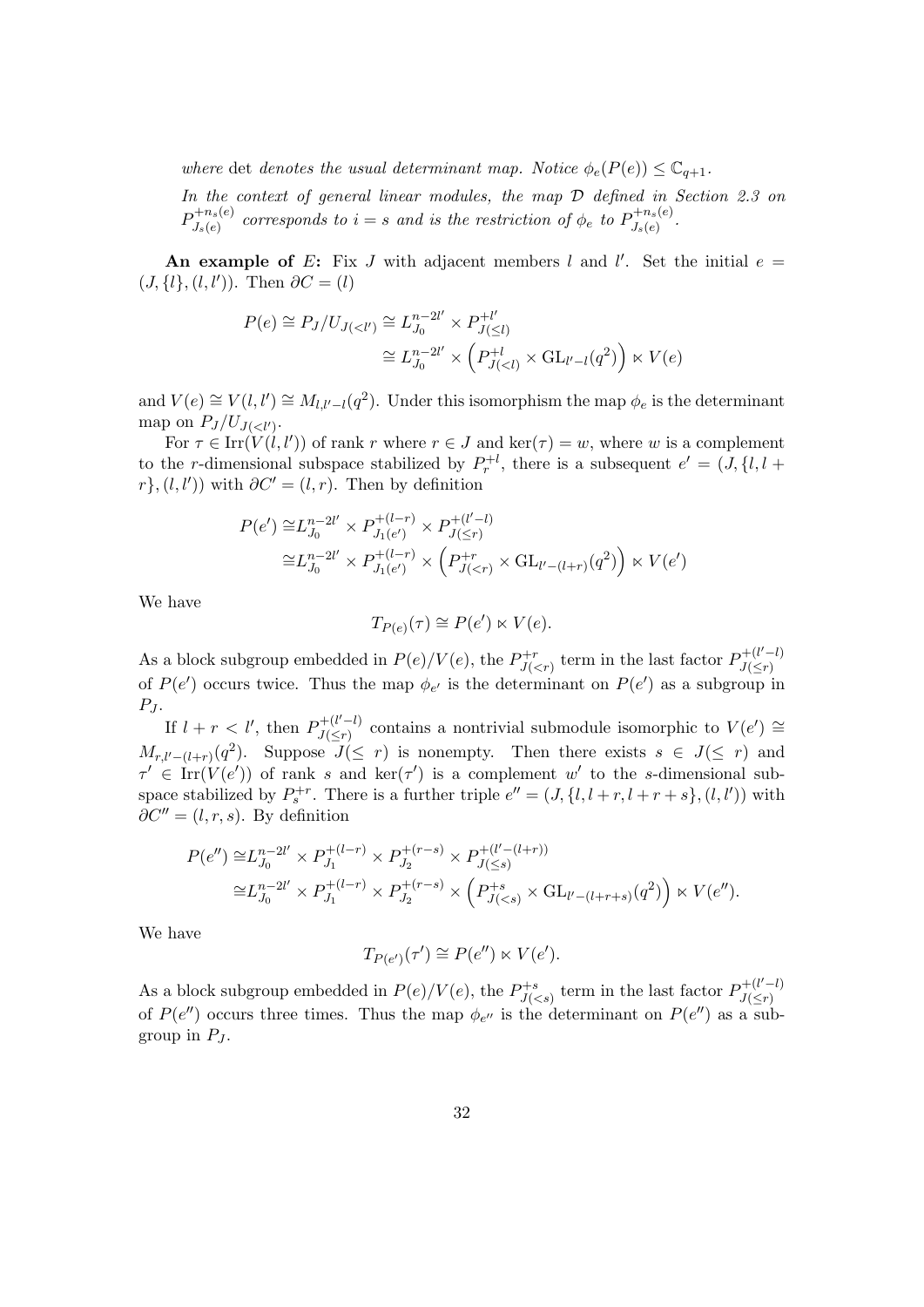**Remark:** The collection of all  $e \in E$  with fixed J and  $(l, l')$  unravels the alternating sum involving characters  $\chi \in \text{Irr}(P_J)$  that correspond to characters in  $\text{Irr}(V(l, l'))$ . Informally, we describe the method as taking stabilizers in stabilizers in stabilizers, etc. At each step we mod out the involved interior (general linear) module until the only interior (general linear) module is trivial. This occurs when the last element of  $C$  is  $l'$ . Of course this description misses all the important details. The length of C keeps track of how many times we iterate this process. The partition  $\partial C$  keeps track of the rank of the characters for which we calculate stabilizers.

### 3.2 The elements of  $F$  and their related objects

Let f be an ordered triple  $(J, C, l)$  where either  $f = (\emptyset, \emptyset, 0)$  or J, C, and l satisfy the following conditions:

- 1. The sequence  $J = \{j_1, j_2, \ldots, j_r\}$  is a subset of  $I = [m]$ . We will assume that J is enumerated in increasing order.
- 2. The sequence  $C = \{l_1, l_2, \ldots, l_s\}$  is a subset of  $I = [m]$  also enumerated in increasing order. The sequence  $C$  must satisfy the same conditions as listed in the previous section. So C must be convex and the members of the related sequence  $\partial C$  appear in J.
- 3. The integer  $l = j_r$  and  $l = l_1$ , so that l is the maximal member of J and the minimal member of C.

Notice that J and C are defined as they were for the triples  $e \in E$ . Let F be the set of all such f. The length of f is  $l(f) = |C| = s$  and the parity of f is  $|f| = |J|$  just as we did for  $e \in E$ .

Write  $\partial C = (\partial l_1, \partial l_2, \dots, \partial l_s)$  as in definition 3.2. Notice that the  $\partial l_i$ 's are contained in J with  $l = \partial l_1 = l_1$ . Moreover l is the largest member of J. Thus the sequence  $\partial l_s \leq \partial l_{s-1} \leq \cdots \leq \partial l_2 \leq \partial l_1 = l$  divides J into a collection of s disjoint subsets

$$
\{j \in J | j < \partial l_s\}, \quad \cdots, \quad \{j \in J | \partial l_2 < j < \partial l_1 = l\}.
$$

Definition 3.5 We define

- 1.  $J_s = \{j \mid j \in J \text{ and } j < \partial l_s\}, \text{ and}$
- 2.  $J_i = \{j \partial l_{i+1} \mid j \in J \text{ and } \partial l_{i+1} < j < \partial l_i\} \text{ for } 1 \leq i < s.$

Notice that we have the containment  $J_s \subset [\partial l_s-1]$  and  $J_i \subset [\partial l_i-\partial l_{i+1}-1]$  for  $1 \leq i < s$ . We are now ready to define the groups related to the triple  $f = (J, C, l)$ .

**Definition 3.6** For  $f \in F$  we define the following objects.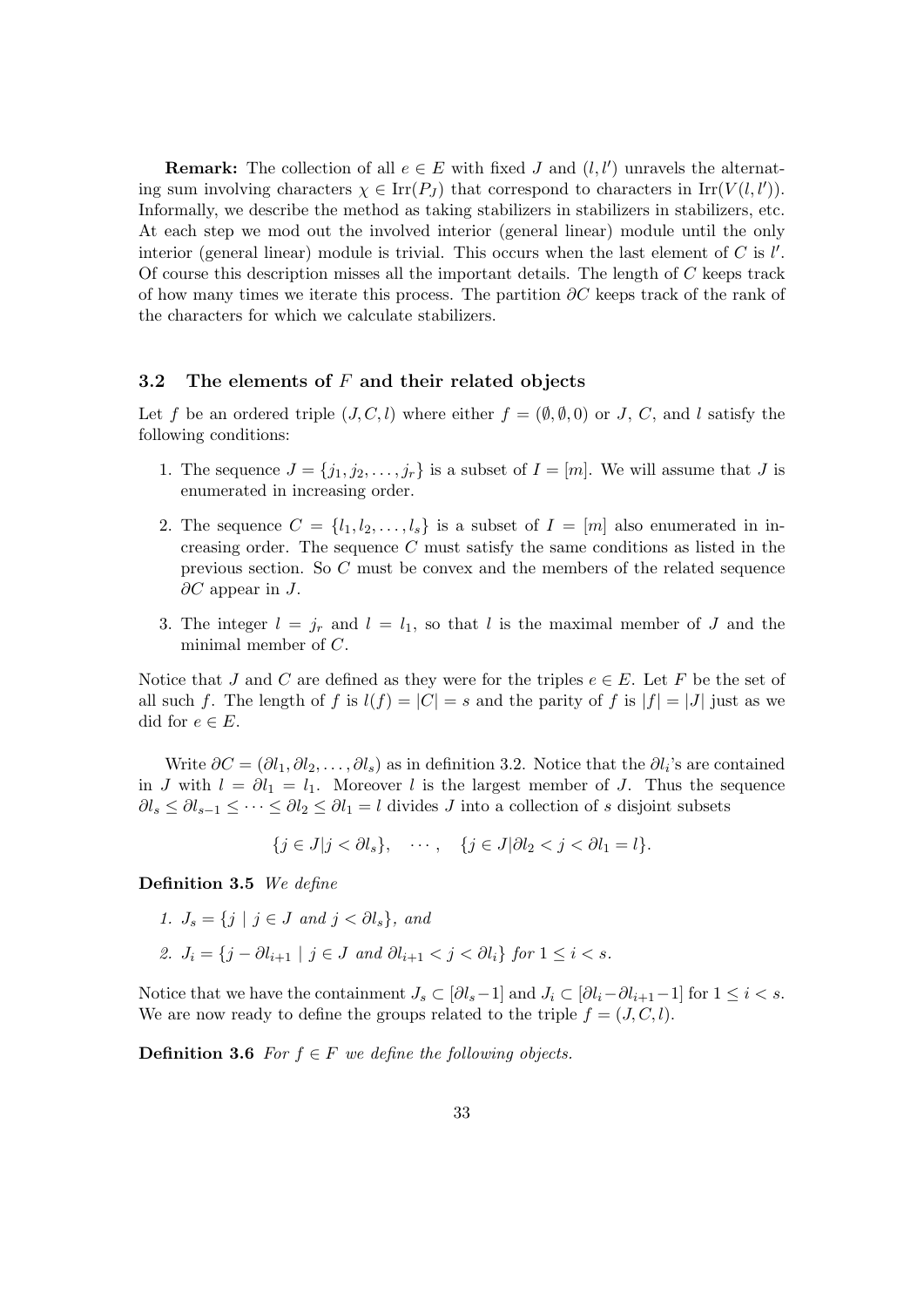1. Let

$$
P(f) = P_{J_1(f)}^{+n_1(f)} \times \cdots \times P_{J_{s-1}(f)}^{+n_{s-1}(f)} \times P_{J_s(f)}^{n_s(f)}
$$

where

\n- (a) 
$$
n_i(f) = \partial l_i - \partial l_{i+1}
$$
 and  $J_i(f) = J_i$  for  $1 \leq i < s$
\n- (b)  $n_s(f) = n - 2l_{s-1}$  and  $J_s(f) = J_s \cup \{\partial l_s\} = J(\leq \partial l_s)$
\n

Notice that the last factor is a parabolic subgroup of a unitary group, whereas the first  $s - 1$  factors are parabolic subgroups of general linear groups.

2. We define a normal subgroup of  $P(f)$ . The group  $P^{n_s(f)}_{I(f)}$  $J_{s}(f)$  is contained in the maximal parabolic  $P_{\partial l_a}^{n_s(f)}$  $\hat{\theta}_{\partial l_s}^{n_s(f)}$  which has unipotent radical  $U_{\partial l_s}^{n_s(f)}$  $\frac{\partial u_s}{\partial l_s}$ , a normal subgroup of  $P^{n_s(f)}_{I(f)}$  $J_{s}(f)$  and hence of  $P(f)$ . We set  $U(f) = U_{\partial l_{s}}^{n_{s}(f)}$  $\partial l_s^{(l,s)}$ . Let  $Z(f) = Z(U(f))$  and the quotient  $V(f) = U(f)/Z(f)$ . Observe that

$$
P_{J_s(f)}^{n_s(f)} \cong \left(P_{J_s}^{+\partial l_s} \times \mathcal{U}_{n-2l_s}(q)\right) \ltimes U(f) \tag{12}
$$

Moreover  $V(f)$  is a unitary linear module for  $P_L^{+ \partial l_s}$  $U_{J_s}^{\dagger \partial l_s} \times U_{n-2l_s}(q)$  as discussed in Section 2.5 and  $Z(f)$  is a central module for  $P_L^{+ \partial l_s}$  $U_{J_s}^{+Cl_s} \times U_{n-2l_s}(q)$  as discussed in Section 2.7.

3. We define

$$
d(f) = 2\sum_{i=1}^{s-1} \left( \binom{\partial l_i}{2} - \binom{\partial l_i - l_{i+1}}{2} \right).
$$

Notice that  $d(f)$  depends only on the sequence C.

4. Finally we define a map  $\phi_f: P(f) \to F_{q^2}$ . For  $g \in P(f)$ , write  $g = A_1 \cdots A_{s-1} A_s$ where  $A_i \in P_{J_i(f)}^{+n_i(f)}$  $P_{J_i(f)}^{+n_i(f)}$  for  $1 \leq i < s$  and  $A_s \in P_{J_s(f)}^{n_s(f)}$  $J_{s}(f)$ . We have a decomposition of  $A_s$ . Write  $A_s \equiv A_{s,1}A_{s,2} \text{mod}(U(f))$  where  $A_{s,1} \in P_{J_s}^{+ \partial l_s}$  $J_s^{+<sub>ols</sub>}$  and  $A_{s,2} \in U_{n-2l}(q)$ . Let

$$
\phi_f(g) = \left[ \left( \prod_{i=1}^{s-1} (\det A_i)^i \right) (\det A_{s,1})^s \right]^{1-q} \det A_{s,2} \tag{13}
$$

where det denotes the usual determinant map. Notice  $\phi_f(P(f)) \leq \mathbb{C}_{q+1}$ .

In the context of unitary modules (both linear and central) the map D defined in Sections 2.5 and 2.7 on  $P^{n_s(f)}_{I(f)}$  $J_{s}(f)$  corresponds to  $i = s$  and is the restriction of  $\phi_{f}$  to  $P^{n_s(f)}_{I(f)}$  $J_s(f)$ .

An example of F: Fix J with maximal member l. Set the initial  $f = (J, \{l\}, l)$ . Then  $\partial C = (l)$  and

$$
P(f) \cong P_J \cong (P_J/U_l) \ltimes U_l
$$
  

$$
\cong (P_{J(
$$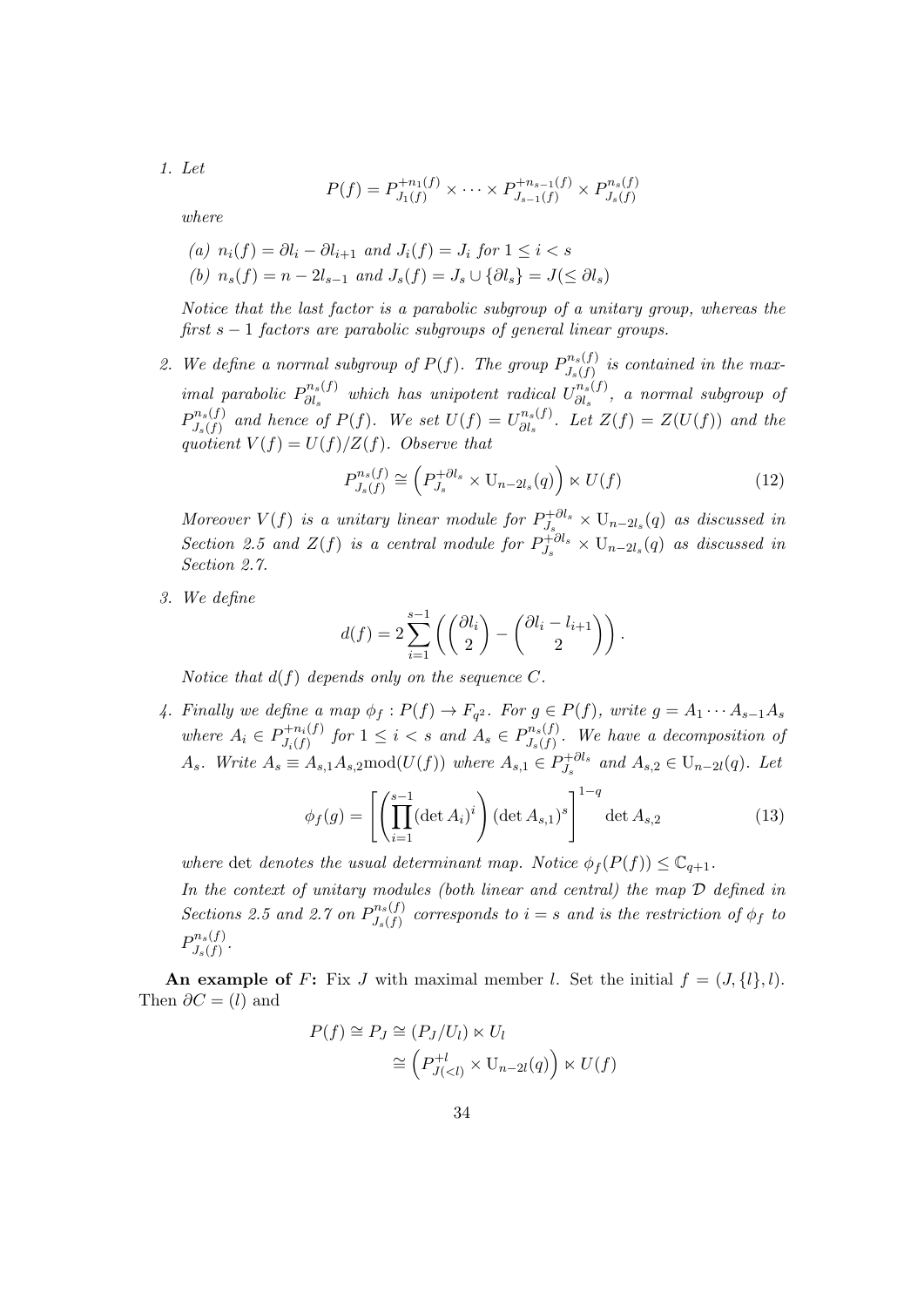where  $U(f) \cong U_l$ ,  $V(f) \cong U_l/Z_l$ ,  $Z(f) \cong Z_l$ , and under this isomorphism  $\phi_f$  is the determinant map on  $P_J$ .

If  $n \neq 2l$  then  $U_l/Z_l$  is not trivial. For  $\tau \in \text{Irr}(U_l/Z_l) \cong \text{Irr}(V(f))$  of rank r and  $\ker(\tau) = w$ , where w is a complement to the r-dimensional space stabilized by  $P_r^{\{+l\}}$ , corresponding to a singular chain of type  $J(< r)$  where  $r \in J$ , there is a subsequent  $f' = (J, \{l, l + r\}, l)$  with  $\partial C' = (l, r)$ . Then by definition

$$
P(f') \cong P_{J_1(f')}^{+(l-r)} \times P_{J(\leq r)}^{n-2l}
$$
  
\n
$$
\cong P_{J_1(f')}^{+(l-r)} \times \left( P_{J(
$$

We have

$$
T_{P(f)}(\tau) \cong P(f') \ltimes U(f).
$$

As a block subgroup embedded in  $P(f)/U(f)$ , the  $P_{U}^{+r}$  $D_{J( term in the last factor  $P_{J($$  $J(\leq r)$ of  $P(f')$  occurs twice. Thus the map  $\phi_{f'}$  is the determinant on  $P(f')$  as a subgroup in  $P_J$ .

If  $2(l+r) < n$ , then  $P_{l\leq r}^{n-2l}$  $U(f')$ . If  $V(f')$  is not  $U(f')$ . If  $V(f')$  is not trivial and Irr( $V(f')$ ) contains a character  $\tau'$  with  $\ker(\tau') = w'$ , where w' is a complement to the s-dimensional space stabilized by  $P_s^{+r}$ , and  $\tau'$  corresponds to a singular chain of rank s and type  $J(< s)$  then if  $s \in J$  we have  $f'' = (J, \{l, l + r, l + r + s\}, l)$  with  $\partial C'' = (l, r, s)$ . Checking with the definition for  $f''$  we have

$$
P(f'') \cong P_{J_1}^{+(l-r)} \times P_{J_2}^{+(r-s)} \times P_{J(\leq s)}^{n-2(l+r)}
$$
  

$$
\cong P_{J_1}^{+(l-r)} \times P_{J_2}^{+(r-s)} \times \left( P_{J(
$$

We have

$$
T_{P(f')}(\tau') \cong P(f'') \ltimes U(f').
$$

As a block subgroup embedded in  $P(f)/V(f)$ , the  $P_{U}^{+s}$  $D_{J( term in the last factor  $P_{J($$  $J(\leq s)$ of  $P(f'')$  occurs three times. Thus the map  $\phi_{f''}$  is the determinant on  $P(f'')$  as a subgroup in  $P_J$ .

**Remark:** The collection of all  $f \in F$  with fixed J with maximal element l unravels the alternating sum involving characters  $\chi \in \text{Irr}(P_I)$  that correspond to characters in Irr( $U_l$ ). Informally, we describe the method as taking stabilizers of singular flags in stabilizers of singular flags in stabilizers of singular flags, etc. At each step we mod out the involved interior (unitary linear) module until the remaining interior (unitary linear) module is trivial. This occurs when the last element of  $C$  is  $n$ . Of course this description misses all the important details. The length of C keeps track of how many times we iterate this process. The partition  $\partial C$  keeps track of the rank of the characters corresponding to singular flags for which we calculate stabilizers.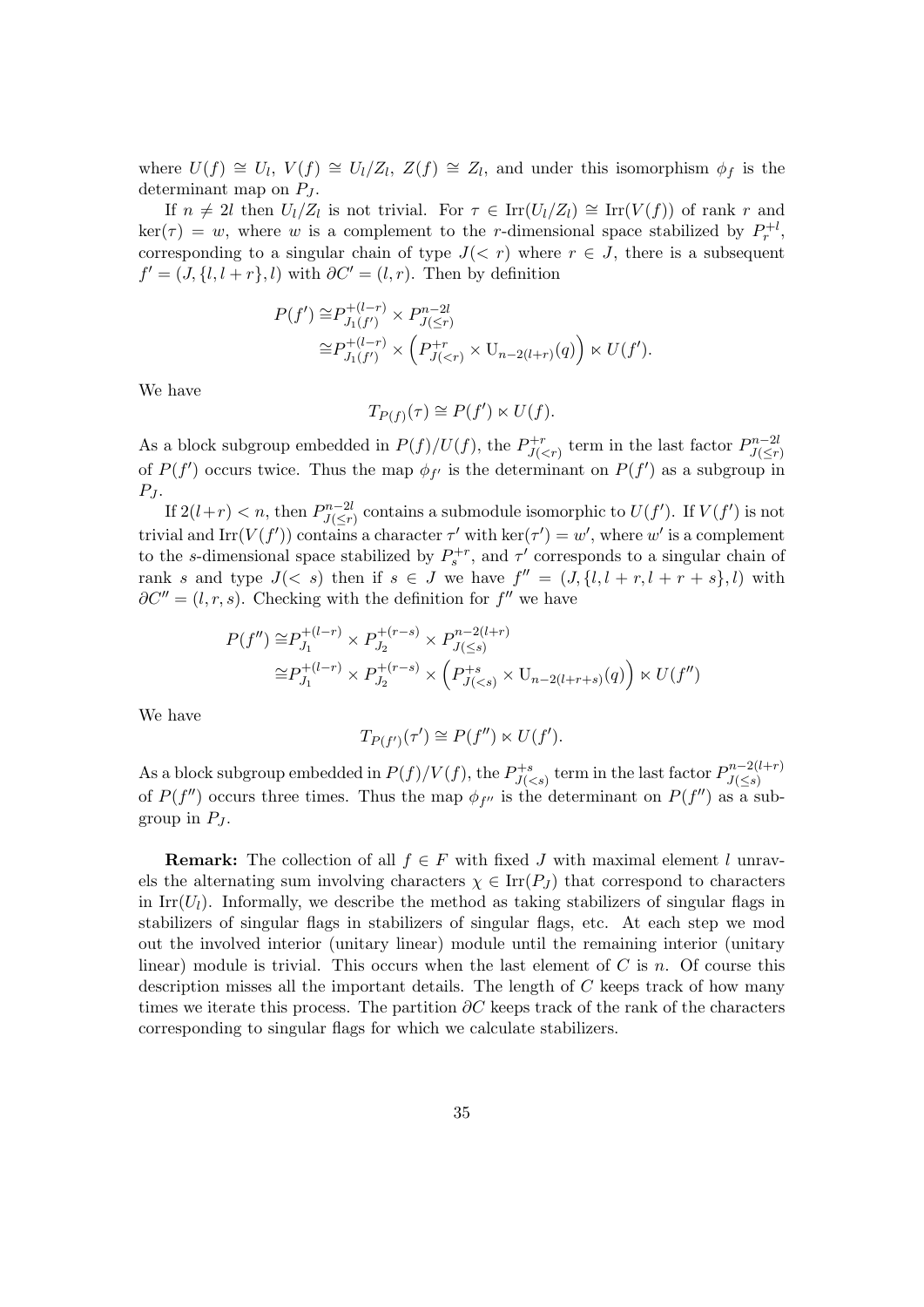#### 3.3 Results concerning members of  $E$  and  $F$

There are a number of results that we need regarding members of  $E$  and  $F$ . These results lead to the unraveling of our alternating sum which in turn leads to some very nice cancellation. These are primarily modifications of Ku's results ([15], Chapter 8); however we have the added parameters det and j. To that end in this section we will define integers  $j_e$  and  $j_f$  which codify the splitting of characters upon restriction to the kernel of the determinant map. Regarding convex chains C and C', if  $C = C' \setminus {\max C'}$ we say that  $C'$  covers C and write  $C \prec C'$ .

We begin with members of the set E. Let C be a sequence with  $|C| = s$  and  $l_s < l'$ . Fix  $e = (J, C, (l, l'))$  and  $e' = (J, C \cup \{l_s + r\}, (l, l'))$  in E, where  $1 \le r \le \min\{l_s, l' - l_s\}$ ,  $r \in J$ , and  $l_s + r \leq l'$ . Then  $C \prec C \cup \{l_s + r\}$ . Notice  $l(e) = s$  and  $l(e') = s + 1$ . Take  $\tau \in \text{Irr}(V(e), r)$  where ker( $\tau$ ) is a complement w to the r-dimensional space stabilized by  $P_r^{+{\partial l_s}}$ . Then

$$
T_{P(e)}(\tau) = L_{J_0(e)}^{n_0(e)} \times P_{J_1(e)}^{+n_1(e)} \times \cdots \times P_{J_{s-1}(e)}^{+n_{s-1}(e)} \times T_{P_{J_s(e)}^{+n_s(e)}}(\tau)
$$

and  $T_{P_{J_s(e)}^{+n_s(e)}}(\tau) \cong \left(P_{J_s(e')}^{+n_s(e')}\right)$  $D_{J_s(e')}^{+n_s(e')} \times P_{J_{s+1}(e')}^{+n_{s+1}(e')}$  $J_{s+1(e')}$  $\big) \ltimes V(e)$ . Thus

$$
T_{P(e)}(\tau) \cong P(e') \ltimes V(e)
$$

and  $\phi_e$  restricted to  $T_{P(e)}(\tau)$  is  $\phi_{e'}$ . Hence

$$
k_{d-d(e)}(P(e), \tau, \rho, \phi_e, j) = k_{d-d(e')} (P(e'), \rho, \phi_{e'}, j')
$$
\n(14)

where j' the least positive integer such that j divides  $j' \cdot |T_{P(e)}(\tau) \ker(\phi_e) \backslash P(e)|$ . Write  $T = T_{P(e)}(\tau)$ ,  $K = \text{ker}(\phi_e)$ . Then  $K \le P(e)$  so

$$
TK / K \cong T / T \cap K \cong T / V(e) / (T \cap K) / V(e) \cong P(e') / \ker(\phi_{e'})
$$

Moreover  $P(e)/K \cong \phi_e(P(e))$  and  $P(e')/\ker(\phi_{e'}) \cong \phi_{e'}(P(e'))$  and hence

$$
|TK\backslash P(e)| = |P(e)/TK| = |P(e)/K|/TK/K| = |\phi_e(P(e))|/\phi_{e'}(P(e'))|
$$

Since  $l_s < l'$ , i.e.  $l' - l_s \neq 0$  the image of  $P(e)$  under  $\phi_e$  is  $C_{q+1}$ . Thus we have

$$
|TK\backslash P(e)| = \frac{|\phi_e(P(e))|}{|\phi_{e'}(P(e'))|} = \frac{q+1}{|\phi_{e'}(P(e'))|}.
$$

**Definition 3.7** Let  $j_e$  be the smallest positive integer such that j divides  $j_e \cdot \frac{q+1}{1+(D\zeta)}$  $\frac{q+1}{|\phi_e(P(e))|}$ .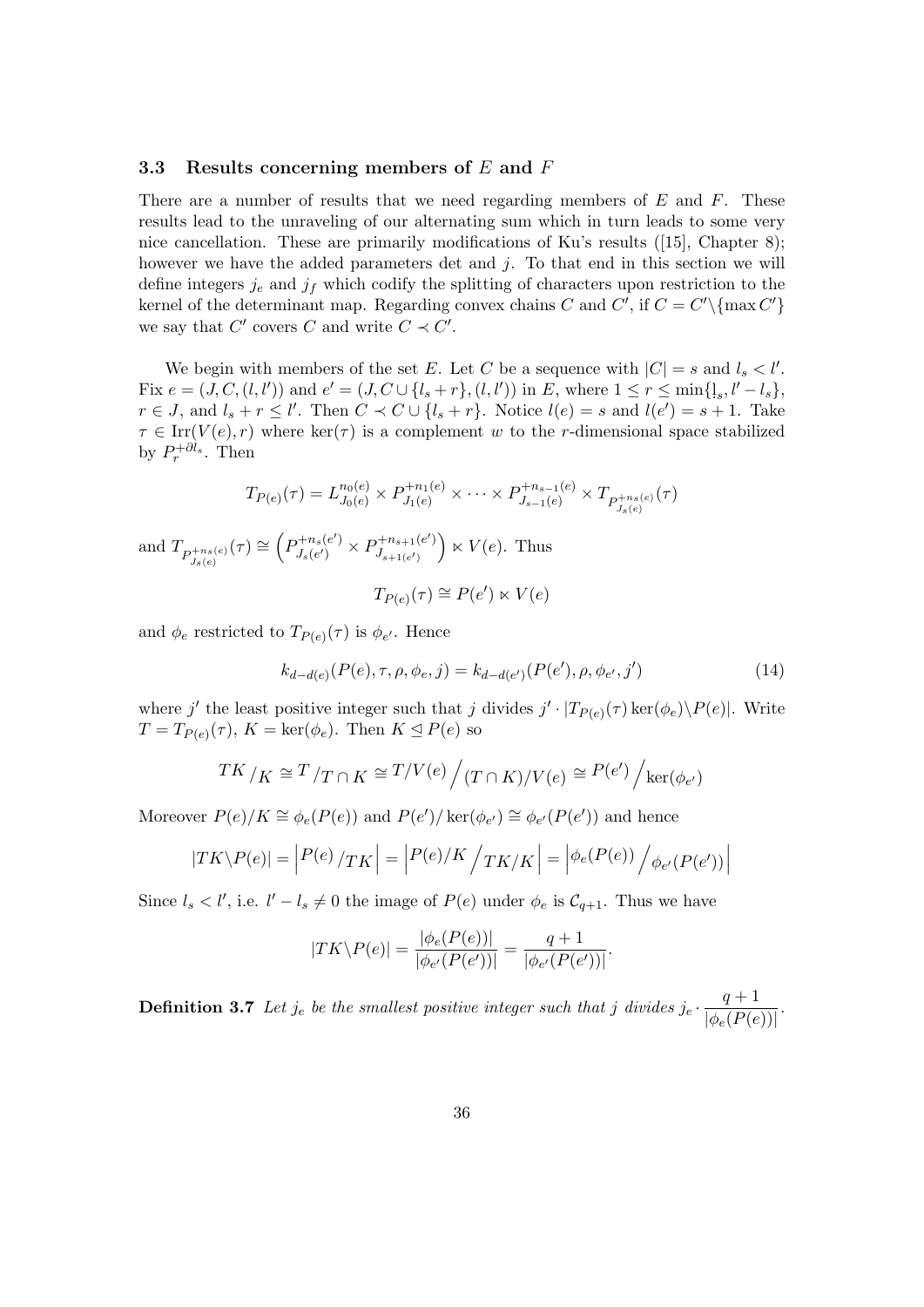**Remark:** Observe that for e of length 1,  $j_e = j$  certainly holds. In general, for fixed  $e \in E$ ,  $|\phi_e(P(e))|$  is almost always equal to  $q+1$  and hence  $j_e = j$ . The image

$$
\phi_e(P(e)) = \prod_{i=0}^s (\mathbb{C}_{h_i})
$$

where  $\mathbb{C}_{h_i}$  is the image of the *i*-the factor and so depends on the  $n_i(e)$ . If any of  $n_0(e)$ ,  $n_1(e)$ , or  $l'-l_s$  are nonzero, then  $|\phi_e(P(e))|=q+1$ . If all three are zero then C cannot be covered and

- 1.  $n = 2m, l' = m$ , and  $l_s = m$
- 2.  $C = \{l, 2l, ..., m\}$  so that C begins  $(l, l, ...).$

On the other hand if C can be covered, and  $e = (J, C, (l, l'))$  and  $e' = (J, C \cup \{l_s + r\}, (l, l'))$ are members of  $E$  as in 14, then

$$
k_{d-d(e)}(P(e), \tau, \rho, \phi_e, j) = k_{d-d(e)}(P(e), \tau, \rho, \phi_e, j_e) = k_{d-d(e')}(P(e'), \rho, \phi_{e'}, j_{e'}).
$$

Finally, for fixed e with  $l(e) \geq 2$ 

$$
k_{d-d(e)}(P(e), \rho, \phi_e, j_e) = k_{d-d(e)}^0(P(e), V(e), \rho, \phi_e, j_e) + k_{d-d(e)}^1(P(e), V(e), \rho, \phi_e, j_e)
$$
  
where 
$$
k_{d-d(e)}^1(P(e), V(e), \rho, \phi_e, j_e) = 0
$$
 if  $V(e) = 1$  i.e.  $l_s = l'$ .

By the first reduction in Proposition 2.6, when summing over all  $e$  of length 1 and  $J \subseteq I$  of the form  $J = J' \cup J''$  where  $J' \subseteq [l-1]$  varies and  $J'' \subset I$  is fixed with minimal member l', we need only sum over  $\tau \in \text{Irr}(V(e), r)$  with  $r \in J'$  and  $\text{ker}(\tau) = w$ , where w is a complement to the space stabilized by  $P_r^{+l}$ . By repeated application of this reasoning it follows that

#### Proposition 3.8

$$
\sum_{\substack{e\in E\\l(e)=1}}(-1)^{|e|}k_{d-d(e)}^1(P(e),V(e),\rho,\phi_e,j)=\sum_{\substack{e\in E\\l(e)\geq 2}}(-1)^{|e|}k_{d-d(e)}^0(P(e),V(e),\rho,\phi_e,j_e).
$$

Now we turn to results concerning members of F. Let C be a sequence with  $|C| = s$ and  $l_s < m$ . Fix  $f = (J, C, l)$  and  $f' = (J, C \cup \{l_s + r\}, l)$  in F, where  $1 \leq r \leq$  $\min\{l_s, n-2l_s\}, r \in J$ , and  $l_s + r \leq m$ . Then  $C \prec C \cup \{l_s + r\}$ . Notice  $l(f) = s$  and  $l(f') = s + 1$ . Take  $\tau \in \text{Irr}(V(f))$  corresponding to a singular chain of rank r. Then

$$
T_{P(f)}(\tau) = P_{J_1(f)}^{+n_1(f)} \times \cdots \times P_{J_{s-1}(f)}^{+n_{s-1}(f)} \times T_{P_{J_s(f)}^{n_s(f)}}(\tau)
$$
  
and 
$$
T_{P_{J_s(f)}^{n_s(f)}}(\tau) \cong \left(P_{J_s(f')}^{+n_s(f')} \times P_{J_{s+1}(f')}^{n_{s+1}(f')}\right) \ltimes U(f).
$$
 Thus

$$
T_{P(f)}(\tau) \cong P(f') \ltimes U(f)
$$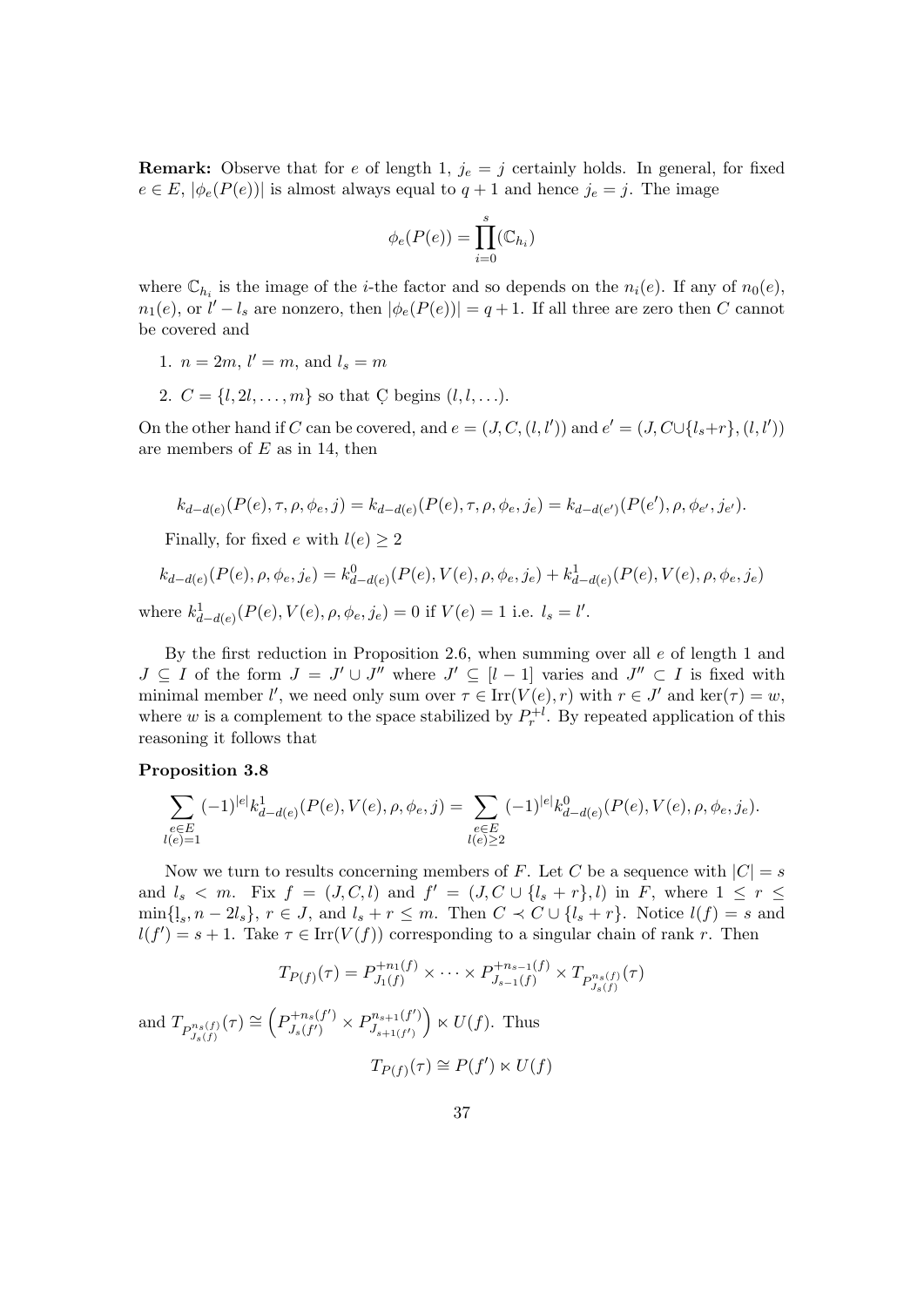and  $\phi_f$  restricted to  $T_{P(f)}(\tau)$  is  $\phi_{f'}$ . Hence

$$
k_{d-d(f)}(P(f), \tau, \rho, \phi_f, j) = k_{d-d(f')}(P(f'), \rho, \phi_{f'}, j')
$$
\n(15)

where j' the least positive integer such that j divides  $j' \cdot |T_{P(f)}(\tau) \ker(\phi_f) \backslash P(f)|$ . Write  $T = T_{P(f)}(\tau)$ ,  $K = \ker(\phi_f)$ . Then  $K \le P(f)$  so

$$
TK / K \cong T / T \cap K \cong T / U(f) / (T \cap K) / U(f) \cong P(f') / \ker(\phi_{f'})
$$

Moreover  $P(f)/K \cong \phi_f(P(f))$  and  $P(f')/\ker(\phi_{f'}) \cong \phi_{f'}(P(f'))$  and hence

$$
|TK\backslash P(f)| = |P(f)/TK| = |P(f)/K| /TK/K| = |\phi_f(P(f)) / \phi_{f'}(P(f'))|
$$

Since  $l_s < m$  we have nonzero  $n - 2l_s$ , thus the image of  $P(f)$  under  $\phi_f$  is  $C_{q+1}$  so we have  $\vert + \langle \mathbf{p}(f) \rangle \vert$ 

$$
|T_{P(f)}(\tau)\ker(\phi_f)\backslash P(f)| = \frac{|\phi_f(P(f))|}{|\phi_{f'}(P(f'))|} = \frac{q+1}{|\phi_{f'}(P(f'))|}.
$$

**Definition 3.9** Let  $j_f$  be the smallest positive integer such that j divides  $j_f \cdot \frac{q+1}{|\phi_f(P)|}$  $\frac{q+1}{\left|\phi_f(P(f))\right|}$ .

**Remark:** Observe that for f of length 1,  $j_e = j$  certainly holds. In general, for fixed  $f \in F$ ,  $|\phi_f(P(f))|$  is almost always equal to  $q+1$  and hence  $j_f = j$ . The image

$$
\phi_f(P(f)) = \prod_{i=1}^s (\mathbb{C}_{h_i})
$$

where  $\mathbb{C}_{h_i}$  is the image of the *i*-the factor and so depends on  $n_i(f)$ . For  $1 \leq i < s$ , if  $n_i(f) = 0$  then  $h_i = 1$  whereas if  $n_i(f) \neq 0$ ,  $h_i = q + 1/\gcd(q + 1, i)$ . In the s-th factor, if  $n - 2l_s = 0$  then  $h_s = q + 1/\gcd(q + 1, s)$  whereas if  $n - 2l_s \neq 0$  then  $h_s = q + 1$ .

$$
|\phi_f(P(f))| = \mathbb{C}_L
$$
 where  $L = \text{lcm}(h_i)$ 

If either of  $n_1(f)$  or  $n-2l_s$  are nonzero, then  $|\phi_f(P(f))|=q+1$ . If both are zero then C cannot be covered and

- 1.  $n = 2m$  and  $l_s = m$
- 2.  $C = \{l, 2l, ..., m\}$  so that C begins  $(l, l, ...).$

On the other hand, if C can be covered and  $f = (J, C, l)$  and  $f' = (J, C \cup \{l_s + r\}, l)$  are in  $F$  as in 15 then

$$
k_{d-d(f)}(P(f), \tau, \rho, \phi_f, j) = k_{d-d(f)}(P(f), \tau, \rho, \phi_f, j_f) = k_{d-d(f')}(P(f'), \rho, \phi_{f'}, j_{f'}).
$$

We are interested in counting irreducible characters of  $P(f)$  that correspond to irreducible characters of  $U(f)$ . The following is analogous to definitions 2.10, 2.12, and 2.19 in the discussion of unitary linear modules and central modules in the previous section.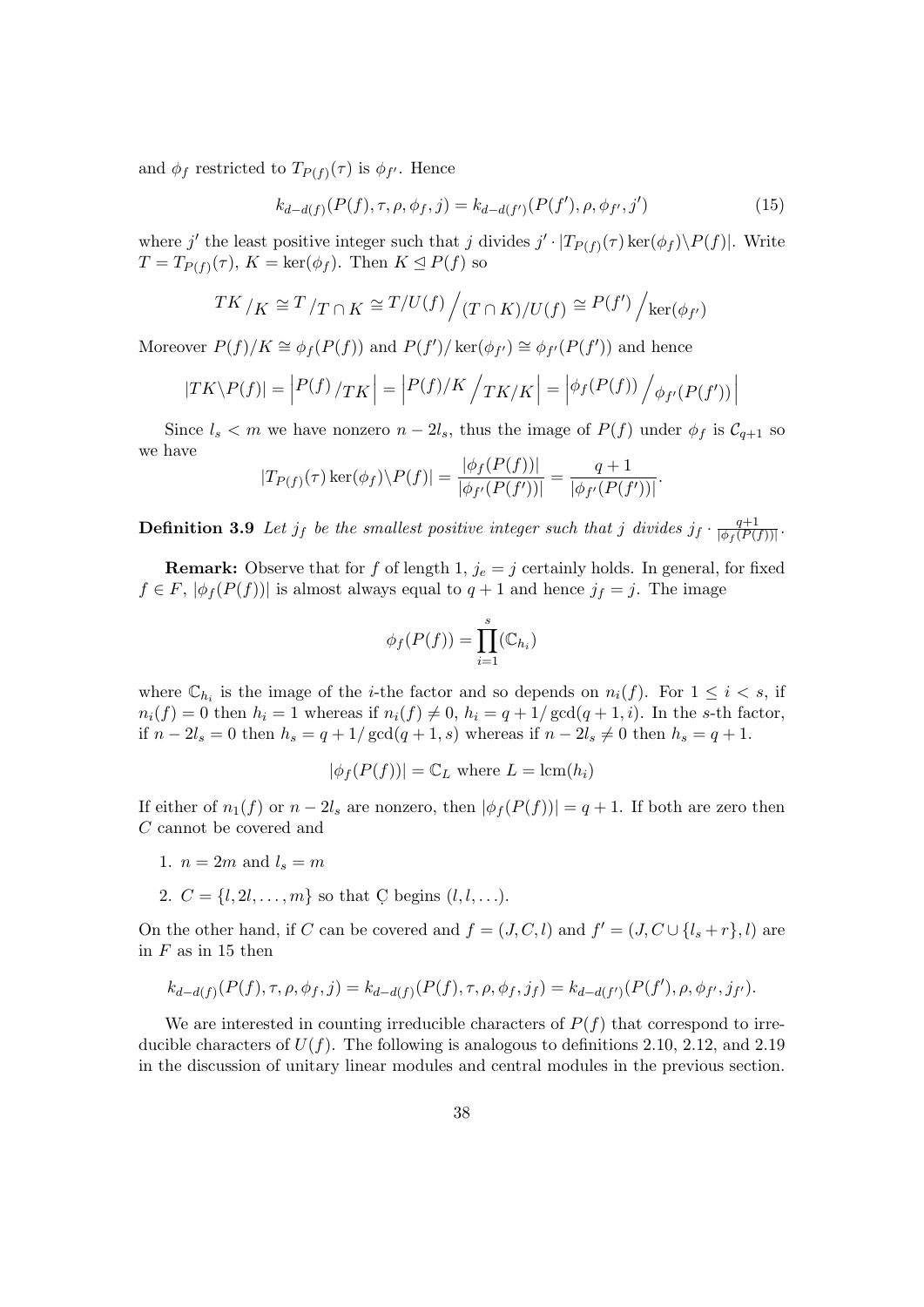- Definition 3.10  $u(f)$  denote the subset of nonidentity characters in  $\text{Irr}(U(f))$ which are trivial on  $Z(f)$ .
	- 2. Let  $S^{su}(f)$  denote the subset of characters in  $\text{Irr}(U(f))$  which are trivial on  $Z(f)$ and correspond to singular flags in the unitary space  $V_2$ .
	- 3. Let  $S^{nu}(f)$  denote the subset of characters in  $\text{Irr}(U(f))$  which are trivial on  $Z(f)$ and correspond to nonsingular flags in the unitary space  $V_2$ .
	- 4. Let  $S^{z}(f)$  denote the subset of characters in  $\mathrm{Irr}(U(f))$  which are not trivial on  $Z(f)$ .

Clearly  $\text{Irr}(U(f)) = 1 \cup S^u(f) \cup S^z(f) = 1 \cup S^{su}(f) \cup S^{nu}(f) \cup S^z(f)$  holds. For fixed f with  $l(f) \geq 2$ 

$$
k_{d-d(f)}(P(f), \rho, \phi_f, j_f) = k_{d-d(f)}^0(P(f), U(f), \rho, \phi_f, j_f) + k_{d-d(f)}^1(P(f), U(f), \rho, \phi_f, j_f)
$$

and

$$
k_{d-d(f)}^1(P(f), U(f), \rho, \phi_f, j_f) = k_{d-d(f)}(P(f), S^{su}(f), \rho, \phi_f, j_f) + k_{d-d(f)}(P(f), S^{nu}(f), \rho, \phi_f, j_f) + k_{d-d(f)}(P(f), S^z(f), \rho, \phi_f, j_f).
$$

Observe that if X is the subset of  $S^{su}(f)$  containing only characters of rank r, where  $r \in J$ , and kernels equal to complements of spaces stabilized by  $P_r^{+}\partial l_s$ , then

$$
k_{d-d(f)}(P(f), X, \rho, \phi_f, j_f) = \sum_{\substack{f' = (J, C', l) \\ C \prec C'}} k_{d-d(f')}(P(f'), \rho, \phi_{f'}, j_{f'}).
$$

By the first reduction in Proposition 2.6, when summing over all  $f$  of length 1 and  $J \subseteq I$  has maximal element l, we need only sum over  $\tau \in S^{su}(f)$  with  $r \in J$  and  $\ker(\tau) = w$ , where w is a complement to the space stabilized by  $P_r^{\dagger l}$ . By repeated application of this reasoning it follows that

#### Proposition 3.11

$$
\sum_{\substack{f \in F \\ l(f)=1}} (-1)^{|e|} k_{d-d(f)}^1(P(f), U(f), \rho, \phi_f, j) =
$$
\n
$$
\sum_{\substack{f \in F \\ l(f) \ge 2}} (-1)^{|f|} k_{d-d(f)}^0(P(f), U(f), \rho, \phi_f, j_f) +
$$
\n
$$
\sum_{\substack{f \in F \\ l(f) \ge 1}} (-1)^{|e|} k_{d-d(e)}(P(f), S^{nu}(f), \rho, \phi_f, j_f) +
$$
\n
$$
\sum_{\substack{f \in F \\ l(f) \ge 1}} (-1)^{|e|} k_{d-d(e)}(P(f), S^z(f), \rho, \phi_f, j_f). \quad (16)
$$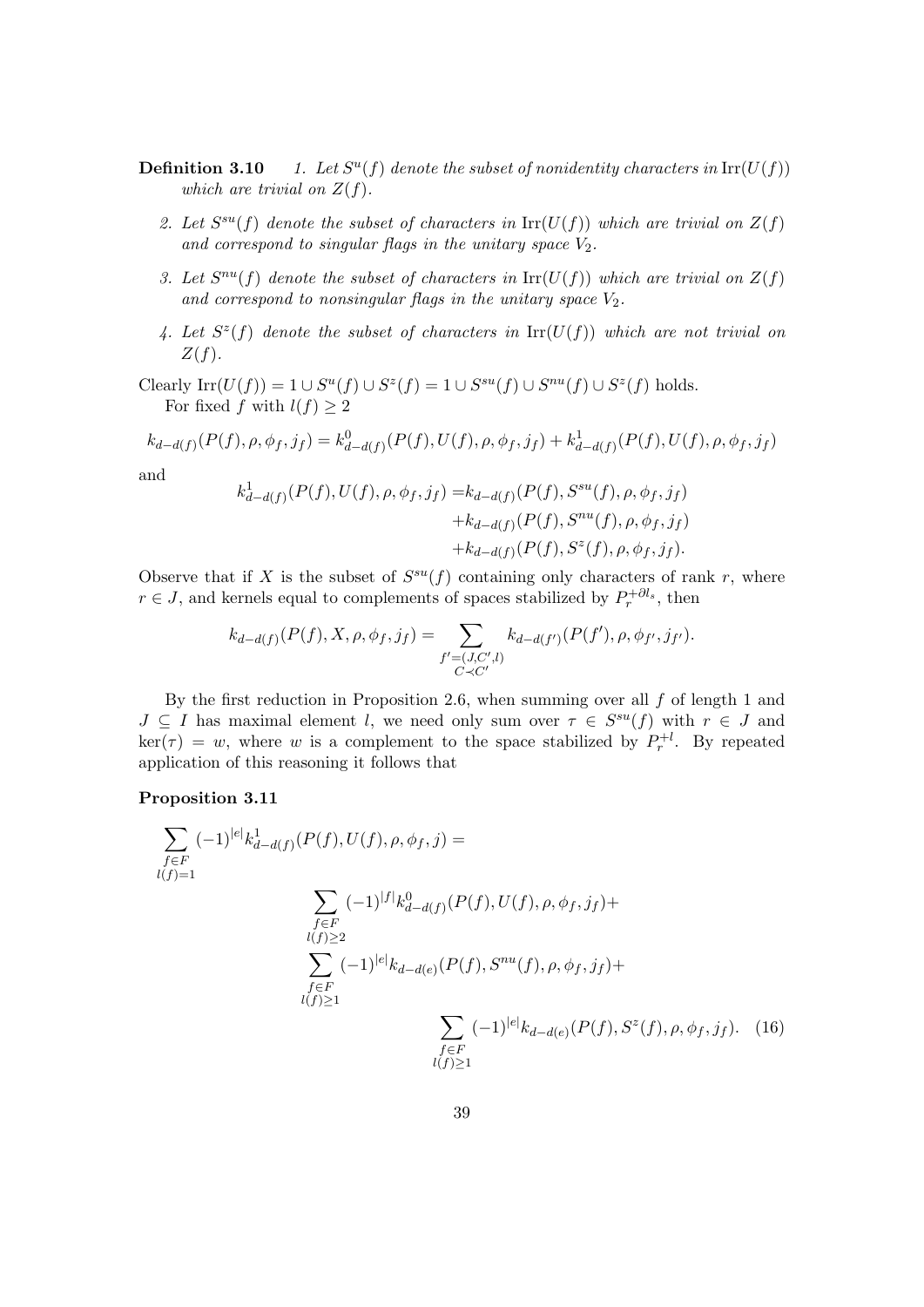Our next result involves the members of  $E$  and  $F$ . This is a modification of Ku's result. We have the additional parameters  $\phi_e$ ,  $\phi_f$  and  $j_e$ ,  $j_f$ . This remarkable cancellation leads to the second reduction in 1b .

#### Proposition 3.12

$$
\sum_{\substack{e \in E \\ l(e) \geq 2}} (-1)^{|e|} k_{d-d(e)}^0(P(e),V(e),\rho,\phi_e,j_e) + \sum_{\substack{f \in F \\ l(f) \geq 2}} (-1)^{|f|} k_{d-d(f)}^0(P(f),U(f),\rho,\phi_f,j_f) = 0
$$

**Proof:** We proceed by explicitly matching pairs in the sum with opposite parity. There are four cases.

1. Match  $f = (J, C, l)$  to  $e = (J \cup \{l_s\}, C, (l, l_s))$ . This is possible since  $s \geq 2$ .

$$
P(f) \cong P_{J_1(f)}^{+n_1(f)} \times \cdots \times P_{J_{s-1}(f)}^{+n_{s-1}(f)} \times \left(P_{J_s}^{+{\partial l_s}} \times U_{n-2l_s}(q)\right) \times U(f)
$$

Then  $n_0(e) = n - 2l_s$  and  $J_0(e) = \emptyset$ ,  $n_s(e) = l_s - l_{s-1} = l_s$  so  $V(e) = 1$ . Moreover  $n_i(f) = n_i(e)$  for  $1 \leq i < s$  and we have

$$
P(e) \cong U_{n-2l_s}(q) \times P_{J_1(f)}^{+n_1(f)} \times \cdots \times P_{J_{s-1}(f)}^{+n_{s-1}(f)} \times \left(P_{J_s}^{+\partial l_s} \times 1\right) \times 1.
$$

Thus

$$
P(f)/U(f) \cong P(e)/V(e)
$$
 and  $|\phi_f(P(f))| = |\phi_e(P(e))|$ 

since  $\phi_f$  and  $\phi_e$  agree on isomorphic factors of the quotient groups.

2. Match  $e = (J, C, (l, l'))$  to  $e' = (J \cup \{l_s\}, C, (l, l_s)),$  if  $l_s < l'.$ 

$$
P(e) \cong \mathcal{L}_{J_0}^{n-2l'} \times P_{J_1(e)}^{+n_1(e)} \times \cdots \times \left( P_{J_s}^{+ \partial l_s} \times \mathrm{GL}_{l'-l_s}(q^2) \right) \ltimes V(e).
$$

$$
P(e') \cong \mathcal{L}_{J_0}^{n-2l_s} \times P_{J_1(e')}^{+n_1(e')} \times \cdots \times \left(P_{J_s}^{+\partial l_s} \times 1\right) \ltimes 1.
$$

Moreover since there are no elements in  $J \cup \{l_s\}$  between  $l_s$  and l'

$$
L_{J_0(e')}^{n-2l_s} \cong L_{J_0(e)}^{n-2l'} \times GL_{l'-l_s}(q^2).
$$

Thus

$$
P(e)/V(e) \cong P(e')/V(e')
$$
 and  $|\phi_e(P(e))| = |\phi_{e'}(P(e'))| = q + 1$ .

3. Match  $e = (J, C, (l, l'))$  to  $e' = (J \setminus \{l'\}, C, (l, l''))$ , if  $l_s = l' < \max J$ , where l, l', l' are consecutive elements in J.

$$
P(e) \cong \mathcal{L}_{J_0(e)}^{n-2l'} \times P_{J_1(e)}^{+n_1(e)} \times \cdots \times \left(P_{J_s}^{+\partial l_s} \times 1\right) \ltimes 1.
$$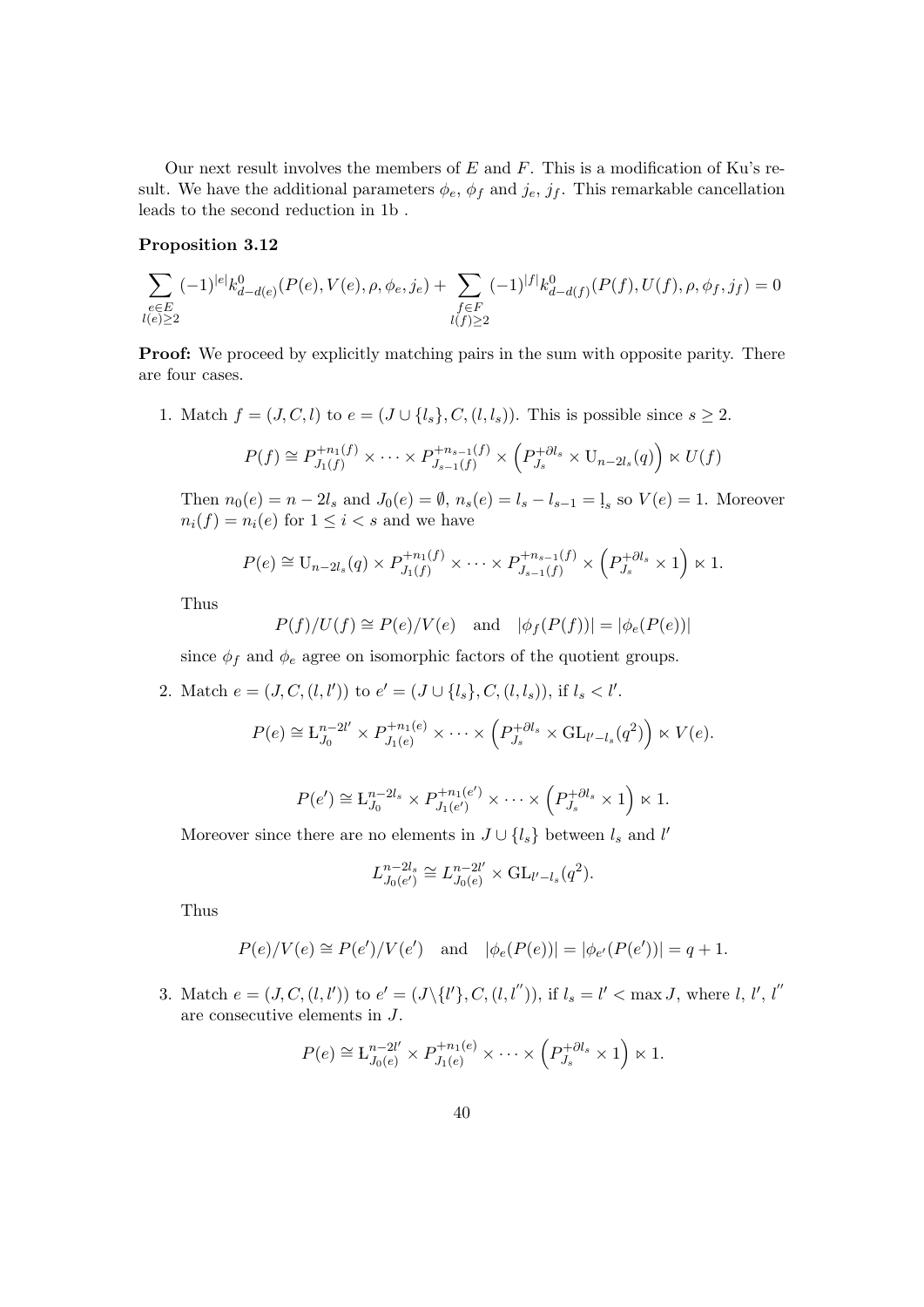$$
P(e') \cong L_{J_0(e')}^{n-2l''} \times P_{J_1(e)}^{+n_1(e)} \times \cdots \times \left( P_{J_s}^{+ \partial l_s} \times GL_{l''-l_s}(q^2) \right) \ltimes V(e').
$$

Moreover since there are no elements in  $J\setminus\{l'\}$  between  $l_s = l'$  and  $l''$ 

$$
L_{J_0(e)}^{n-2l'} \cong L_{J_0(e')}^{n-2l''} \times \mathrm{GL}_{l''-l_s}(q^2).
$$

and  $n - 2l' \neq 0$ . Thus

$$
P(e)/V(e) \cong P(e')/V(e')
$$
 and  $|\phi_e(P(e))| = |\phi_{e'}(P(e'))| = q + 1.$ 

4. Match  $e = (J, C, (l, l'))$  to  $f = (J \setminus \{l'\}, C, l)$ , if  $l_s = l' = \max J$ .

$$
P(e) \cong \mathcal{L}_{J_0(e)}^{n-2l'} \times P_{J_1(e)}^{+n_1(e)} \times \cdots \times \left(P_{J_s}^{+{\partial l_s}} \times 1\right) \ltimes 1
$$

where  $J_0(e) = \emptyset$ . Then  $n_i(e) = n_i(f)$  for  $1 \leq i < s$ 

$$
P(f) \cong P_{J_1(f)}^{+n_1(f)} \times \cdots \times P_{J_{s-1}(f)}^{+n_{s-1}(f)} \times \left( P_{J_s}^{+{\partial l_s}} \times U_{n-2l'}(q) \right) \times U(f)
$$

Thus

$$
P(e)/V(e) \cong P(f)/U(f)
$$
 and  $|\phi_e(P(e))| = |\phi_f(P(f))|$ 

since  $\phi_e$  and  $\phi_f$  agree on isomorphic factors of the quotient groups.

And we are done.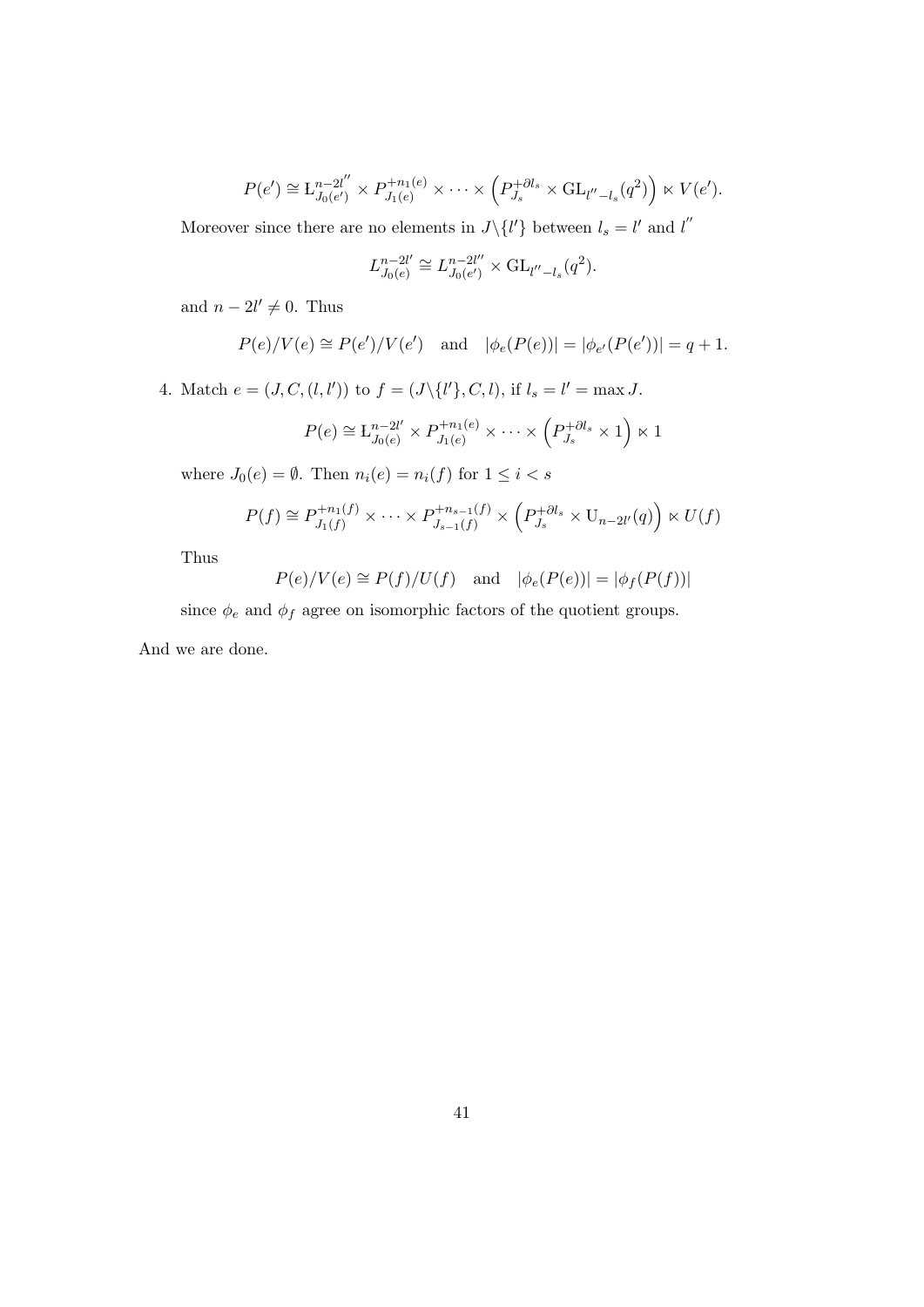# 4 Completion of the Verification

Let  $\rho$  be an irreducible character of the center of  $U_n(q)$ . Recall  $k_d^1(P_J, U_J, \rho, \det, j)$  is the number of irreducible characters  $\chi \in \text{Irr}(P_J)$  such that the unipotent radical  $U_J$  is not contained in ker  $\chi$ ,  $\chi$  lies over  $\rho$ , and  $\chi$  restricted to ker det is a sum of j' irreducible characters where  $j$  divides  $j'$ .

In this section we prove 1b which we restate here

$$
\sum_{J \subseteq I} (-1)^{|J|} k_d^1(P_J, U_J, \rho, \det, j) = - \sum_{\substack{\mu \vdash n \\ n'(\mu) = d \\ j | \gcd(q+1, \lambda(\mu))}} \beta(\mu, a_\rho). \tag{17}
$$

This completes the proof of DOC for the finite special unitary groups.

We begin by reformulating the left hand side of 17 via our parametrization using  $E$ and F from the previous section. After this reformulation we will refine the statement. Lastly we will need to make use of several layers of inductive arguments. To that end we introduce several propositions which are modifications of Ku's results. The extra parameters  $\phi_f$  and  $j_f$  require even more involved combinatorial details.

#### 4.1 The Reformulation

Recall, from the example on page 32 we have

$$
k_d^1(P_J, V(j_i, j_{i+1}), \rho, \det, j) = k_{d-d(e)}^1(P(e), V(e), \rho, \phi_e, j_e)
$$

where  $e = (J, \{j_i\}, (j_i, j_{i+1}))$  and from the example on page 34 we have

$$
k_d^1(P_J, U_{j_s}, \rho, \det, j) = k_{d-d(f)}^1(P(f), U(f), \rho, \phi_f, j_f)
$$

where  $f = (J, \{j_s\}, j_s)$ . Hence for fixed J we have the decomposition

$$
k_d^1(P_J, U_J, \rho, \det, j) = \sum_{\substack{e = (J, C, t) \\ l(e) = 1}} k_{d - d(e)}^1(P(e), V(e), \rho, \phi_e, j) + k_{d - d(f)}^1(P(f), U(f), \rho, \phi_f, j).
$$

Recall our definition of parity  $|e|$  and  $|f|$ . Also note that for e and f of length 1,  $d(e) = 0, d(f) = 0, j_e = j$ , and  $j_f = j$ . Thus the left hand side of 17 can be written

(18)

$$
\sum_{J \subseteq I} (-1)^{|J|} k_d^1(P_J, U_J, \rho, \det, j) =
$$
\n
$$
\sum_{\substack{e \in E \\ l(e) = 1}} (-1)^{|e|} k_{d-d(e)}^1(P(e), V(e), \rho, \phi_e, j) + \sum_{\substack{f \in F \\ l(f) = 1}} (-1)^{|f|} k_{d-d(f)}^1(P(f), U(f), \rho, \phi_f, j) \tag{19}
$$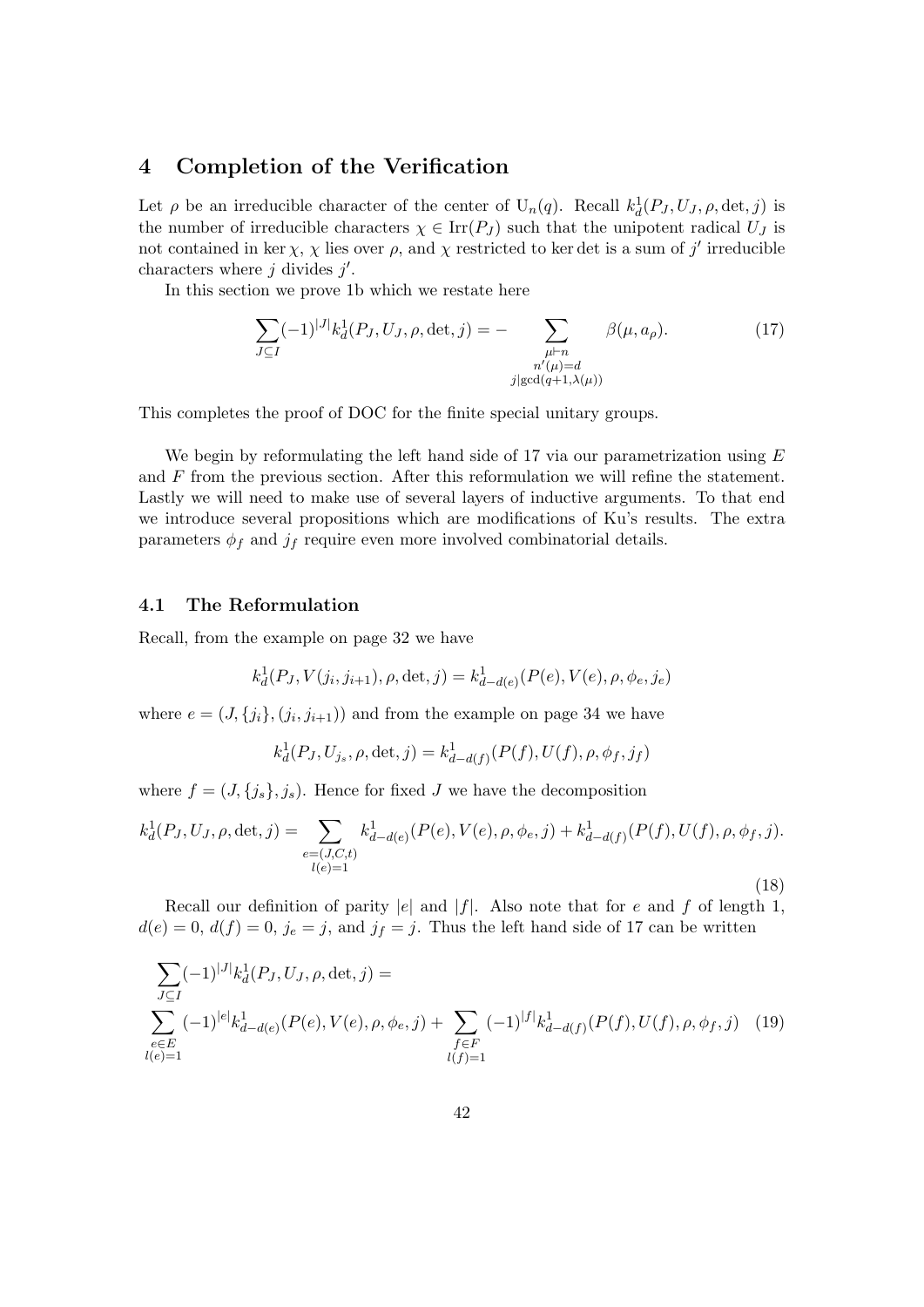We have the further reduction by Proposition 3.8

$$
\sum_{\substack{e \in E \\ l(e) = 1}} (-1)^{|e|} k_{d-d(e)}^1(P(e), V(e), \rho, \phi_e, j) = \sum_{\substack{e \in E \\ l(e) \ge 2}} (-1)^{|e|} k_{d-d(e)}^0(P(e), V(e), \rho, \phi_e, j_e).
$$

Moreover by Proposition 3.11,

$$
\sum_{\substack{f \in F \\ l(f)=1}} (-1)^{|e|} k_{d-d(f)}^1(P(f), U(f), \rho, \phi_f, j) =
$$
\n
$$
\sum_{\substack{f \in F \\ l(f) \ge 2}} (-1)^{|f|} k_{d-d(f)}^0(P(f), U(f), \rho, \phi_f, j_f) +
$$
\n
$$
\sum_{\substack{f \in F \\ l(f) \ge 1}} (-1)^{|e|} k_{d-d(e)}(P(f), S^{nu}(f), \rho, \phi_f, j_f) +
$$
\n
$$
\sum_{\substack{f \in F \\ l(f) \ge 1}} (-1)^{|e|} k_{d-d(e)}(P(f), S^z(f), \rho, \phi_f, j_f). \quad (20)
$$

Recall the cancellation of Proposition 3.12, i.e.

$$
\sum_{\substack{e \in E \\ l(e) \geq 2}} (-1)^{|e|} k_{d-d(e)}^0(P(e),V(e),\rho,\phi_e,j_e) + \sum_{\substack{f \in F \\ l(f) \geq 2}} (-1)^{|f|} k_{d-d(f)}^0(P(f),U(f),\rho,\phi_f,j_f) = 0
$$

Thus, we can now omit all the terms in our sum where the characters correspond either to characters of so called general linear modules, or to the characters of so called unitary linear modules which themselves correspond to singular flags, i.e. all the characters of the  $P(e)$ 's together with the characters of the  $P(f)$ 's which correspond to characters of  $V(f)$ corresponding to singular flags in a unitary vector space. We are left with characters of the  $P(f)$ 's that correspond to flags of nonsingular type for  $V(f)$  and characters of  $Z(f)$ . The left hand side of 17 may thus be written

$$
\sum_{J \subseteq I} (-1)^{|J|} k_d^1(P_J, U_J, \rho, \det, j) =
$$
\n
$$
\sum_{\substack{f \in F \\ l(f) \ge 1}} (-1)^{|f|} k_{d-d(f)}(P(f), S^{nu}(f), \rho, \phi_f, j_f) +
$$
\n
$$
\sum_{\substack{f \in F \\ l(f) \ge 1}} (-1)^{|f|} k_{d-d(f)}(P(f), S^z(f), \rho, \phi_f, j_f).
$$
\n(21)

# 4.2 The refinement

At this stage in order to proceed in our calculations we must separate the set of  $P(f)$ 's according to the length of f. Recall that  $l(f) = |C|$  which keeps track of the number of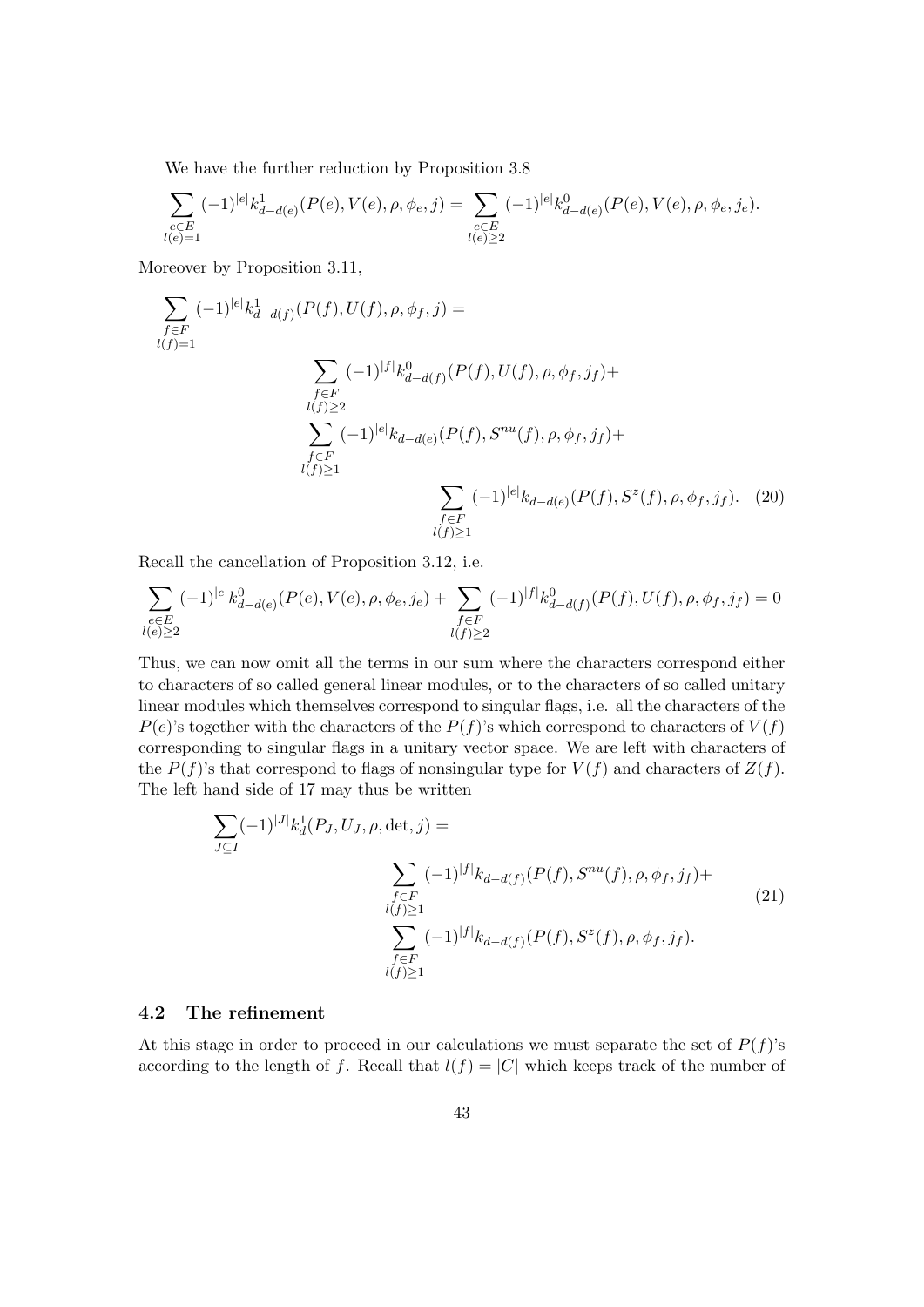times we have iterated the process of taking stabilizers. In this sense  $C$  also keeps track of the structure of  $P(f)$  as a product of block subgroups embedded in  $U_n(q)$ . Recalling definition 3.5 of  $P(f)$ , C keeps track of the number of times each component of  $P(f)$ appears in  $U_n(q)$ . By collecting all the f of the same length s, we are gathering all the  $P(f)$  which have the same structure as products of block subgroups embedded in  $U_n(q)$ .

**Proposition 4.1** For fixed n and s,  $1 \leq s \leq m$  the following hold:

$$
\sum_{\substack{f \in F \\ l(f)=s}} (-1)^{|f|} k_{d-d(f)}(P(f), S^{nu}(f), \rho, \phi_f, j_f) = - \sum_{\substack{\mu \vdash n \\ n'(\mu) = d \\ l(\mu) = 2s+1 \\ \text{ } j| \gcd(\lambda(\mu), q+1)}} \beta(\mu, a_{\rho}) \qquad (22)
$$
\n
$$
\sum_{\substack{f \in F \\ l(f)=s}} (-1)^{|f|} k_{d-d(f)}(P(f), S^z(f), \rho, \phi_f, j_f) = - \sum_{\substack{\mu \vdash n \\ n'(\mu) = d \\ n'(\mu) = d \\ l(\mu) = 2s \\ \text{ } j| \gcd(\lambda(\mu), q+1)}} \beta(\mu, a_{\rho}) \qquad (23)
$$

Summing over all s, Proposition 4.1 certainly implies 17. However, this is not enough. In order to prove this proposition we must further decompose the sets  $S^{nu}(f)$  and  $S^{z}(f)$ . As has been discussed, originally in section 2 and then in section 3, characters in  $S^{nu}(f)$ have non-singular rank by definition. Characters in  $S<sup>z</sup>(f)$  have non-singular rank if they do not correspond to singular flags. For clarity observe that in section 2 the roles of  $r$ and  $r'$  were reversed.

Recall  $\partial C$  kept track of the rank of singular unitary characters for which we took stabilizers. At each iteration of the process the rank of the next singular character could not exceed the rank of the previous character. In fact  $\partial C$  is precisely the list of these ranks in order reading from left to right. We are done calculating stabilizers of singular unitary characters. However, we are not done calculating stabilizers for  $\tau \in S^{nu}(f)$  or  $S^{z}(f)$ . For fixed r, if the minimal element of  $\partial C$  is greater than or equal to r, then the last factor of  $P(f)$  is

$$
P_{J_s(f)}^{n_s(f)} \cong \left(P_{J_s}^{+\partial l_s} \times \mathbf{U}_{n-2l_s}(q)\right) \ltimes U(f)
$$

where  $\partial l_s \geq r$ . Hence  $P(f)$  is big enough to contain  $\tau \in S^{nu}(f)$  or  $S^z(f)$  of non-singular rank r.

Now this is the key fact: Given  $\tau$  of non-singular rank  $r \in J$ , the stabilizer of  $\tau$  in the last factor of  $P(f)$  contains a subgroup isomorphic to  $P^r_{J(. By gathering together$ the f of the same length with  $\partial C \geq r$  we are grouping all the  $P(f)$  with the same block structure as embedded in  $U_n(q)$  which have stabilizers containing copies of  $P^r_{J(.$ Hence we will be able to peel off this factor and make use of a layered inductive argument.

Recall from definition 3.10,  $S^{nu}(f)$  is the set of irreducible characters of the unitary linear module  $V(f)$  that correspond to nonsingular flags.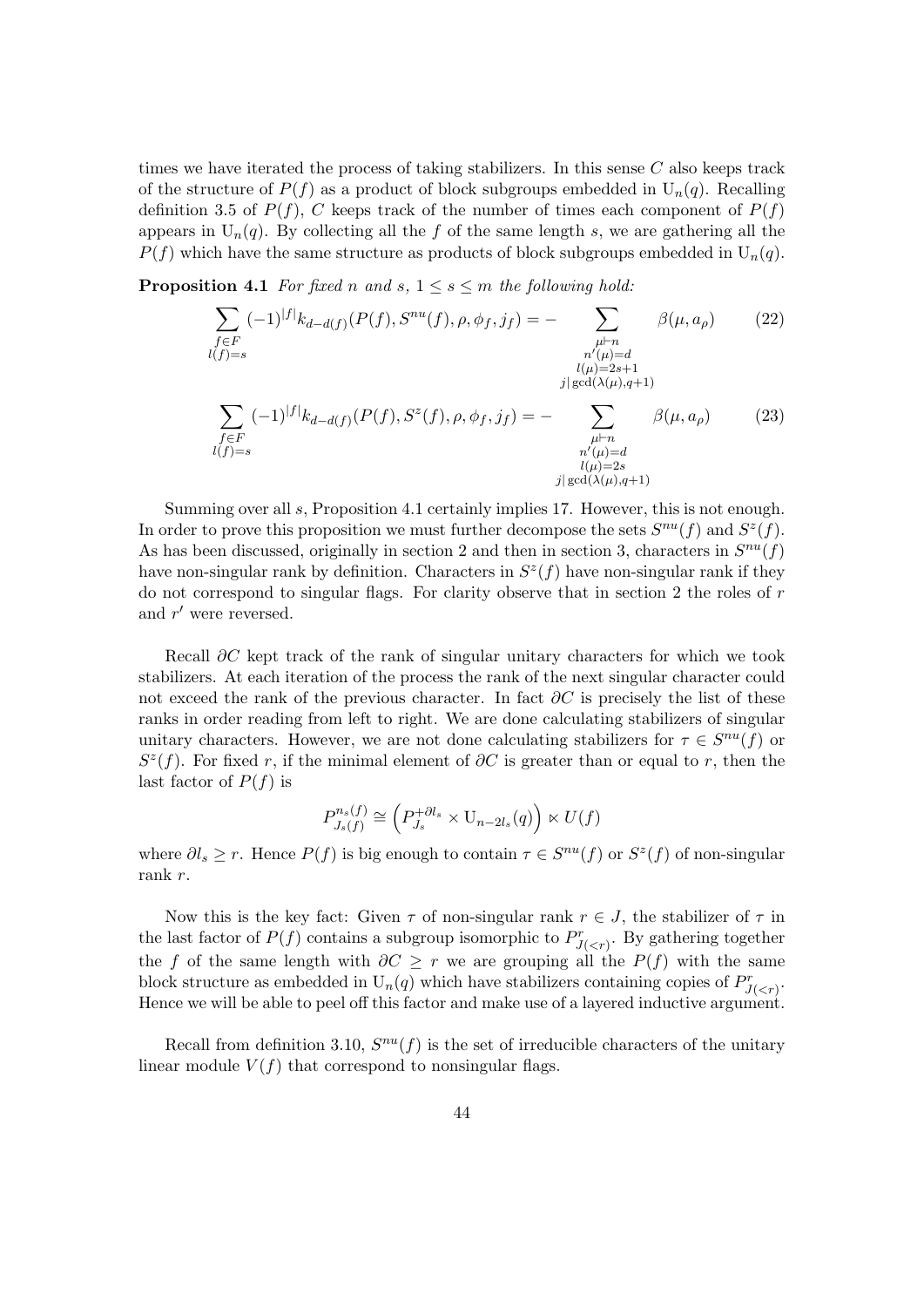Definition 4.2 We define the following subsets.

- 1. Let  $S_r^{nu}(f)$  denote the elements of  $S^{nu}(f)$  with non-singular rank r.
- 2. Let  $S_r^{nu}(f)(r')$  denote the elements of  $S_r^{nu}(f)$  with rank r'.

In keeping with the original notation of definition 2.12 from section 2, we have  $S_r^{nu}(f)(r') =$  $S_r^{nu}(V(f), J(<\partial l_s), r')$ . Notice that

$$
S_r^{nu}(f) = \bigcup_{r'=r}^{\min(\partial l_s, n-2l_s)} S_r^{nu}(f)(r').
$$

Recall from definition 3.10,  $S^{z}(f)$  is the set of nontrivial irreducible characters of the central module  $Z(f)$ .

Definition 4.3 We define the following subsets.

- 1. let  $S_r^z(f)$  denote the elements of  $S^z(f)$  with non-singular rank r.
- 2. Let  $S_r^z(f)(r')$  denote the elements of  $S_r^z(f)$  with rank r'.

In keeping with the original notation of definition 2.21 from section 2, we have  $S_r^z(f)(r') = S_r^z(Z(f), J(<\partial l_s), r')$ . Also recall that from this definition  $S_r^z(f)(r)$  is the set of elements of  $S^z(f)$  labeled by singular chains. Notice that

$$
S_r^z(f) = \bigcup_{r'=r}^{\partial l_s} S_r^z(f)(r').
$$

Summing over all r, the following proposition certainly implies Proposition 4.1.

**Proposition 4.4** For fixed n, s, and r with  $1 \leq s, r \leq m$  the following hold:

$$
\sum_{\substack{f \in F \\ l(f) = s \\ \min \partial C \ge r}} (-1)^{|f|} k_{d-d(f)}(P(f), S_r^{nu}(f), \rho, \phi_f, j_f) = - \sum_{\substack{\mu \vdash n \\ n'(p) = 2s + 1 \\ \min(\mu) = r \\ j | \gcd(\lambda(\mu), q + 1)}} \beta(\mu, a_\rho) \tag{24}
$$
\n
$$
\sum_{\substack{f \in F \\ f \in F \\ l(f) = s \\ l(f) = s \\ \min \partial C \ge r}} (-1)^{|f|} k_{d-d(f)}(P(f), S_r^{z}(f), \rho, \phi_f, j_f) = - \sum_{\substack{\mu \vdash n \\ \mu \vdash n \\ l(\mu) = d \\ l(\mu) = 2s \\ \min(\mu) = r \\ j | \gcd(\lambda(\mu), q + 1)}} \beta(\mu, a_\rho) \tag{25}
$$

However, at this point the above proposition seems somewhat convoluted. In general inductive arguments can be less than transparent. Thus, before continuing we briefly remark on why odd partitions are involved in 24 and even partitions are involved in 25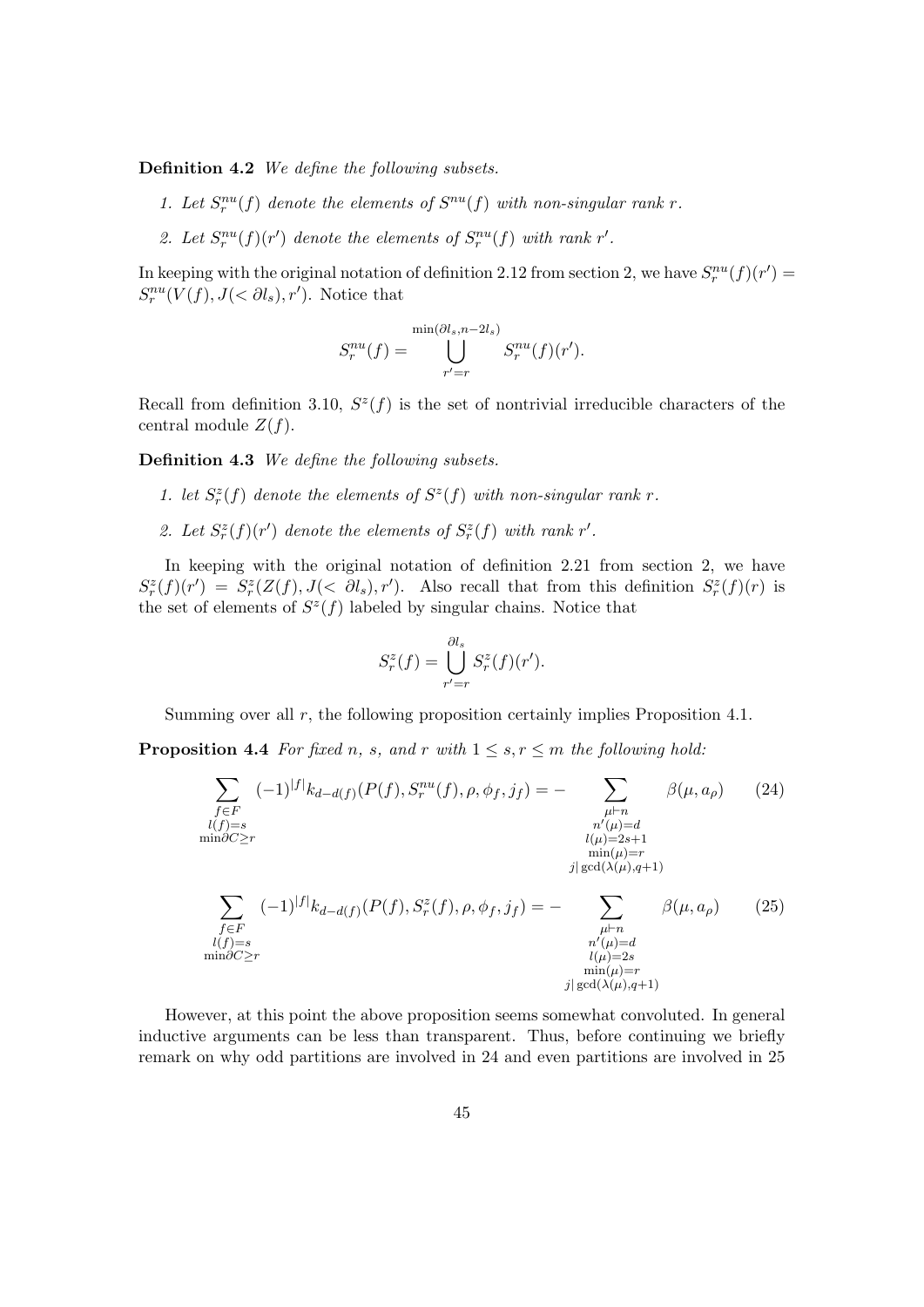in the above proposition.

**Remark:** Take  $\tau \in S_r^{nu}(f)$ . Then  $T_{P(f)}(\tau)$  contains an isomorphic copy of  $P_{J($ and the multiplicity of this factor as a block subgroup is  $2s + 1$ . On the other hand, for  $\tau \in S_r^z(f)$   $T_{P(f)}(\tau)$  contains an isomorphic copy of  $P_{J( and the multiplicity of$ this factor as a block subgroup is 2s. At bottom, when for example the set  $J(< r)$  is empty so that  $P^r_{J(, we know from the remarks following definition 3.6 in [1]$ that irreducible characters of  $U_r(q)$  fall into classes of certain type given by partitions of r. These partitions encode the degree of the characters and also the splitting upon restriction to  $\text{SU}_r(q)$ . Since  $2s+1$  or 2s copies of  $\text{U}_r(q)$  (according to whether  $\tau \in S_r^{nu}(f)$ or  $\tau \in S_r^z(f)$  appear in  $U_n(q)$  it is not unreasonable to suppose that partitions of r will lead to partitions of n. For fixed C and l the left hand sums in 24 and 25 involve all  $f$ with  $J = J' \cup J''$  where  $J' \subseteq [r-1]$  varies and  $J''$  with minimal member r is fixed. We will eventually be able to apply induction to the following sub-sums involved in 24 and 25

$$
\sum_{J \subseteq [r-1]} (-1)^{|J|} k_{d-d(f)-d'}(P_J^r, \rho, \det^{2s+1}, j') \text{ in } 24
$$

$$
\sum_{J \subseteq [r-1]} (-1)^{|J|} k_{d-d(f)-d'}(P_J^r, \rho, \det^{2s}, j'') \text{ in } 25.
$$

where  $j' = \frac{j}{\gcd(j, q+1, 2s+1)}$  and  $j'' = \frac{j}{\gcd(j, q+1)}$  $\frac{f}{\gcd(j,q+1,2s)}$ .

#### 4.3 The rest

Before proving Proposition 4.4, we state and then prove an important corollary necessary for the inductive step. Moreover we present two intermediate propositions which allow us to rewrite the left hand sides of 24 and 25. We introduce two maps in order to keep track of the members of the involved alternating sums. These are extensions of maps defined by Ku  $(15)$ , Chapter 9). We use his notations: h, g.

In order to streamline the very involved notation we define certain subsets of  $F<sup>n</sup>$  and then introduce two  $\mathbb{Z}\text{-valued maps } h, g \text{ on those subsets.}$ 

**Definition 4.5** For fixed n and s,

- 1. Let  $F^n(s,r)$  denote the f in  $F^n$  with  $l(f) = |C| = s$  and min  $\partial C \geq r$ .
- 2. Let  $F^n(\leq s)$  denote the  $f \in F^n$  of length  $l(f) \leq s$

We now define our first map  $h$  which is involved in expressing the left hand side of 24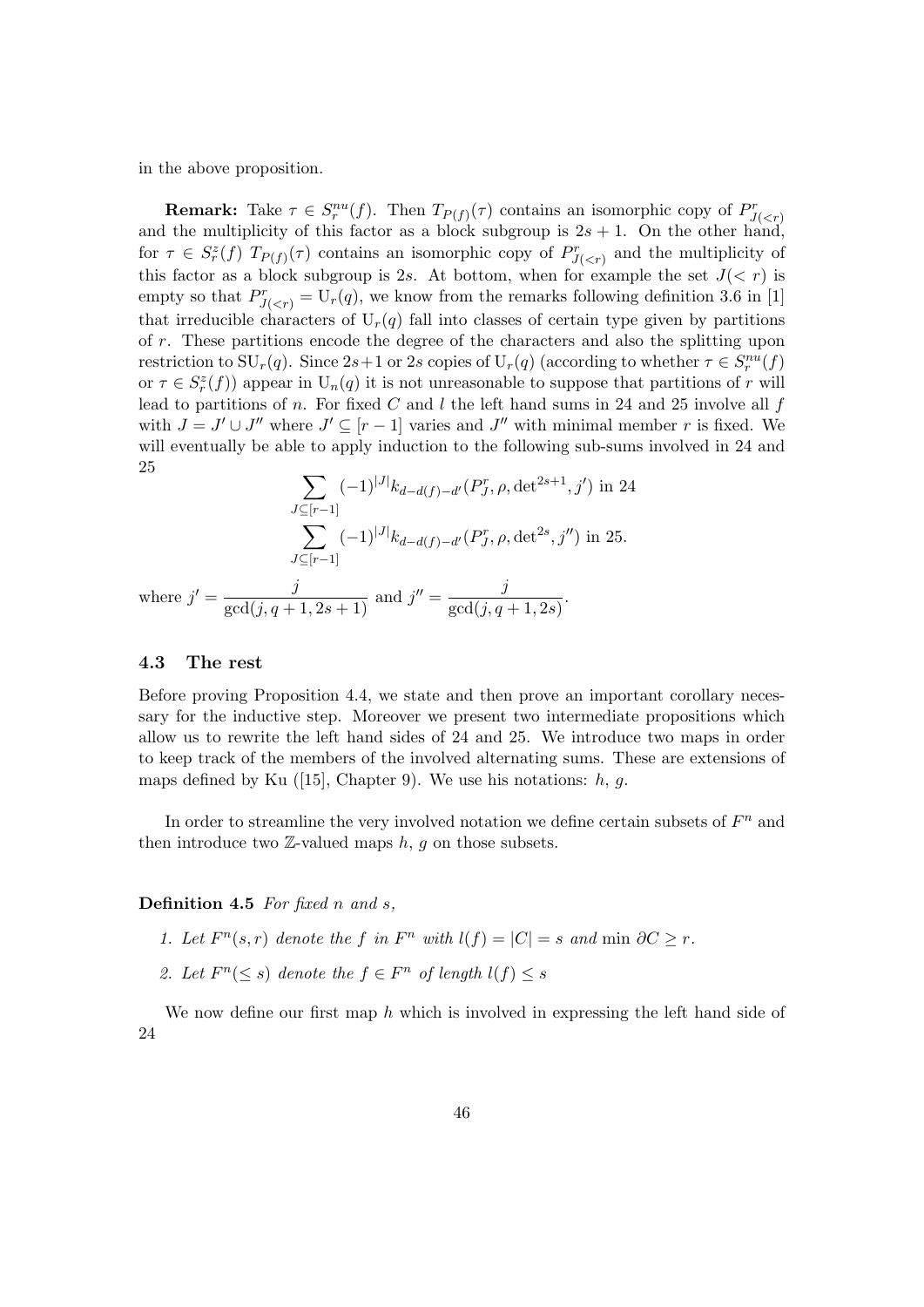**Definition 4.6** Fix n and  $1 \le r \le m$ . Define  $h_{n,d,\rho,s,r,j} : F^{n-(2s+1)r}(\le s) \to \mathbb{Z}$  by

$$
h_{n,d,\rho,s,r,j}(f) = \begin{cases} k_{d-d(f)}^0(P^{n-(2s+1)r}(f), U^{n-(2s+1)r}(f), \rho, \phi_f, j_f), & \text{if } 0 \le l(f) < s; \\ k_{d-d(f)}^0(P^{n-(2s+1)r}(f), Z^{n-(2s+1)r}(f), \rho, \phi_f, j_f), & \text{if } l(f) = s. \end{cases}
$$

The following is a first crucial step which is involved in peeling off the factor  $P_{J($ in the left hand side of 24.

**Proposition 4.7** Fix n and  $1 \le r \le m$ . Then the alternating sum

$$
\sum_{\substack{f \in F \\ l(f) = s \\ \min \partial C \ge r}} (-1)^{|f|} k_{d-d(f)}(P(f), S_r^{nu}(f), \rho, \phi_f, j_f) =
$$
\n
$$
-\sum_{\rho_1, \rho_2} \sum_{d_1, d_2} \left( \sum_{J \subseteq [r/2]} (-1)^{|J|} k_{d_1}(P_{J}, \rho_1, \det^{2s+1}, j_1) \sum_{f \in F^{n-(2s+1)r}(\le s)} (-1)^{|f|} h_{n,d_2, \rho_2, s, r, j}(f) \right)
$$

where  $j_1 = j/gcd(j, q + 1, 2s + 1), d_1 + d_2 = d - d(f),$  and  $\rho_1 \rho_2 = \rho$ .

**Remark:** If  $n - (2s + 1)r = 0$ , then there is a unique  $f = (\emptyset, \emptyset, 0) \in F^{n-(2s+1)r}(\leq s)$ . Moreover, we must set  $j_f = 1$  regardless of the value of j in order that our sum may accommodate this degenerate case. Thus

$$
h_{n,d,\rho,s,r,j}(f) = k_{d-d(f)}^0(P^{n-(2s+1)r}(f), U^{n-(2s+1)r}(f), \rho, \phi_f, j_f)
$$
  
=  $k_d^0(1, 1, \rho, \det, 1)$   
= 1 if and only if  $\rho = 1$  and  $d = 0$ .

**Proof:** Take  $f \in F^n(s, r)$ . We consider three cases.

1. Let  $\partial C = \{r\}$ . Then  $C = (r, 2r, \ldots, sr)$  and

$$
P(f) = \left(P_{J(
$$

 $S_r^{nu}(f)$  is non-empty if and only if  $n-2sr \neq 0$  and  $J(< r) \subset \{1, 2, ..., \lceil \frac{n-2sr}{2} \rceil \}$  $\frac{-2sr}{2}$ ] }. If  $S_r^{nu}(f) \neq \emptyset$  then it has one orbit. Take  $\tau \in S_r^{nu}(f)$ , then

$$
T = T_{P(f)}(\tau) = \left( P_{J(
$$

Thus  $k_{d-d(f)}(P(f), S_r^{nu}(f), \rho, \phi_f, j_f) = k_{d-d(f)-d'}(T/U(f), \rho, \phi_f, j')$  where  $j = j_f$ , j' is the least positive integer such that j divides  $j' \cdot \frac{q+1}{1-q}$  $\frac{q+1}{\left|\phi_f(T)\right|}$  and d' is q-height in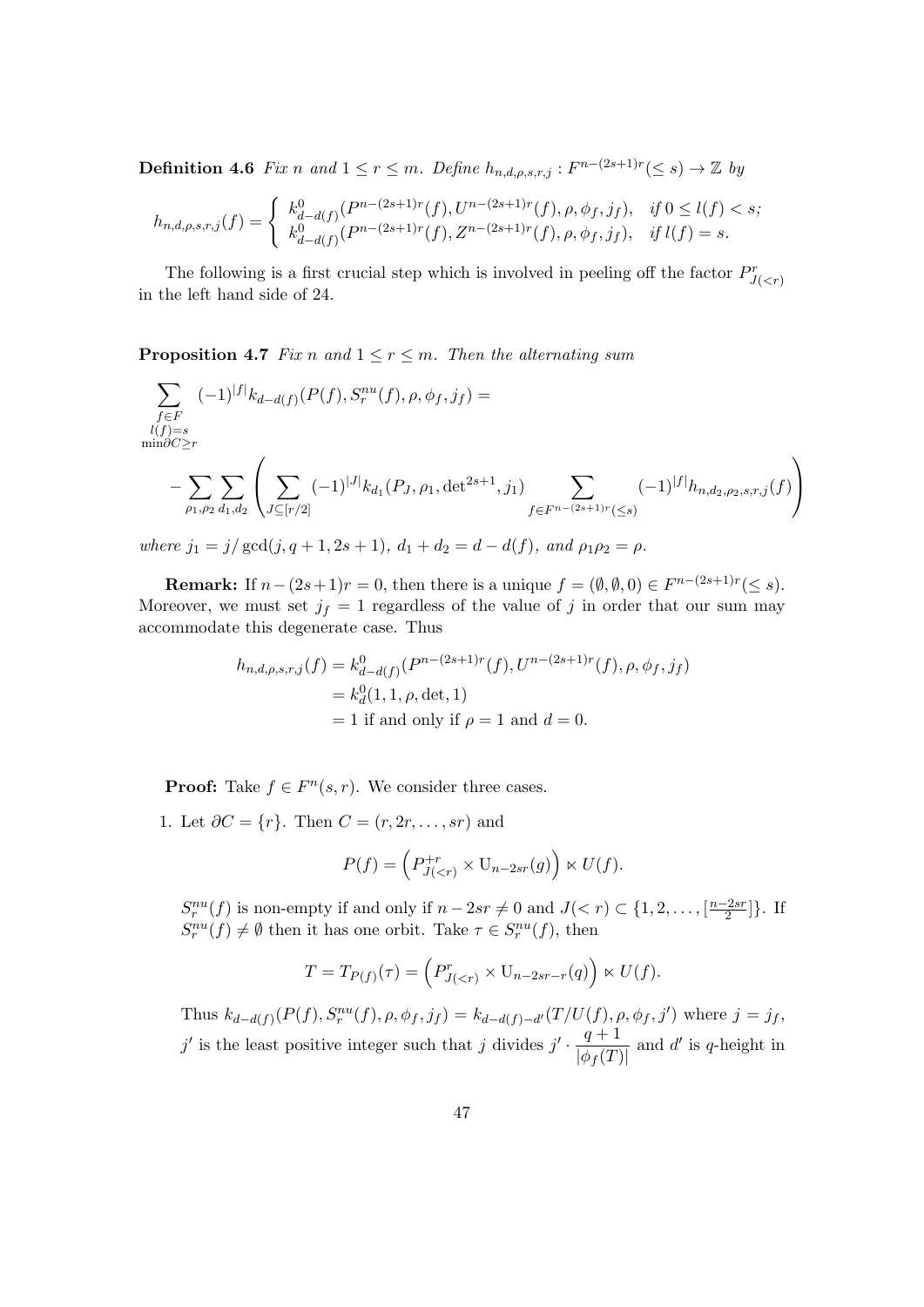the index of T in  $P(f)$ . We have  $U_{n-2sr-r}(q) = P^{n-(2s+1)r}(f')$  for  $f' = (\emptyset, \emptyset, 0) \in$  $F^{n-(2s+1)r}(\leq s)$  and

$$
k_{d-d(f)}(P(f), S_r^{nu}(f), \rho, \phi_f, j_f)
$$
  
= 
$$
\sum_{\rho_1, \rho_2} \sum_{d_1, d_2} k_{d_1}(P_{J(  
= 
$$
\sum_{\rho_1, \rho_2} \sum_{d_1, d_2} k_{d_1}(P_{J(
$$
$$

where  $j_1 = j/gcd(j, q + 1, 2s + 1), d_1 + d_2 = d - d(f)$ , and  $\rho_1 \rho_2 = \rho$ .

2. Let  $\partial C \supsetneq \{r\}$ . Then  $\partial C = (l_1, \ldots, r)$  where  $l_1 > r$ .

$$
P(f) = P_{J_1(f)}^{+n_1(f)} \times \cdots \times P_{J_{s-1}(f)}^{+n_{s-1}(f)} \times P_{J_s(f)}^{n_s(f)}
$$

where  $n_i(f)$  is nonzero for some  $1 \leq i < s$  and the last factor decomposes

$$
P_{J_s(f)}^{n_s(f)} = \left( P_{J(
$$

 $S_r^{nu}(f)$  is non-empty if and only if  $n-2l_s \neq 0$  and  $J(< r) \subset \{1, 2, \ldots, \lfloor \frac{n-2l_s}{2} \rfloor\}$ . If  $S_r^{nu}(f) \neq \emptyset$  then it has one orbit. Take  $\tau \in S_r^{nu}(f)$ , then

$$
T = T_{P(f)}(\tau) = P_{J_1(f)}^{+n_1(f)} \times \cdots \times P_{J_{s-1}(f)}^{+n_{s-1}(f)} \times \left( P_{J(
$$

Thus  $k_{d-d(f)}(P(f), S_r^{nu}(f), \rho, \phi_f, j_f) = k_{d-d(f)-d'}(T/U(f), \rho, \phi_f, j')$  where  $j = j_f$ , j' is the least positive integer such that j divides  $j' \cdot \frac{q+1}{1-q}$  $\frac{q+1}{\left|\phi_f(T)\right|}$  and d' is q-height in the index of T in  $P(f)$ . Let  $J' = \{j - r | j \in J(> r)\}\$  and  $C' = \{l_i - ir | l_i \in C\}\$  {0}. For  $f' = (J', C', l_1 - r) \in F^{n-(2s+1)r}(\leq s)$  we have

$$
P^{n-(2s+1)r}(f') = P_{J_1(f)}^{+n_1(f)} \times \cdots \times P_{J_{s-2}(f)}^{+n_{s-2}(f)} \times \left( P_{J_{s-1}(f)}^{+n_{s-1}(f)} \times U_{n-2l_s-r}(q) \right) \times U^{n-(2s+1)r}(f').
$$

Thus

$$
k_{d-d(f)}(P(f), S_r^{nu}(f), \rho, \phi_f, j_f)
$$
  
= 
$$
\sum_{\rho_1, \rho_2} \sum_{d_1, d_2} k_{d_1}(P_{J(  
= 
$$
\sum_{\rho_1, \rho_2} \sum_{d_1, d_2} k_{d_1}(P_{J(
$$
$$

where  $j_1 = j/gcd(j, q + 1, 2s + 1), d_1 + d_2 = d - d(f)$ , and  $\rho_1 \rho_2 = \rho$ .

3. Let  $\min(\partial C) > r$ . Then  $\partial l_s > r$ . We have

$$
P(f) = P_{J_1(f)}^{+n_1(f)} \times \cdots \times P_{J_{s-1}(f)}^{+n_{s-1}(f)} \times P_{J_s(f)}^{n_s(f)}.
$$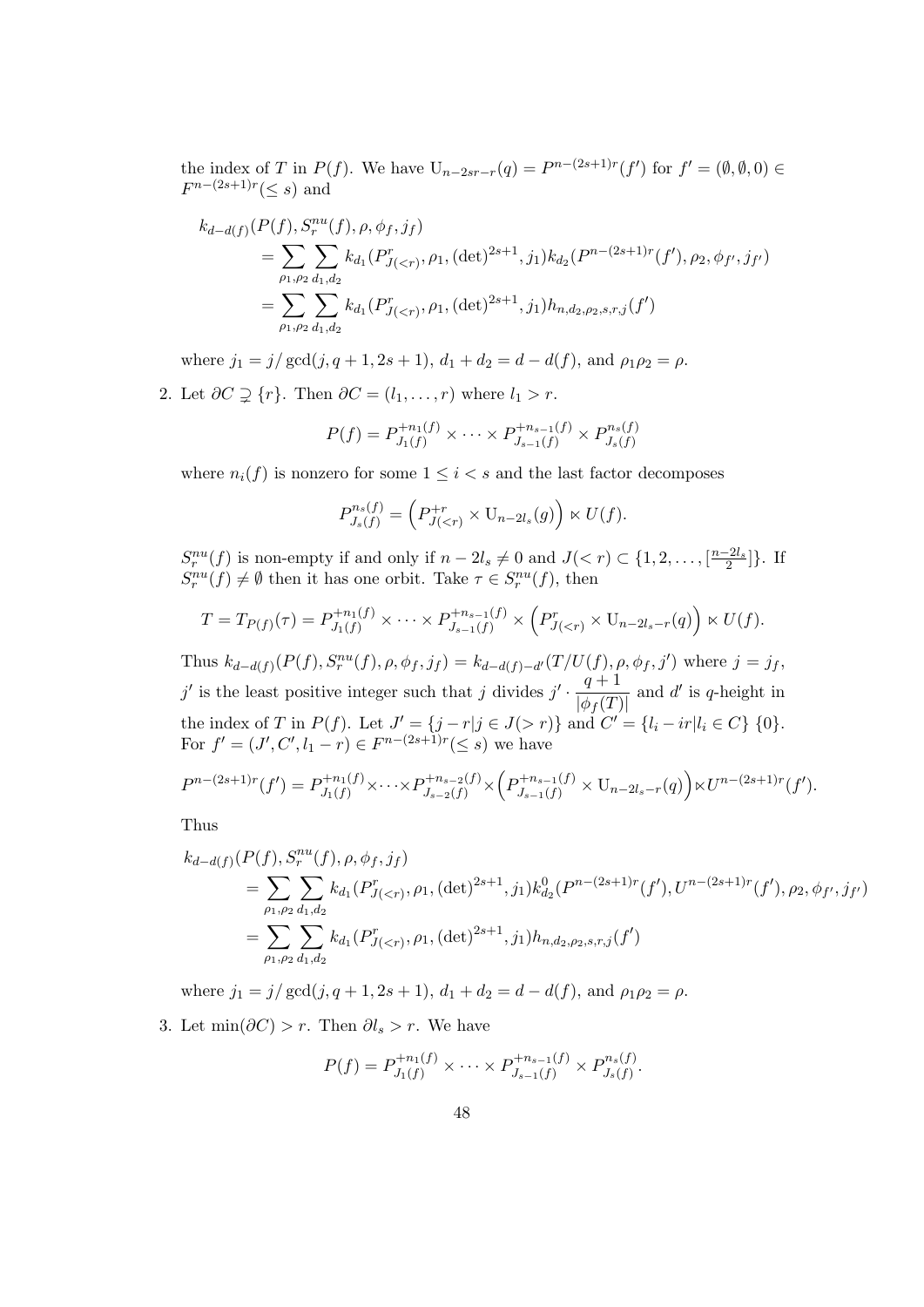The last factor decomposes

$$
P_{J_s(f)}^{n_s(f)} = \left( P_{J(
$$

Assume  $S_r^{nu}(f)$  is non-empty, so  $n-2l_s \neq 0$  and  $J(< r) \subset \{1, 2, ..., \lfloor \frac{n-2l_s}{2} \rfloor\}$ . Take  $\tau \in S_r^{nu}(f)$  of rank r'. Then  $\tau$  corresponds to a pair of chains  $(c_1, c_2)$  where  $c_1$  is a singular chain in a unitary space of dimension  $r$  and  $c_2$  is a flag in a unitary space of dimension  $n - 2l_s - r$ . Let  $\tau'$  correspond to  $c_2$ , then

$$
T = T_{P(f)}(\tau) = P_{J_1(f)}^{+n_1(f)} \times \cdots \times P_{J_{s-1}(f)}^{+n_{s-1}(f)} \times T_{P_{J_s(f)}^{n_s(f)}}(\tau)
$$

where

$$
T_{P_{J_s(f)}^{n_s(f)}}(\tau) = \left( P_{J_1}^{+(\partial l_s - r')} \times P_{J(
$$

Here  $J_1 = \{j - r'|j \in J_1(f)(> r')\}.$ 

And we are done.

We now define our second map  $g$  which is involved in expressing the left hand side of 25.

# **Definition 4.8** Fix n and  $1 \leq r \leq m$ . Define  $g_{n,d,\rho,s,r,j} : F^{n-2sr}(\leq s) \to \mathbb{Z}$  by

$$
g_{n,d,\rho,s,r,j}(f) = \begin{cases} k_{d-d(f)}^0(P^{n-2sr}(f), U^{n-2sr}(f), \rho, \phi_f, j_f), & \text{if } 0 \le l(f) < s; \\ k_{d-d(f)}(P^{n-2sr}(f), \rho, \phi_f, j_f), & \text{if } l(f) = s. \end{cases}
$$

We have a corresponding first crucial step which is involved in peeling off the factor  $P^r_{J( in the left hand side of 25.$ 

**Proposition 4.9** For fixed n and  $1 \le r \le m$ , the alternating sum

$$
\sum_{\substack{f \in F \\ l(f)=s \\ \min \partial C \ge r}} (-1)^{|f|} k_{d-d(f)}(P(f), S_r^z(f), \rho, \phi_f, j_f) =
$$
\n
$$
-\sum_{\rho_1, \rho_2} \sum_{d_1, d_2} \left( \sum_{J \subseteq [r/2]} (-1)^{|J|} k_{d_1}(P_{J}, \rho_1, \det^{2s}, j_1) \sum_{f \in F^{n-2sr}(\le s)} (-1)^{|f|} g_{n, d_2, \rho_2, s, r, j}(f) \right)
$$

where  $j_1 = j/gcd(j, q + 1, 2s)$ ,  $d_1 + d_2 = d - d(f)$ , and  $\rho_1 \rho_2 = \rho$ .

**Remark:** If  $n - 2sr = 0$ , then there is a unique  $f = (\emptyset, \emptyset, 0) \in F^{n-2sr}(\leq s)$ . Moreover, we must set  $j_f = 1$  regardless of the value of j in order that our sum may accommodate this degenerate case. Thus

$$
g_{n,d,\rho,s,r,j}(f) = k_{d-d(f)}^0(P^{n-2sr}(f), U^{n-2sr}(f), \rho, \phi_f, j_f)
$$
  
=  $k_d^0(1, 1, \rho, \det, 1)$   
= 1 if and only if  $\rho = 1$  and  $d = 0$ .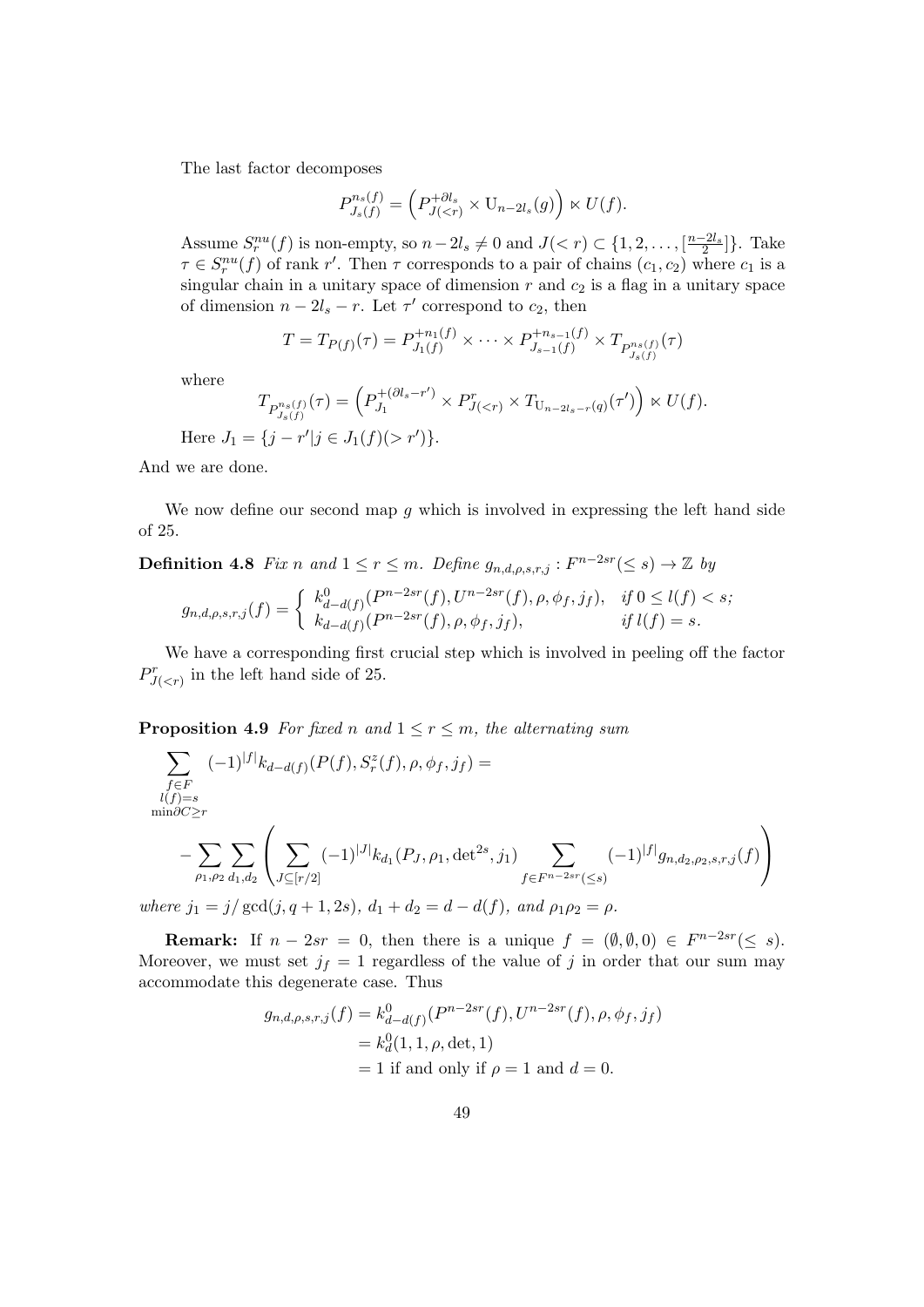Proof: The proof is entirely analogous the proof of Proposition 4.7 and consists of considering the same three cases for  $f \in F<sup>n</sup>(s, r)$ :

- 1.  $\partial C = \{r\}.$
- 2.  $\partial C \supsetneq \{r\}$ , and
- 3. min $(\partial C) > r$ .

We omit the proof, but remark on the following difference. For  $\tau \in \text{Irr}(V(f))$ ,  $\tau$  is linear and hence extendible to  $T_{P(f)}(\tau)$ . However this does not hold for  $\tau \in \text{Irr}(Z(f))$ . Rather non-linear  $\phi \in \text{Irr}(U(f))$  is extendible to  $T_{P(f)}(\phi)$  as  $U(f)/(\text{ker}(\phi))$  is an extra special p-group.

We now state the important corollary to Proposition 4.4 which as mentioned will be needed for the inductive case in the proof of Proposition 4.4.

**Corollary 4.10** Assume that Proposition 4.4 holds. Let  $r = 0$  in the definition of  $h_{n,d,\rho,s,0,j}$  and  $g_{n,d,\rho,s,0,j}$ . For each  $1 \leq s \leq m$  we have the following:

$$
\sum_{f \in F^n(\leq s)} (-1)^{|f|} h_{n,d,\rho,s,0,j}(f) = \sum_{\substack{\mu \vdash n \\ n'(\mu) = d \\ j | \gcd(\lambda(\mu), q+1)}} \beta(\mu, a_\rho)
$$
(26)  

$$
\sum_{\substack{\mu \vdash n \\ \gcd(\lambda(\mu), q+1) \\ \mu \vdash n}} (-1)^{|f|} g_{n,d,\rho,s,0,j}(f) = \sum_{\substack{\mu \vdash n \\ \mu \vdash n}} \beta(\mu, a_\rho)
$$
(27)

 $l(\mu) \leq 2s-1$  $j|\gcd(\lambda(\mu),q+1)$ 

**Proof:** The assumption that Proposition 4.4 holds implies a number of results. In order of implication these are Proposition 4.1, 17 (via 21), and thus Theorem 1.1, the main theorem of this paper. We proceed by induction on s.

The small case: Let  $s = 1$  so that  $f \in F<sup>n</sup>(\leq 1)$  and f has length 0 or 1.

If  $l(f) = 0$  then  $f = (\emptyset, \emptyset, 0)$  so  $P(f) = U_n(q), U(f) = 1$ , and  $d(f) = 0$ . The contribution to the left hand side of 27 is  $g_{n,d,\rho,s,0,j}(f) = k_d(\mathbf{U}_n(q), \rho, \det, j)$ . If  $l(f) = 1$ then  $f = (J, \{l\}, l)$  so  $P(f) = P_J$ ,  $U(f) = U_l$ , and  $d(f) = 0$ . The contribution is  $(-1)^{|f|}g_{n,d,\rho,s,0,j}(f) = (-1)^{|J|}k_d(P_J,\rho,\det,j).$ 

Hence the left hand side of 27 is

$$
k_d(\mathbf{U}_n(q), \rho, \det, j) + \sum_{\emptyset \neq J \subset I} (-1)^{|J|} k_d(P_J, \rho, \det, j)
$$
  
= 
$$
\begin{cases} \beta((n), a_\rho), & \text{if } d = \binom{n}{2} \text{ and } j = 1; \\ 0, & \text{otherwise} \end{cases}
$$
 (28)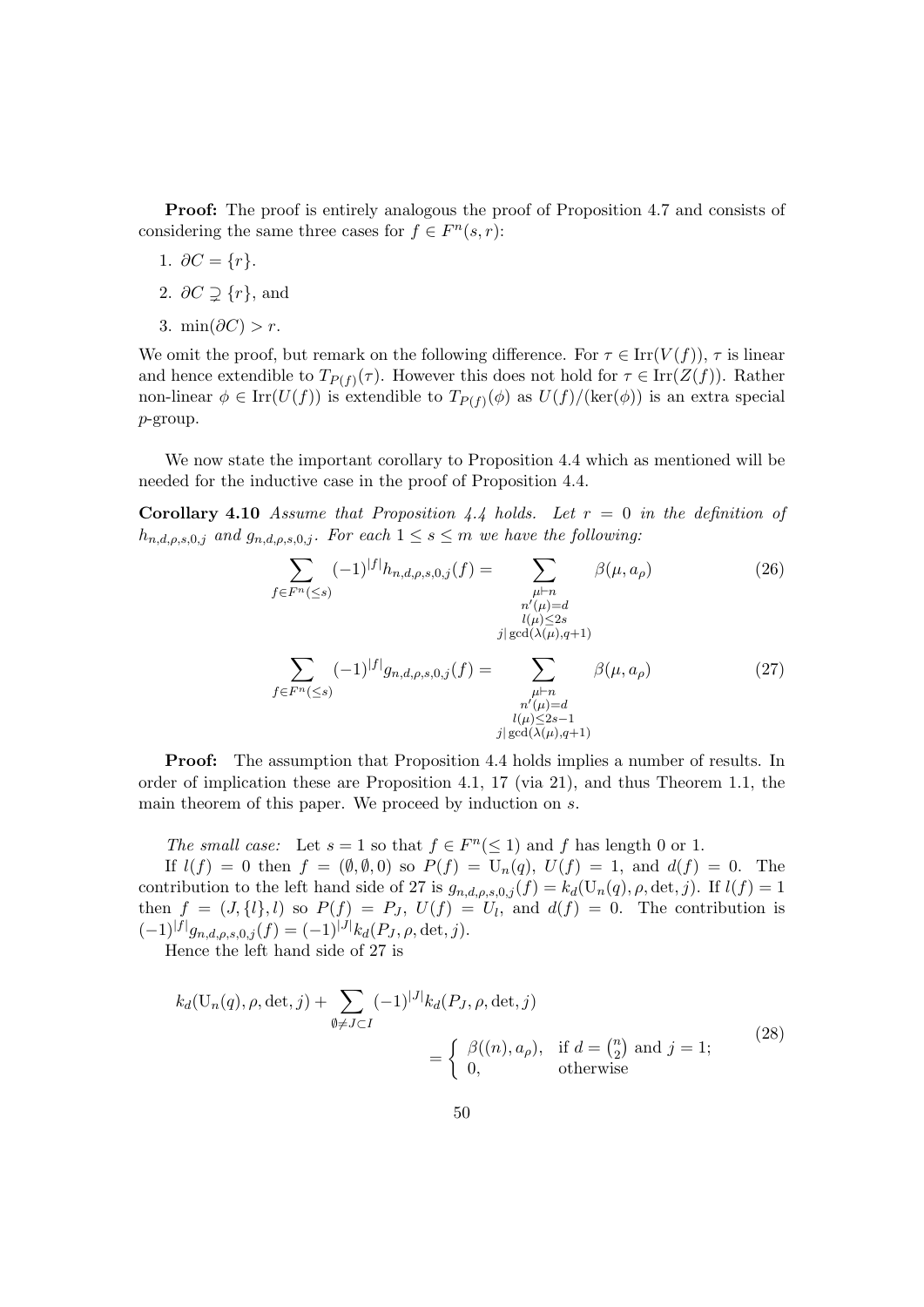by 17.

The only partition  $\mu$  of n with  $l(\mu) \leq 1$  is  $\mu = (n)$ . Moreover  $n'((n)) = \binom{n}{2}$  $n \choose 2$  and the only j dividing  $\lambda((n))$  is  $j = 1$ . Hence the right hand side of 27 is equal to the left. Thus 27 holds for  $s = 1$ .

As for 26 if  $l(f) = 0$  then  $f = (\emptyset, \emptyset, 0)$  so  $P(f) = U_n(q)$ ,  $U(f) = 1$ , and  $d(f) = 0$ . The contribution to the left hand side of 26 is  $h_{n,d,\rho,s,0,j}(f) = k_d(U_n(q), \rho, \det, j)$ . If  $l(f) = 1$  then  $f = (J, \{l\}, l)$  so  $P(f) = P_J$ ,  $U(f) = U_l$ , and  $d(f) = 0$ . The contribution is

 $(-1)^{|J|} k_d^0(P_J, Z_l, \rho, \det, j) = (-1)^{|J|} (k_d(P_J, \rho, \det, j) - k_d^1(P_J, Z_l, \rho, \det, j)).$ 

Hence the left hand side of 26 is given by

$$
k_d(\mathbf{U}_n(q), \rho, \det, j) + \sum_{\emptyset \neq J \subset I} (-1)^{|J|} k_d(P_J, \rho, \det, j) - \sum_{l(f)=1} (-1)^{|f|} k_d^1(P(f), Z(f), \rho, \phi_f, j_f)
$$
  
\n
$$
= \sum_{f \in F^n(\leq 1)} (-1)^{|f|} g_{n,d,\rho,s,0,j}(f) + \sum_{\substack{\mu \vdash n \\ n'(\mu) = d \\ l(\mu) = 2 \\ j | \gcd(q+1, \lambda(\mu))}} \beta(\mu, a_\rho)
$$
  
\n
$$
= \sum_{\substack{\mu \vdash n \\ n'(\mu) = d \\ l(\mu) \leq 2 \\ j | \gcd(q+1, \lambda(\mu))}} \beta(\mu, a_\rho)
$$
\n(29)

by 27 and Proposition 4.4. Hence 27 holds for  $s = 1$  and the small case is proved.

The inductive case: Let us assume that Corollary 4.10 holds for all  $s' < s$ . Our first observation is that

$$
g_{n,d,\rho,s,r,j}(f) = g_{n-2sr,d,\rho,s,0,j}(f)
$$
 and  $h_{n,d,\rho,s,r,j}(f) = h_{n-(2s+1)r,d,\rho,s,0,j}(f)$ .

Now fixing n and letting  $r = 0$  we further observe that for  $f \in F<sup>n</sup>$  with  $l(f) \leq s - 2$ 

$$
g_{n,d,\rho,s,0,j}(f) = h_{n,d,\rho,s-1,0,j}(f) = k_d^0(P^n(f), U^n(f), \rho, \phi_f, j_f).
$$

For the rest of the proof we will drop the superscript n and let  $P(f)$  denote  $P^{n}(f)$ ,  $U(f)$  denote  $U^n(f)$ ,  $Z(f)$  denote  $Z^n(f)$ , and  $V(f)$  denote  $V^n(f)$ .

Writing  $P(f) = Q(f) \times H(f)$  where  $Q(f) = \prod_{i=1}^{s-1} P_{J_i(f)}^{+n_i(f)}$  $D_{J_i(f)}^{+n_i(f)}$  and  $H(f) = P_{J_s(f)}^{n_s(f)}$  $J_s(f)$ . Let  $L(f)$  be a complement to  $U(f)$  in  $H(f)$ . The quotient  $P(f)/Z(f) \cong Q(f) \times (L(f) \times V(f))$ and hence

$$
k_{d-d(f)}^{0}(P(f), Z(f), \rho, \phi_{f}, j_{f}) = k_{d-d(f)}^{0}(P(f), U(f), \rho, \phi_{f}, j_{f}) + k_{d-d(f)}^{1}(P(f), V(f), \rho, \phi_{f}, j_{f}).
$$
  
For basicity series

For brevity write  $g_{d,\rho,s} = g_{n,d,\rho,s,0,j}$  and  $h_{d,\rho,s-1} = h_{n,d,\rho,s-1,0,j}$ . Then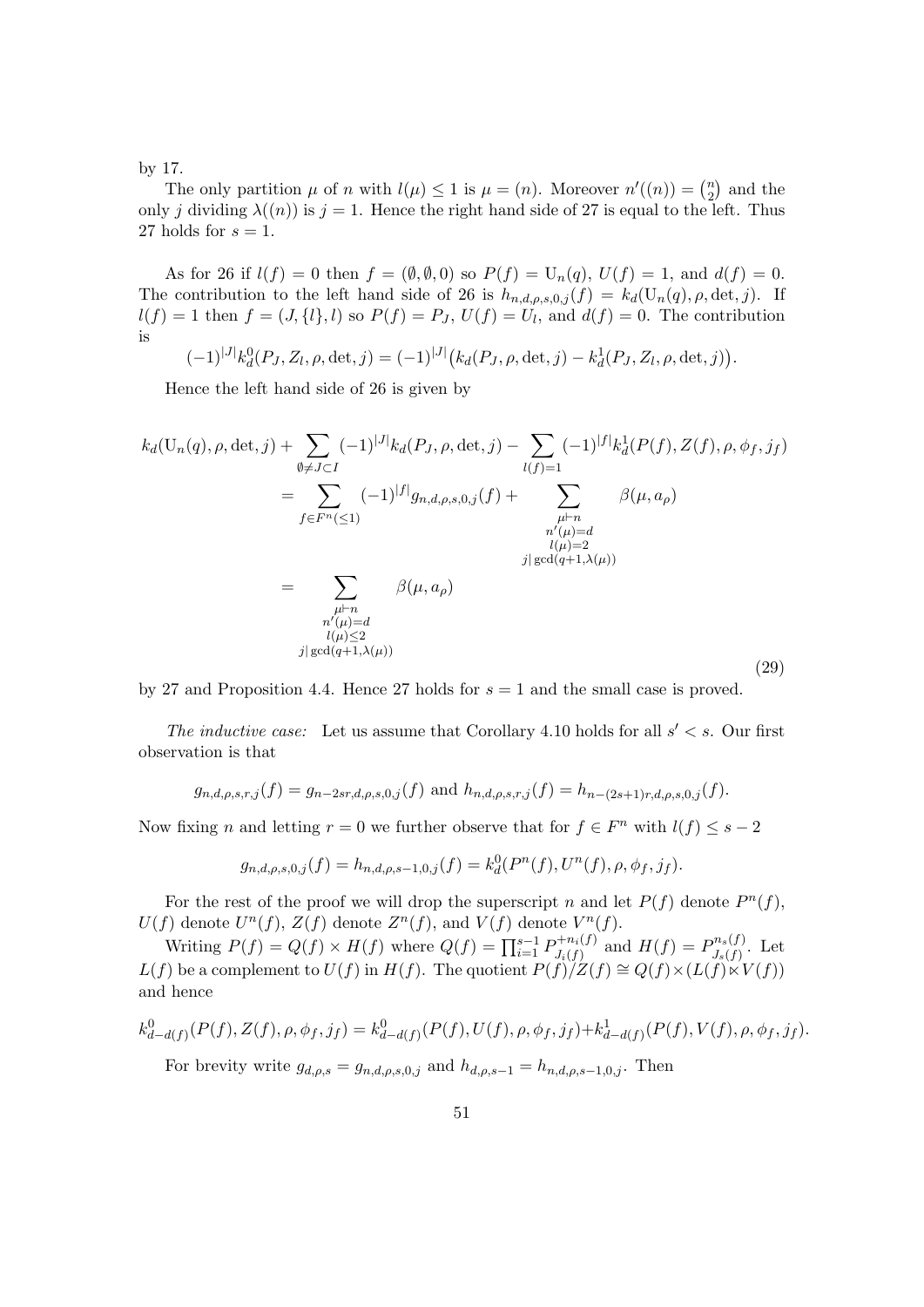$$
\begin{split} \sum_{f \in F^{n}(\leq s)} (-1)^{|f|} g_{d,\rho,s}(f) \\ & = \sum_{\substack{f \in F^{n} \\ l(f)=s}} (-1)^{|f|} k_{d-d(f)}(P(f),\rho,\phi_{f},j_{f}) + \sum_{\substack{f \in F^{n} \\ l(f)=s-1}} (-1)^{|f|} k_{d-d(f)}^{0}(P(f),U(f),\rho,\phi_{f},j_{f}) \\ & \qquad \qquad + \sum_{f \in F^{n}(\leq s-1)} (-1)^{|f|} h_{d,\rho,s-1}(f) - \sum_{\substack{f \in F^{n} \\ l(f)=s-1}} (-1)^{|f|} k_{d-d(f)}^{0}(P(f),Z(f),\rho,\phi_{f},j_{f}) \\ & \qquad \qquad + \sum_{\substack{f \in F^{n} \\ l(f)=s-1}} (-1)^{|f|} k_{d-d(f)}(P(f),\rho,\phi_{f},j_{f}) - \sum_{\substack{f \in F^{n} \\ l(f)=s-1}} (-1)^{|f|} k_{d-d(f)}^{1}(P(f),V(f),\rho,\phi_{f},j_{f}) \\ & \qquad \qquad + \sum_{\substack{f \in F^{n}(\leq s-1) \\ l(f)=s-1}} (-1)^{|f|} k_{d-d(f)}(P(f),S^{nu}(f),\rho,\phi_{f},j_{f}) + \sum_{\substack{f \in F^{n}(\leq s-1) \\ f \in F^{n}(\leq s-1)}} (-1)^{|f|} h_{d,\rho,s-1}(f) \\ & \qquad \qquad \qquad + \sum_{\substack{h \mid n \\ l(f)=2s-1 \\ l(f)=2s-1 \\ l(g,d) = l, \lambda(\mu))}} \beta(\mu,a_{\rho}) + \sum_{\substack{n'(\mu)=d \\ n'(\mu) \leq 2(s-1)=2s-2 \\ l(g,d(q+1,\lambda(\mu)) \\ l(g,d(q+1,\lambda(\mu))}} \beta(\mu,a_{\rho}) \\ & \qquad \qquad \qquad + \sum_{\substack{n'(\mu) = d \\ n'(\mu) \leq 2s-1 \\ l(g,d) = l, \lambda(\mu) \\ l(g,d) = l, \lambda(\mu)}} \beta(\mu,a_{\rho}) \end{split}
$$

Hence 27 holds at  $s$ .

As to 26 notice for  $f \in F^n$   $h_{d,\rho,s}(f) = g_{d,\rho,s}(f)$  if  $l(f) < s$ . Thus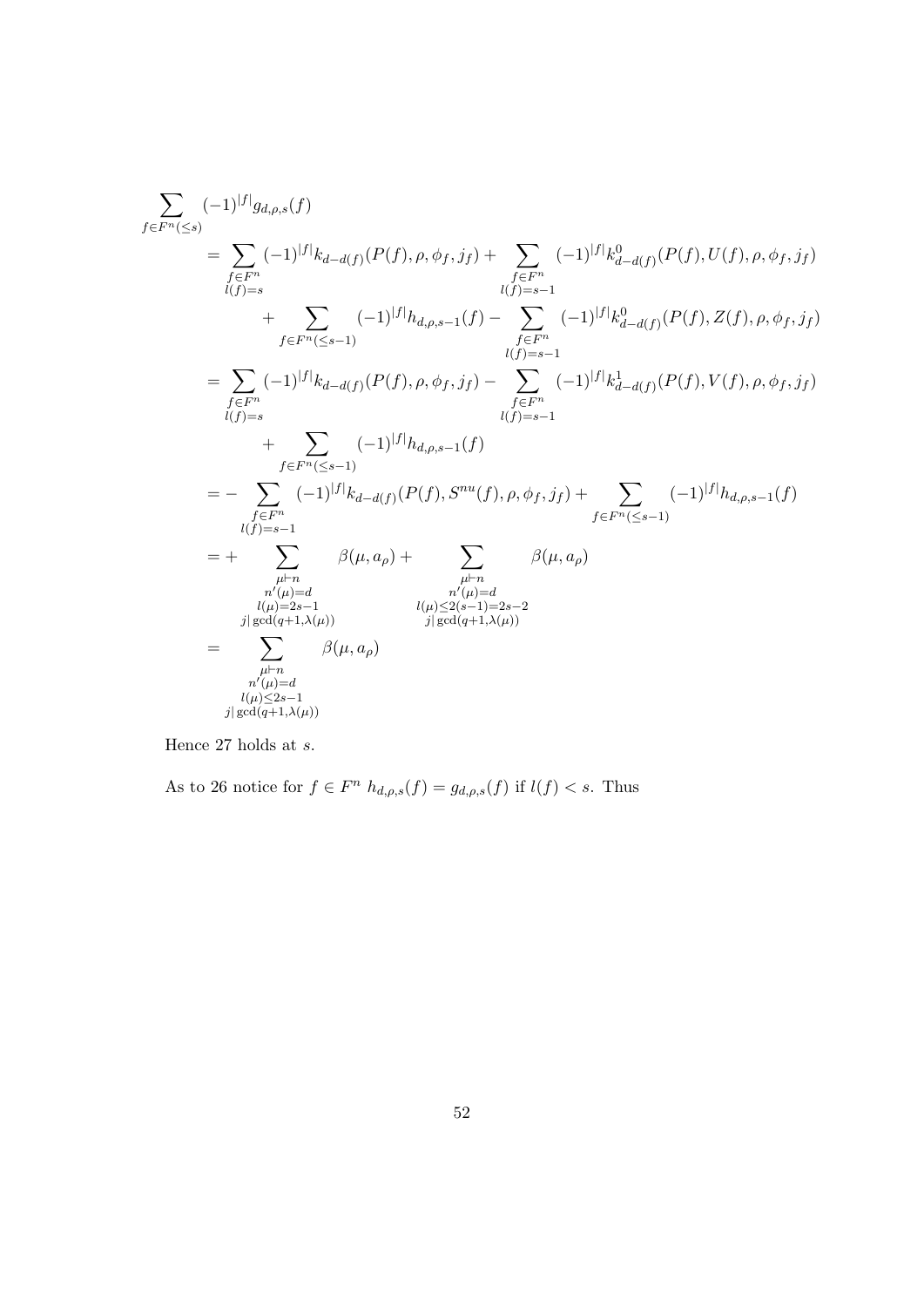$$
\sum_{f \in F^{n}(\leq s)} (-1)^{|f|} h_{d,\rho,s}(f) = \sum_{f \in F^{n}(\leq s)} (-1)^{|f|} g_{d,\rho,s}(f) - \sum_{f \in F^{n}} (-1)^{|f|} k_{d-d(f)}(P(f), \rho, \phi_{f}, j_{f})
$$
\n
$$
+ \sum_{f \in F^{n}} (-1)^{|f|} k_{d-d(f)}^{p}(P(f), Z(f), \rho, \phi_{f}, j_{f})
$$
\n
$$
= \sum_{f \in F^{n}(\leq s)} (-1)^{|f|} g_{d,\rho,s}(f) - \sum_{f \in F^{n}} (-1)^{|f|} k_{d-d(f)}^{1}(P(f), Z(f), \rho, \phi_{f}, j_{f})
$$
\n
$$
= \sum_{\substack{\mu \vdash n \\ n'(\mu) = d \\ n'(\mu) \leq 2s - 1 \\ j | \gcd(q+1,\lambda(\mu))}} \beta(\mu, a_{\rho}) + \sum_{\substack{\mu \vdash n \\ n'(\mu) = d \\ j | \gcd(q+1,\lambda(\mu))}} \beta(\mu, a_{\rho})
$$
\n
$$
= \sum_{\substack{\mu \vdash n \\ n'(\mu) = d \\ n'(\mu) \leq 2s \\ l(\mu) \leq 2s}} \beta(\mu, a_{\rho}).
$$

Hence 26 holds at s and Corollary 4.10 is proved.

**Proof of Proposition 4.4:** We proceed by induction on m where  $n = 2m$  or  $n = 2m + 1.$ 

The small cases: Let  $m = 0$  so that  $n = 1$ . Then both sums are empty and hence Proposition 4.4 is vacuously true.

Now let  $m = 1$  so that  $n = 2$  or  $n = 3$ . In either case we have  $s = r = 1$ . For f with  $l(f) = 1$  we have  $f = (J, \{l\}, l)$  where  $\max J = l$ . Thus  $f = (\{1\}, \{1\}, 1)$  is the only  $f \in F^n$  of nonzero length and  $P(f) = P_{\{1\}}$  the Borel subgroup of  $U_n(q)$  with  $U(f)$ the unipotent radical of  $P_{\{1\}}$ . Let  $L(f)$  be a complement in  $P(f)$  to  $U(f)$ . Notice that  $d(f) = 0$  by definition.

Assume  $n = 2$  so that we are working in U<sub>2</sub>(q). Then  $P(f) \cong GL_1(q^2) \ltimes F_q$ . Under this isomorphism the map  $\phi_f$  is defined  $\phi_f(A) = (\det A)^{1-q}$  where  $A \in GL_1(q^2)$ . The group  $L(f) \cong GL_1(q^2)$  and  $U(f) = Z(f)$  is elementary abelian of order q. We have  $V(f) = U(f)/Z(f) = 1$  so that  $S^{nu}(f)$  is empty. Thus the left hand side of 24 is

$$
-k_{d-d(f)}(P(f), S_1^{nu}(f), \rho, \phi_f, j_f) = 0.
$$

This is equal to the right hand side of 24 since there are no partitions  $\mu \vdash 2$  of length 3.

As for 25, note the set  $S_1^z(f)$  is the collection of nontrivial irreducible characters of  $F_q$ on which  $GL_1(q^2) \ltimes F_q$  acts transitively. Indeed let us recall  $g \in L(f)$  acts on  $\tau \in S_1^z(f)$ via

$$
\left(\begin{array}{cc}a&0\\0&a^{-q}\end{array}\right)\left(\begin{array}{cc}1&c\\0&1\end{array}\right)\left(\begin{array}{cc}a^{-1}&0\\0&a^{q}\end{array}\right)=\left(\begin{array}{cc}1&aca^{q}\\0&1\end{array}\right).
$$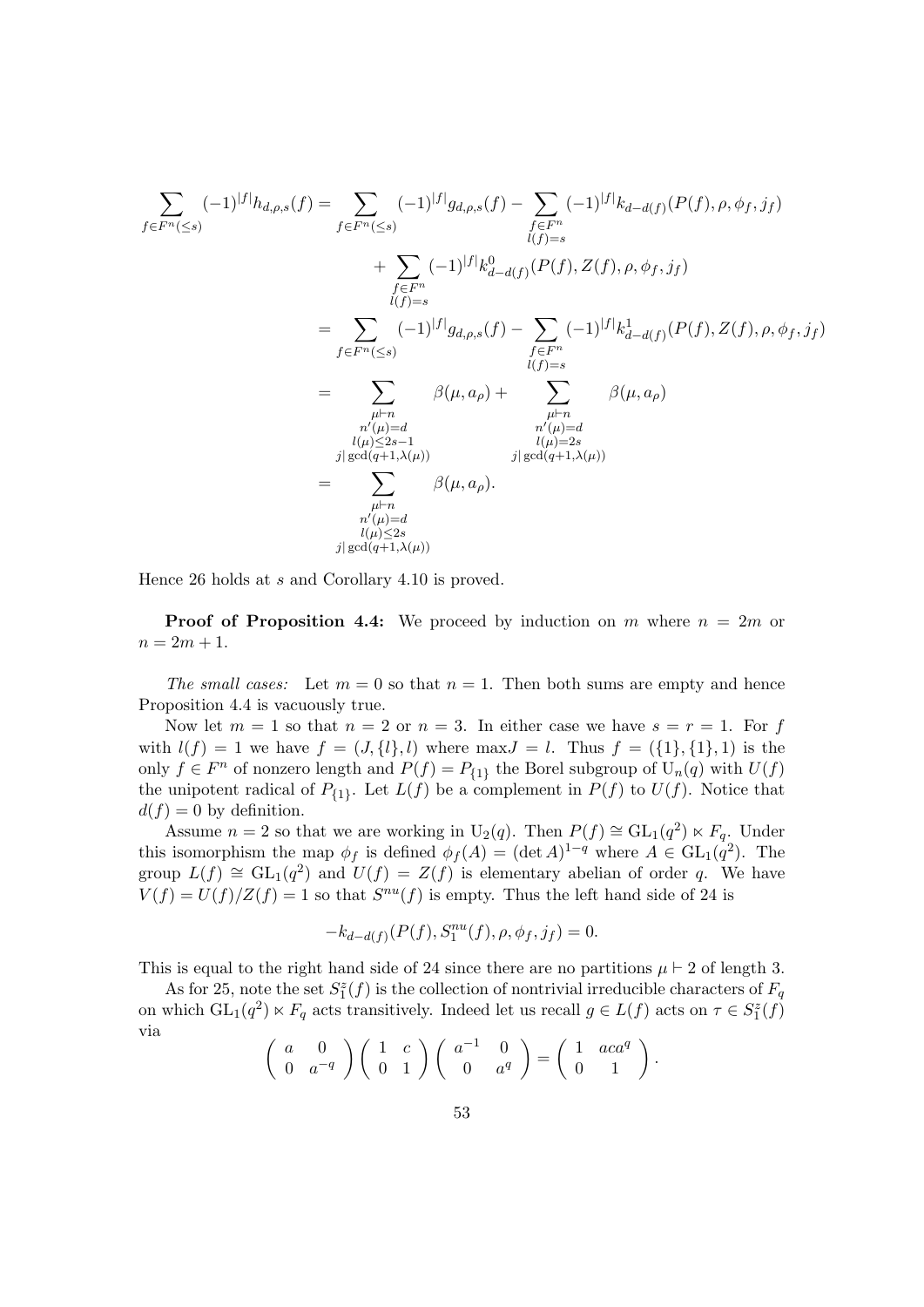Take any nontrivial  $\tau \in \text{Irr}(F_q)$  then  $T_{GL_1(q^2)}(\tau) = \mathbb{C}_{q+1}$ . Moreover the map  $\phi_f$ restricted to  $T_{\text{GL}_1(q^2)}(\tau)$  is defined  $\phi_f(A) = (\det A)^2$  for  $A \in \mathbb{C}_{q+1}$ . We have

$$
k_d(\mathrm{GL}_1(q^2)\ltimes F_q,\tau,\rho,\phi_f,j)=k_d(T_{\mathrm{GL}_1(q^2)}(\tau),\rho,\det^2,j')
$$

where j' is the least positive integer such that j divides  $j' \cdot \gcd(2, q+1)$ . Hence assuming that  $j$  is a divisor of 2

$$
j' = j / \gcd(j, q + 1, 2) = \begin{cases} 1, & \text{if } j = 2; \\ 1, & \text{if } j = 1. \end{cases}
$$

Then for  $j = 1$  or  $j = 2$  the left hand side of 25 is given by

$$
-k_d(P(f), S_1^z(f), \rho, \phi_f, j) = -k_d(\text{GL}_1(q^2) \ltimes F_q, \tau, \rho, \phi_f, j)
$$
  
= 
$$
-k_d(\mathbb{C}_{q+1}, \rho, \det^2, 1)
$$
  
= 
$$
\begin{cases} -1, & \text{if } d = 0; \\ 0, & \text{otherwise.} \end{cases}
$$

This is certainly equal to the right hand side of 25 since the only partition  $\mu \vdash 2$  with  $l(\mu) = 2$  is  $\mu = (1^2)$  with minimal element 1,  $n'((1^2)) = 0$ , and  $\lambda((1^2)) = 2$  which is divisible by  $j = 1$  or  $j = 2$ .

Assume now  $n = 3$  so that we are working in  $U_3(q)$ . The group

$$
P(f) = P_{\{1\}} \cong (\mathrm{GL}_1(q^2) \times \mathrm{U}_1(q)) \ltimes U_{\{1\}}.
$$

Under this isomorphism the map  $\phi_f$  is defined  $\phi_f(A, B) = (\det A)^{1-q} \det B$  where  $A \in$  $GL_1(q^2)$  and  $B \in U_1(q)$ . In this case  $U(f) = U_{\{1\}}$  is no longer equal to its center. Let  $L(f)$  be a complement to  $U(f)$  in  $P(f)$ .

The quotient  $V(f) \cong M_{1,1}(F_{q^2})$  and  $S_1^{nu}(f)$  has one orbit under  $P_{\{1\}}$ . Take  $\tau \in$  $S_1^{nu}(f)$  then  $T_{L(f)}(\tau) = U_1(q) \cong \mathbb{C}_{q+1}$ . Moreover the map  $\phi_f$  restricted to  $T_{L(f)}(\tau)$  is defined  $\phi_f(B) = (\det B)^3$  for  $B \in U_1(q)$ 

Then for  $j = 1$  or  $j = 3$  the left hand side of 24 is given by

$$
-k_d(P(f), S_1^{nu}(f), \rho, \phi_f, j) = -k_d(P(f), \tau, \rho, \phi_f, j)
$$
  
=  $-k_d(T_{L(f)}(\tau), \rho, \phi_f |, j / \gcd(j, 3, q + 1))$   
=  $-k_d(\mathbb{C}_{q+1}, \rho, \det^3, 1)$   
=  $\begin{cases} -1, & \text{if } d = 0; \\ 0, & \text{otherwise.} \end{cases}$ 

This is certainly equal to the right hand side of 24 since the only partition  $\mu \vdash 3$  with  $l(\mu) = 2(1) + 1 = 3$  is  $\mu = (1^3)$  with minimal element 1,  $n'((1^3)) = 0$ , and  $\lambda((1^3)) = 3$ which is divisible by  $j = 1$  or  $j = 3$ .

As for 25,  $S_1^z(f)$  is the set of non-trivial characters of  $Z(f)$  on which  $P(f)$  acts transitively. Take  $\tau \in S_1^z(f)$ . Then there exists a unique  $\psi \in \text{Irr}(U(f))$  lying over  $\tau$  with  $\psi(1) = q$ . We have

$$
T_P(\tau) = T_P(\psi) = (U_1(q) \times U_1(q)) \times U_{\{1\}}
$$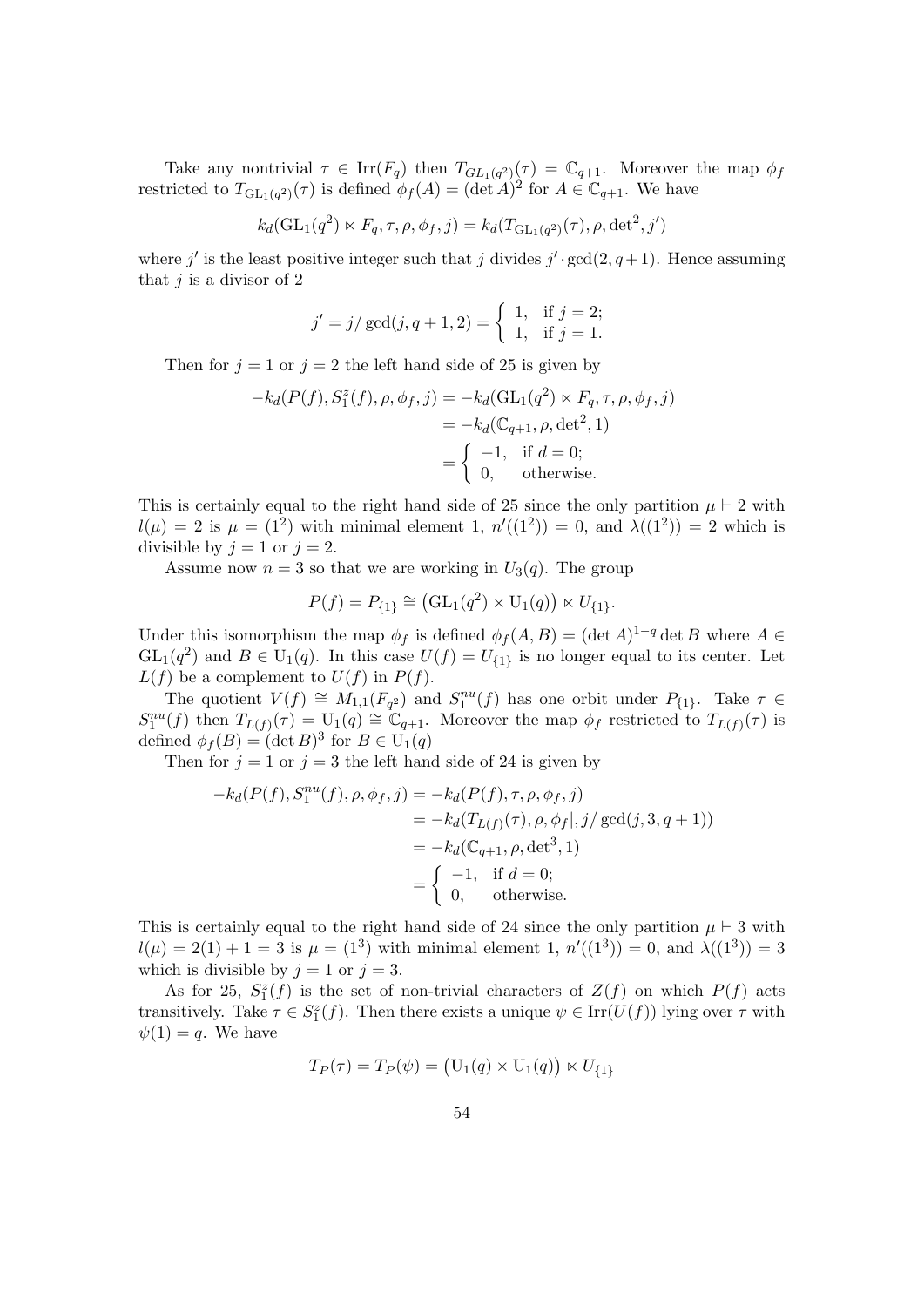and q does not divide  $|P|/|T_P(\psi)|$ . The map  $\phi_f$  restricted to  $T_P(\psi)$  is defined  $\phi_f(A, B)$  $(\det A)^2(\det B)$  for A in the first factor  $U_1(q)$  and B in the second factor  $U_1(q)$ . Also notice that

$$
\left| P(f)/T_P(\psi)\ker(\phi_f) \right| = 1.
$$

Hence the left hand side of 24 is given by

$$
-k_d(P(f), S_1^z(f), \rho, \phi_f, j) = -k_d(P(f), \tau, \rho, \phi_f, j)
$$
  
=  $-k_d(P(f), \psi, \rho, \phi_f, j)$   
=  $-k_{d-1}(T_{P(f)}(\psi)/U_{\{1\}}, \rho, \phi_f|, j)$   
=  $-k_{d-1}(\mathbb{C}_{q+1} \times \mathbb{C}_{q+1}, \rho, \det^2 \cdot \det, j)$   
=  $-\sum_{\rho_1 \rho_2 = \rho} \sum_{d_1 + d_2 = d-1} k_{d_1}(\mathbb{C}_{q+1}, \rho_1, \det^2, j/\gcd(j, 2, q+1)) k_{d_2}(\mathbb{C}_{q+1}, \rho_2, \det, j)$   
=  $\begin{cases} -(q+1), & \text{if } d = 1 \text{ and } j = 1; \\ 0, & \text{otherwise.} \end{cases}$ 

This is certainly equal to the right hand side of 25 since the only partition  $\mu \vdash 3$  of length 2 is  $\mu = (2, 1)$  with  $n'((2, 1)) = 1$ ,  $\min((2, 1)) = 1$ , and  $\lambda((2, 1)) = 1$ . Indeed  $-\beta((2,1), a_{\rho}) = -(q+1).$ 

The inductive case: We assume Proposition 4.4 holds for all  $m' < m$  where  $m \geq 2$ and  $n = 2m$  or  $n = 2m + 1$ . Recall that this assumption implies that for all such m', not only does Corollary 4.10 hold at  $m'$ , but also Proposition 4.1, 17, and hence Theorem 1.1, the main theorem of this paper, hold at  $m'$ .

Recall our observation in the proof of 4.10 that

$$
h_{n,d,\rho,s,r,j}(f) = h_{n-(2s+1)r,d,\rho,s,0,j}(f).
$$

Moreover since  $1 \leq r < n$  by induction assumption we have

$$
\sum_{J \subseteq [r/2]} (-1)^{|J|} k_{d_1}(P_J, \rho_1, \det^{2s+1}, j_1) = \begin{cases} \beta((r), a_\rho), & \text{if } d_1 = \binom{r}{2} \text{ and } j_1 = 1; \\ 0, & \text{otherwise.} \end{cases}
$$

Notice that if  $j_1 = 1$  we have  $j = \gcd(j, 2s + 1, q + 1)$  in the statement of Proposition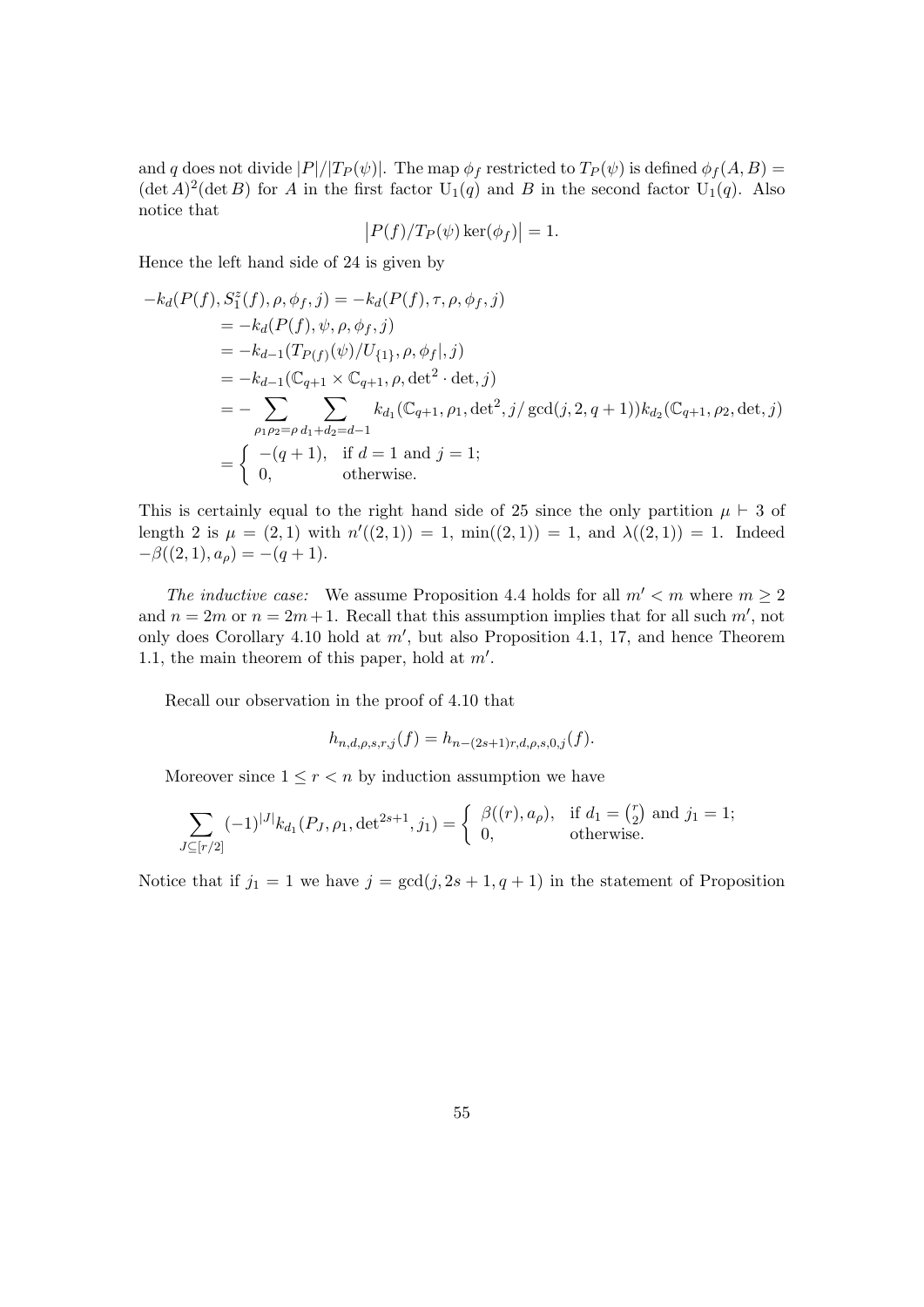4.7. Then

X f∈F l(f)=s min∂C≥r (−1)|f<sup>|</sup> kd−d(f) (P(f), Snu r (f), ρ, φ<sup>f</sup> , j<sup>f</sup> ) = − X ρ1,ρ<sup>2</sup> X d1,d<sup>2</sup> X J⊆[r/2] (−1)|J<sup>|</sup> kd<sup>1</sup> (P<sup>J</sup> , ρ1, det2s+1, j1) X f∈F <sup>n</sup>−(2s+1)r(≤s) (−1)|f|hn,d2,ρ2,s,r,j (f) − X ρ1,ρ<sup>2</sup> X d1,d<sup>2</sup> X J⊆[r/2] (−1)|J<sup>|</sup> kd<sup>1</sup> (P<sup>J</sup> , ρ1, det2s+1, j1) X f∈F <sup>n</sup>−(2s+1)r(≤s) (−1)|f|hn−(2s+1)r,d2,ρ2,s,0,j (f) = − X ρ1ρ2=ρ β((r), aρ<sup>1</sup> ) X µ`(n−(2s+1)r) n 0 (µ)=d<sup>2</sup> l(µ)≤2s j| gcd(2s+1,q+1,λ(µ)) β(µ, aρ<sup>2</sup> ) = − X µ˜`(n) n 0 (˜µ)=d<sup>2</sup> min(˜µ)=r l(˜µ)≤2s+1 j| gcd(q+1,λ(˜µ)) β(˜µ, aρ<sup>2</sup> )

where for fixed  $\mu = (a_1^{l_1}, a_2^{l_2}, \dots, a_{\delta(\mu)}^{l_{\delta(\mu)}})$  $\delta(\mu)(\delta(\mu)) \vdash (n - (2s + 1)r)$  the corresponding partition of  $n$  is given by

$$
\tilde{\mu} = (r^{2s+1}) + \mu = ((a_1 + r)^{l_1}, (a_2 + r)^{l_2}, \dots, (a_{\delta(\mu)} + r)^{l_{\delta(\mu)}}, r^e) \vdash n.
$$

and  $\sum_{i=1}^{\delta(\mu)} l_i + e = 2s + 1$  so j divides  $e$  i.e. j divides  $\lambda(\tilde{\mu})$ .

Recall our observation in the proof of 4.10 that

$$
g_{n,d,\rho,s,r,j}(f) = g_{n-2sr,d,\rho,s,0,j}(f).
$$

Moreover since  $1 \leq r < n$  by induction assumption we have

$$
\sum_{J \subseteq [r/2]} (-1)^{|J|} k_{d_1}(P_J, \rho_1, \det^{2s}, j_1) = \begin{cases} \beta((r), a_\rho), & \text{if } d_1 = \binom{r}{2} \text{ and } j_1 = 1; \\ 0, & \text{otherwise.} \end{cases}
$$

Notice that if  $j_1 = 1$  we have  $j = \gcd(j, 2s, q + 1)$  in the statement of Proposition 4.9.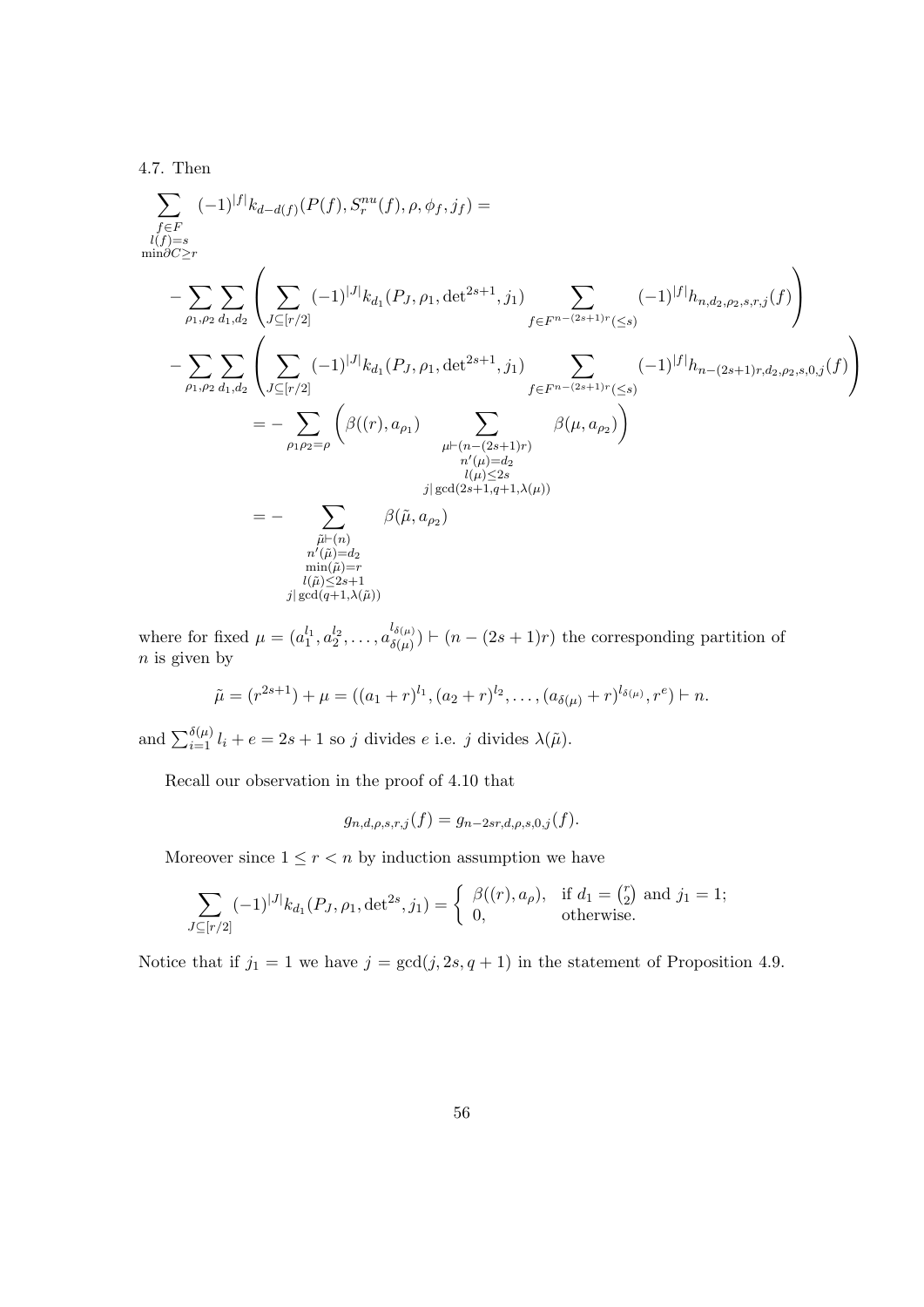Then

$$
\sum_{f \in F} (-1)^{|f|} k_{d-d(f)}(P(f), S_r^z(f), \rho, \phi_f, j_f) =
$$
\n
$$
- \sum_{\rho_1, \rho_2} \sum_{d_1, d_2} \left( \sum_{J \subseteq [r/2]} (-1)^{|J|} k_{d_1}(P_J, \rho_1, \det^{2s}, j_1) \sum_{f \in F^{n-2sr}(\leq s)} (-1)^{|f|} g_{n,d_2, \rho_2, s, r, j}(f) \right)
$$
\n
$$
- \sum_{\rho_1, \rho_2} \sum_{d_1, d_2} \left( \sum_{J \subseteq [r/2]} (-1)^{|J|} k_{d_1}(P_J, \rho_1, \det^{2s}, j_1) \sum_{f \in F^{n-2sr}(\leq s)} (-1)^{|f|} g_{n-2sr, d_2, \rho_2, s, 0, j}(f) \right)
$$
\n
$$
= - \sum_{\rho_1, \rho_2, d_1, d_2} \left( \beta((r), a_{\rho_1}) \sum_{\substack{\mu \vdash (n-2sr) \\ \mu'(\mu) = d_2 \\ l(\mu) \leq 2s - 1 \\ l(\mu) \leq 2s - 1 \\ l(\mu) \leq 2s - 1 \\ \text{and} (\bar{\mu}) = r \\ n'(\bar{\mu}) = 2s} \beta(\tilde{\mu}, a_{\rho_2})
$$

where for fixed  $\mu = (a_1^{l_1}, a_2^{l_2}, \dots, a_{\delta(\mu)}^{l_{\delta(\mu)}})$  $\delta(\mu)$   $\mid$   $(n - 2sr)$  the corresponding partition of n is given by

$$
\tilde{\mu} = (r^{2s}) + \mu = ((a_1 + r)^{l_1}, (a_2 + r)^{l_2}, \dots, (a_{\delta(\mu)} + r)^{l_{\delta(\mu)}}, r^e) \vdash n.
$$

and  $\sum_{i=1}^{\delta(\mu)} l_i + e = 2s$  so j divides e i.e. j divides  $\lambda(\tilde{\mu})$ .

And we are done, Proposition 4.4 is proved. Thus Proposition 4.1 also holds, so too does 17 (via 21), and thus the main result of this paper Theorem 1.1 is proved.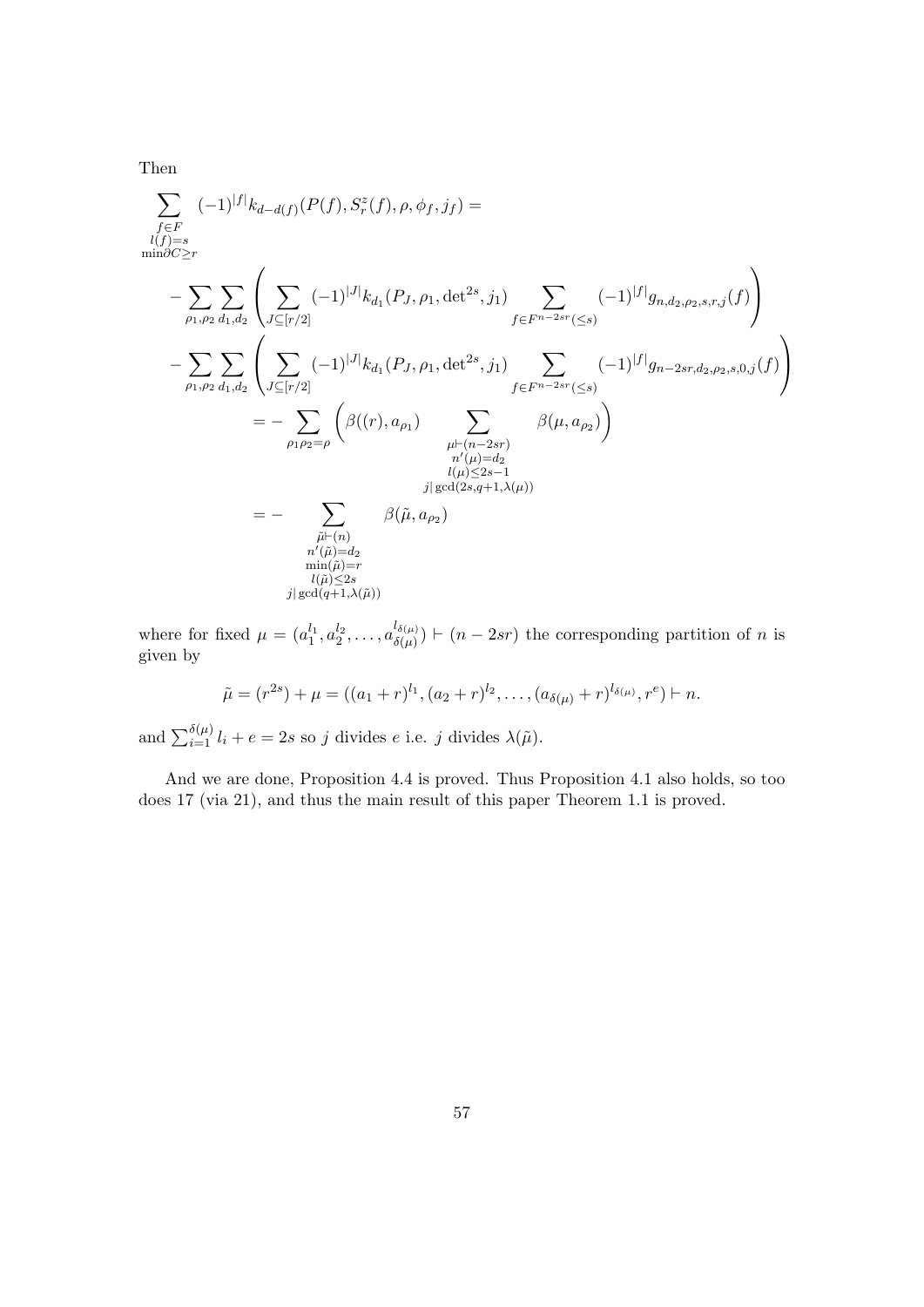# References

- [1] K. A. Bird, Dade's Ordinary Conjecture for the Finite Special Unitary Groups: Part II, Technical Report No. 15-1231, Northeastern Illinois University, 2015.
- [2] D. J. Benson, Representations and Cohomology: I, Cambridge University Press, 1995.
- [3] C. Bonnafé, Sur Les Caractères des Groupes Réductifs Finis à Centre non Connexe : Applications aux Groupes Spéciaux Linéaires et Unitaires, Astérisque, 306, 2006.
- [4] N. Burgoyne and C. Williamson, On a theorem of Borel and Tits for finite Chevalley groups, Arch. Math., 27 (1976), 489–491.
- [5] M. Cabanes and M. Enguehard, Representation Theory of Finite Reductive Groups, Cambridge University Press, 2004.
- [6] R. W. Carter, Finite Groups of Lie Type, John Wiley and Sons, 1985.
- [7] C. W. Curtis and I. Reiner, Methods of Representation Theory, Vol. II, John Wiley and Sons, New York, 1981.
- [8] E. C. Dade, Counting Characters in Blocks, I, Invent. Math., 109 (1992).
- [9] E. C. Dade, Characters of Groups with Normal Extra Special Subgroups, Math. Z., 152 (1976), 1–31.
- [10] W. Feit, The Representation Theory of Finite Groups, North-Holland Publishing Company, 1982.
- [11] P. Fong and B. Srinivasan, The Blocks of Finite General Linear and Unitary Groups, Invent. Math., 69 (1982), 109–153.
- [12] S. C. Huang New Results on Dade's Conjecture, Sūrikaisekikenkyūsho Kōkyūroku, 1656 (2009), 118–126.
- [13] J. E. Humphreys, Defect Groups for Finite Groups of Lie Type, Math. Z., 119 (1971), 149–152.
- [14] R. Knörr and G. Robinson, Some Remarks on a Conjecture of Alperin, J. London Math. Soc, (2) 39 (1989), 48–60.
- [15] C. Ku, Dade's Ordinary Conjecture for the Finite Unitary Groups in the Defining Characteristic, PhD thesis, California Institute of Technology, 1999.
- [16] J. B. Olsson and K. Uno, Dade's Conjecture for General Linear Groups in the Defining Characteristic, Proc. London Math. Soc., (3) 72 (1996), 359–384.
- [17] J. B. Olsson and K. Uno, *Results on Dade's Conjecture*, http://www.math.ku.dk/˜olsson/links/dade/dade.html